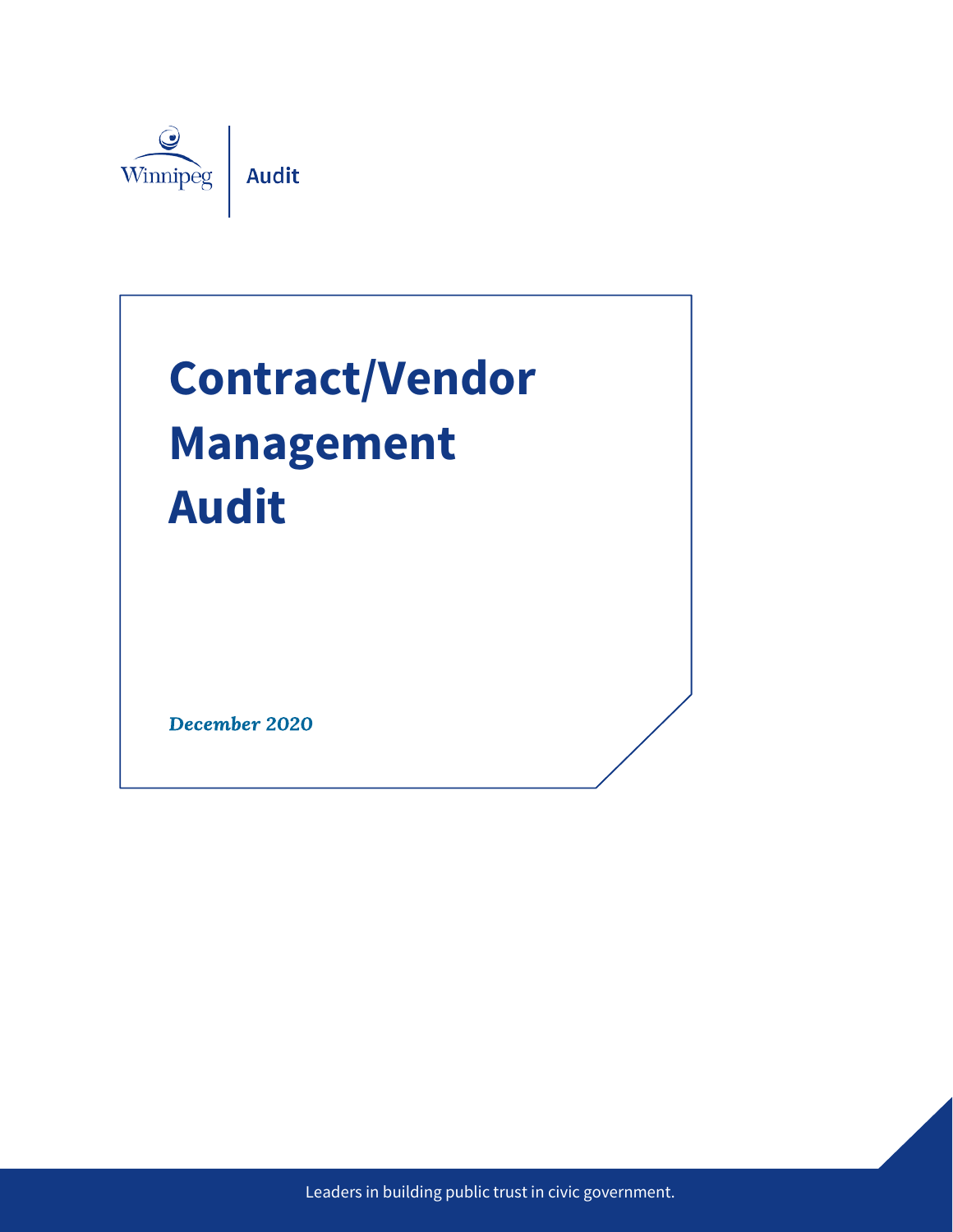Table of Contents

| <b>AUDIT AT A GLANCE</b>                                              | 3  |
|-----------------------------------------------------------------------|----|
| <b>AUDIT BACKGROUND</b>                                               | 4  |
| <b>AUDIT OBJECTIVES</b>                                               | 4  |
| <b>CONCLUSIONS</b>                                                    | 4  |
| <b>INDEPENDENCE</b>                                                   | 6  |
| <b>ACKNOWLEDGEMENT</b>                                                | 6  |
| <b>OVERVIEW</b>                                                       | 7  |
| <b>OBSERVATIONS</b>                                                   | 10 |
| APPENDIX 1 - Criteria                                                 | 35 |
| APPENDIX 2 - Procedures Performed                                     | 37 |
| APPENDIX 3 - Overview of the Case Studies                             | 39 |
| APPENDIX 4 – Top 10 List for Contract Administration Responsibilities | 42 |
| APPENDIX 5 - Audit Methodology                                        | 43 |
| APPENDIX 6 – Risk Assessment Worksheet                                | 45 |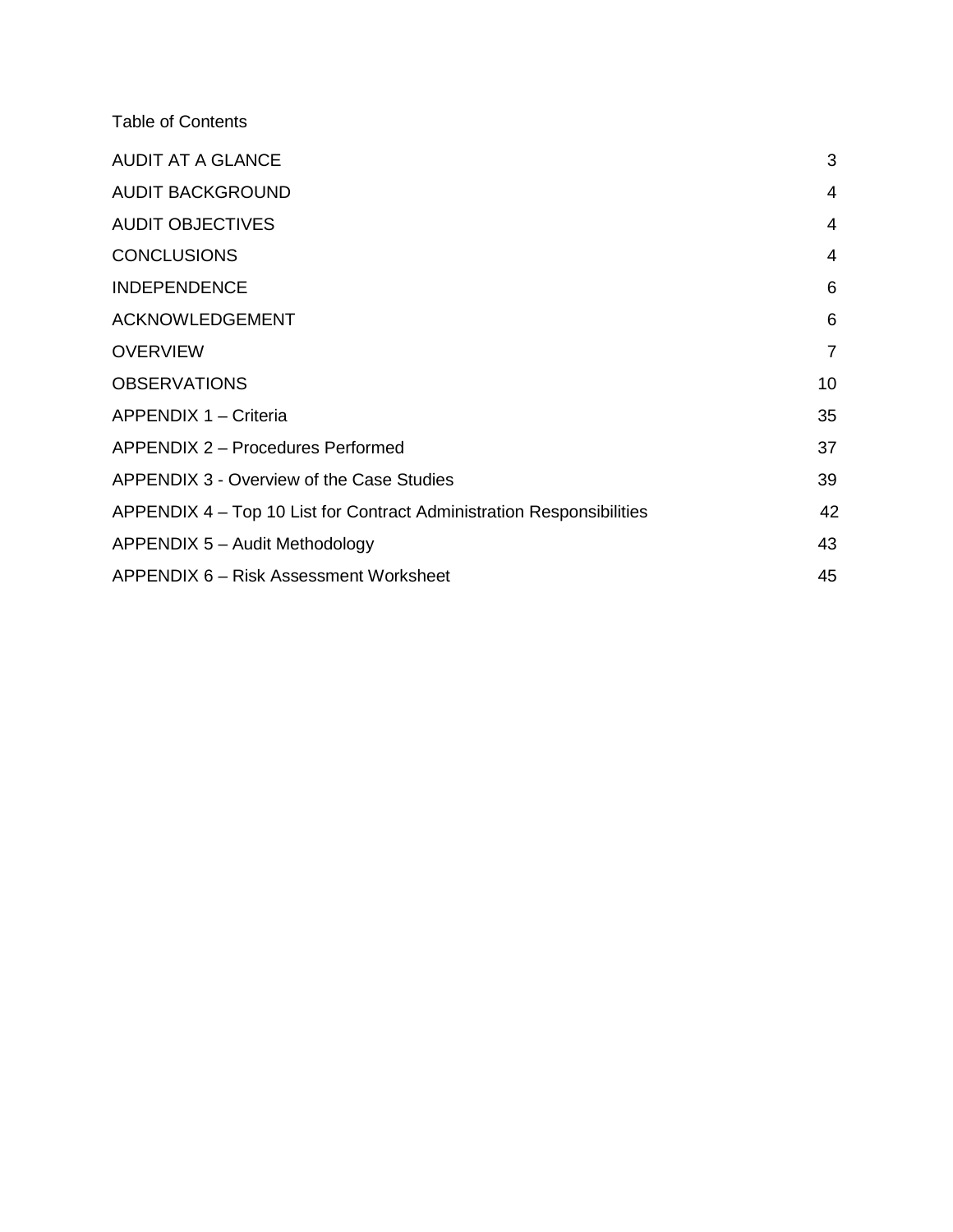## **AUDIT AT A GLANCE**

#### *RECOMMENDATIONS*

*We recommend that the Chief Administrative Officer:*

- ♦ *Designate a corporate group for oversight of contract management of goods and/or services contracts.*
- ♦ *Develop, communicate, and make accessible a list of the key roles and responsibilities for post-award administration of contracts for goods and/or services. This includes oversight of contract/vendor performance, ongoing monitoring of the contract administrator for compliance with contract provisions, and guidance for the proper payment process.*
- ♦ *Update the City's current contract administration training material to include information on post-award duties for goods and/or services contracts.*
- ♦ *Evaluate the opportunity to offer the City's Procurement and Contract Administration course more frequently than once per year.*
- ♦ *Develop an online version of the Procurement and Contract Administration course, with consideration for the needs of less experienced and part-time contract administrators.*

#### **Project Background**

The purpose of this audit was to review processes and ensure contracts contain adequate provisions for oversight; that contractors are held accountable for compliance with requirements; and that City contract administrators are fulfilling their required roles. The focus of this audit is limited to post-award contracts for good and/or services.

#### **Key Observations**

The City enters into hundreds of contracts for goods and/or services on an annual basis. These contracts vary significantly in the type of contract and dollar value, as they range from \$500 to \$8 million. The total estimated dollar value for expense related goods and/or service contracts was approximately \$270.6 million in 2019.

We observed that there is currently no corporate group designated to provide oversight of the management of goods and/or services contracts, however, the Materials Management Division is considered the City's in-house expert. The lack of corporate-wide standards results in inconsistencies and the absence of oversight fails to ensure consistency in the performance of contract administration duties. Additionally, there are no defined and/or documented roles and responsibilities for contract administrators related to post-award contracts for goods and/or services.

The City's Procurement and Contract Administration course and Project Management Manual do provide some guidance for contract administration, but their primary focus is on capital contracts and/or pre-award activities. 69% of City contract administrators that participated in our survey identified that additional training would be beneficial to support their role.

Monitoring of vendor performance was occurring for majority of the contracts tested, but it was informal, inconsistent and not guided by defined and documented processes. We found limited guidance for contract administration at the corporate-wide level and/or within the bid opportunity.

Oversight of the contract administrators' performance was taking place informally and on an inconsistent basis for the contracts tested. We observed that the supervisors tended to rely on the contract administrators' understanding of how to manage contracts and ensure objectives were achieved.

All of the contracts tested had payment processes in place, however, only half of the contract administrators monitored the payments for compliance with the actual supply of goods and/or services received.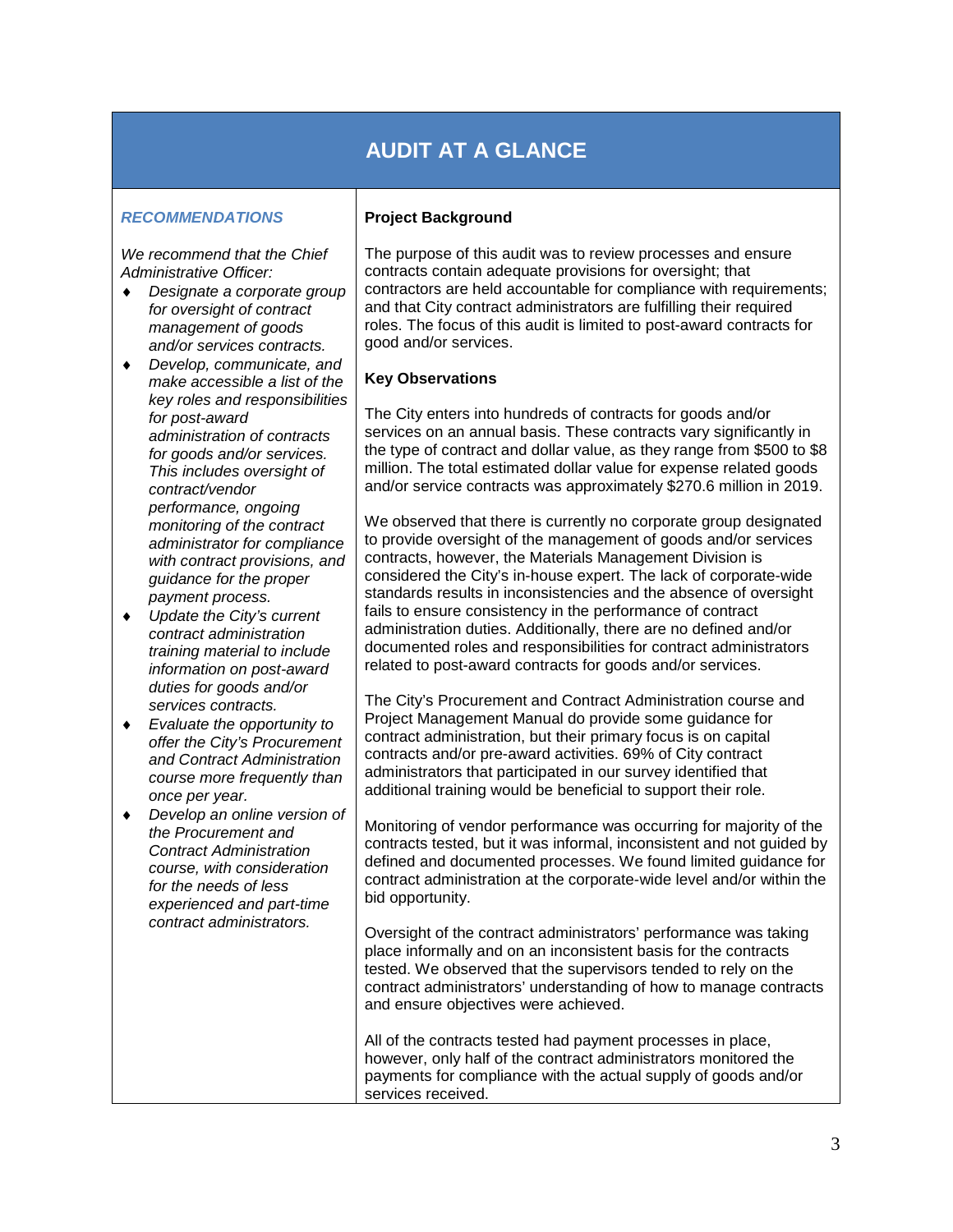## **AUDIT BACKGROUND**

*The intent of this audit is to review and evaluate the current processes in place for contract management related to goods and/or services contracts.* 

- ♦ The Contract/Vendor Management Audit was added as a new project to the 2015 – 2018 Audit Plan. The audit was postponed in 2016 due to other commitments and resumed in 2018.
- ♦ The purpose of this audit is to review processes and ensure contracts contain adequate provisions for oversight; that contractors are held accountable for compliance with requirements; and that City contract administrators are fulfilling their required roles. The focus of this audit is limited to postaward contract management of contracts for good and/or services.
- ♦ Our audit methodology is located in **Appendix 5** and the risk assessment worksheet is in **Appendix 6**.

## **AUDIT OBJECTIVES**

*The two objectives identified for this audit involve the examination of City processes, systems, and controls and the performance evaluation of contract management.*

- ♦ The objectives of this audit were:
	- o To examine processes and procedures, adequacy of systems and effectiveness of controls in place to achieve contract/vendor management goals and objectives.
	- o To evaluate the performance of contract/vendor management within the City of Winnipeg.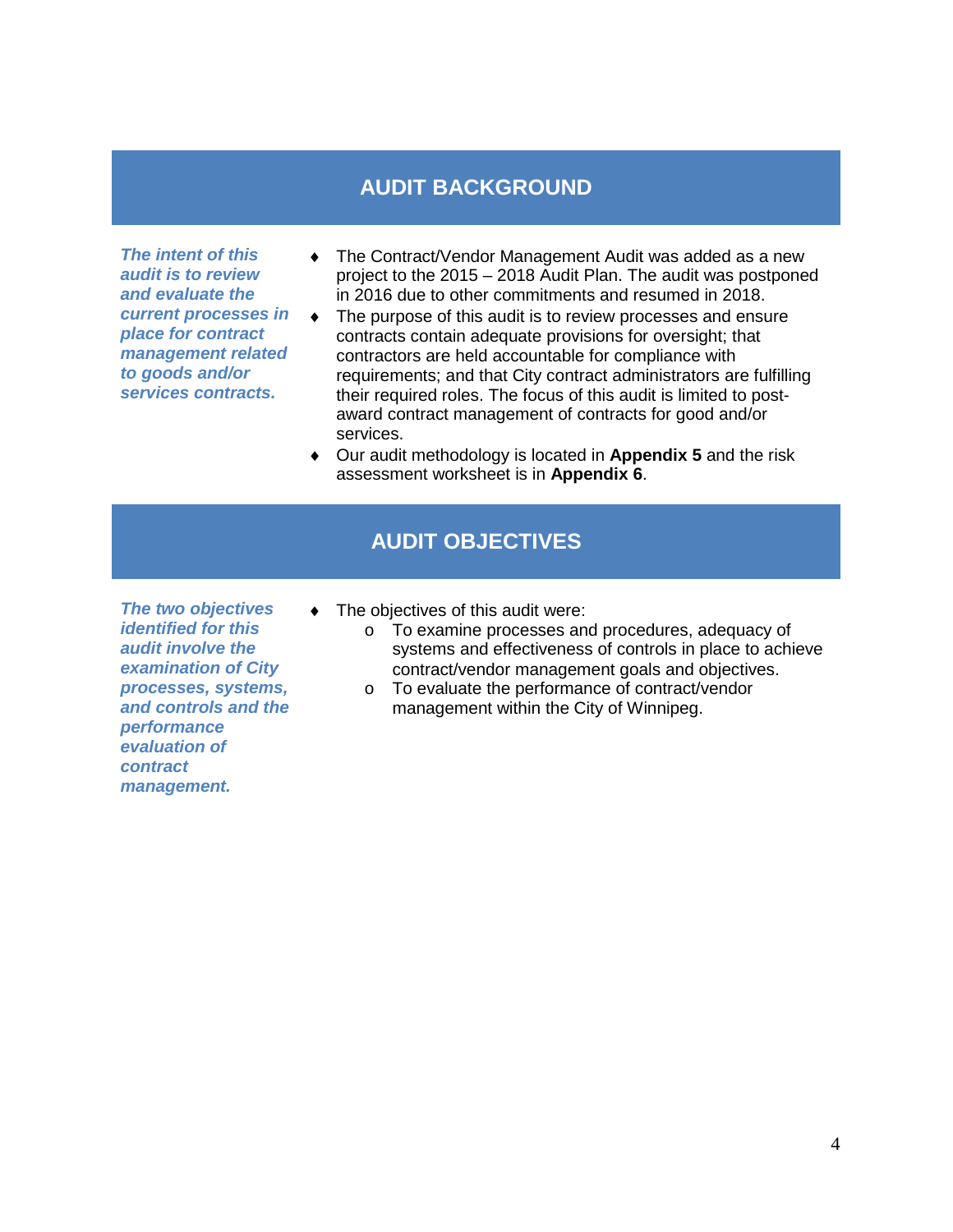## **CONCLUSIONS**

*Contract Management practices are in place for goods and/or services contracts but need to be strengthened by clarifying oversight responsibilities, clearly defining roles and responsibilities, and enhancing training for administrators.* 

*Generally, monitoring of both contract administrators and the vendors was occurring, but it was informal, inconsistent and not guided by implementation procedures.* 

- ♦ The City has an opportunity to improve its processes for contract management of goods and/or services contracts. This can be achieved by designating a corporate group to provide oversight, defining clear roles and responsibilities for contract administrators, ensuring compliance with contract terms, and using appropriate payment processes.
- ♦ The City offers training for all contract administrators; however, we found that it heavily focused on capital contracts and preaward activities. Management should evaluate the feasibility to offer training more frequently, include post-award duties and develop a course for less experienced and part-time contract administrators.
- ♦ Supervisors tended to rely on contract administrators' understanding of how to manage contracts and ensure objectives are achieved. Approximately one-third of contract administrators who completed the survey identified that their performance as a contract administrator was discussed in their performance evaluation.
- ♦ Identification and resolution of contract risks and performance issues was informal and not guided by defined and documented procedures. Oversight of vendor performance is necessary to help ensure that the City receives the intended outcomes for each contract. In the case studies we reviewed, 7 of 8 contracts had controls in place to monitor performance; however, approximately half of the controls were operating effectively.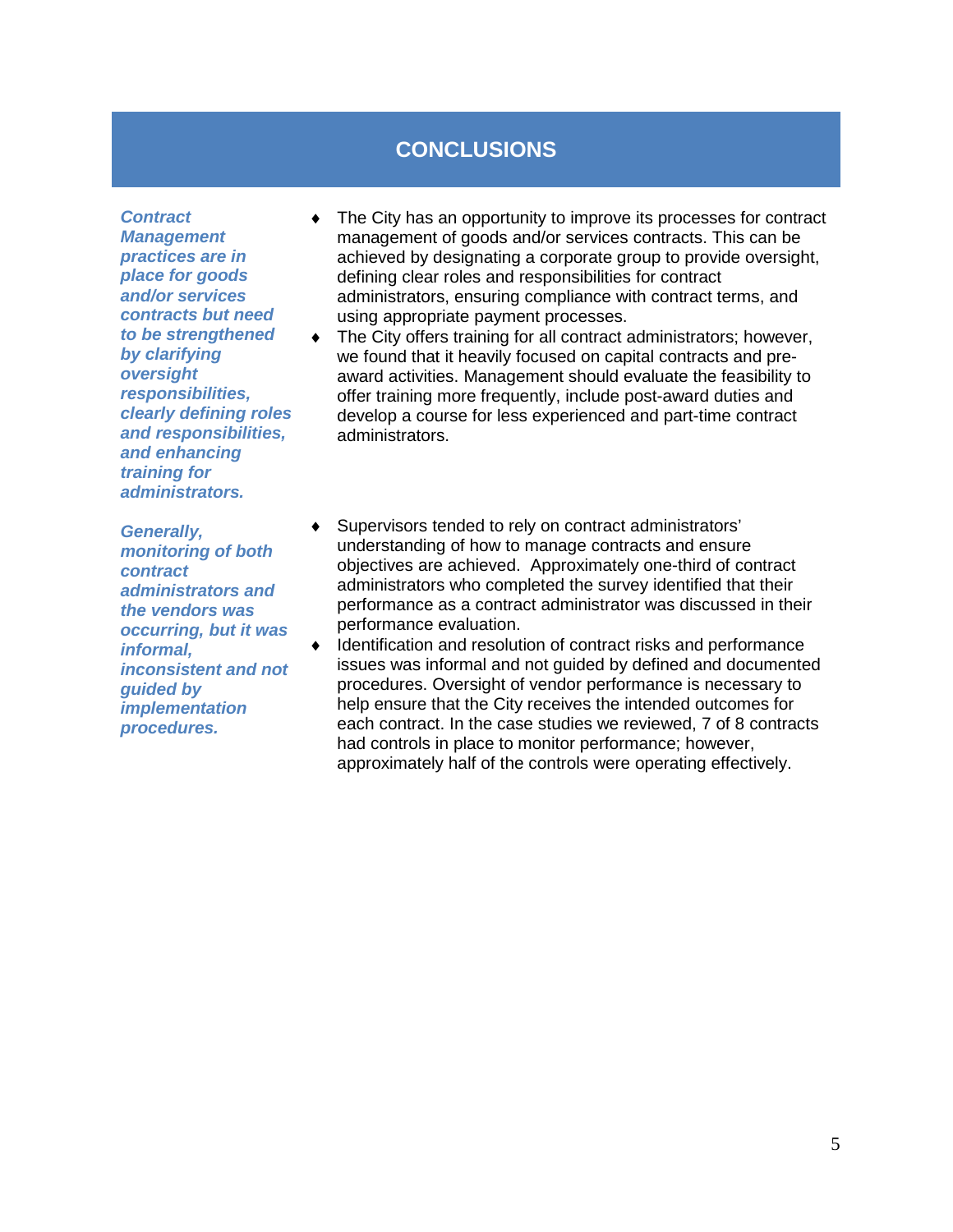## **INDEPENDENCE**

The Audit Department is classified as an independent external auditor under *Government Auditing Standards* due to statutory safeguards that require the City Auditor to report directly to Council, the City's governing body, through the Audit Committee.

The team members selected for this project did not have any conflicts of interest to the subject matter of the project.

## **ACKNOWLEDGEMENT**

The Audit Department wants to extend its appreciation to all of the stakeholders who participated in this audit.

Bryan Mansky, CPA, CMA, MBA, CIA Date City Auditor

December 14, 2020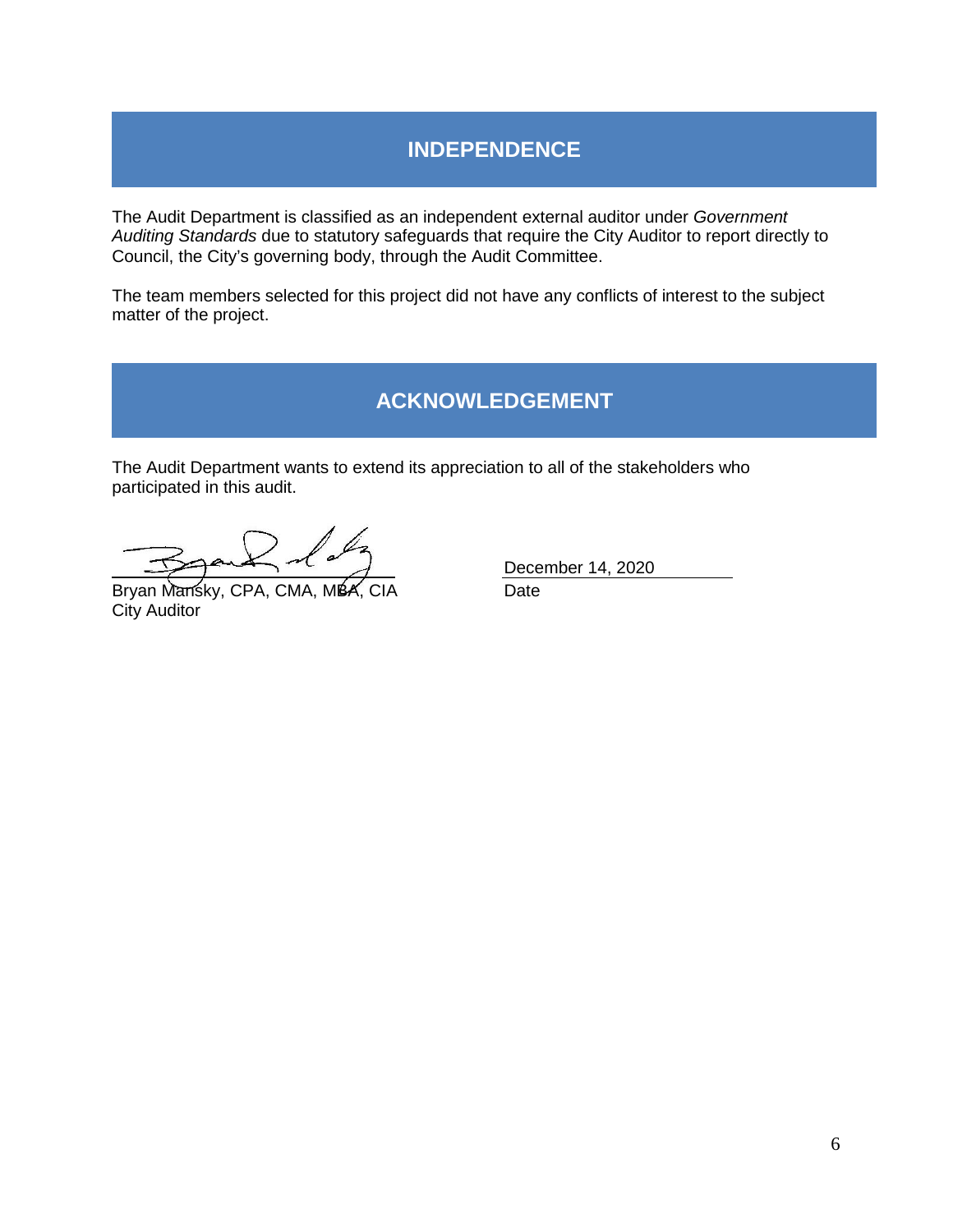## **OVERVIEW**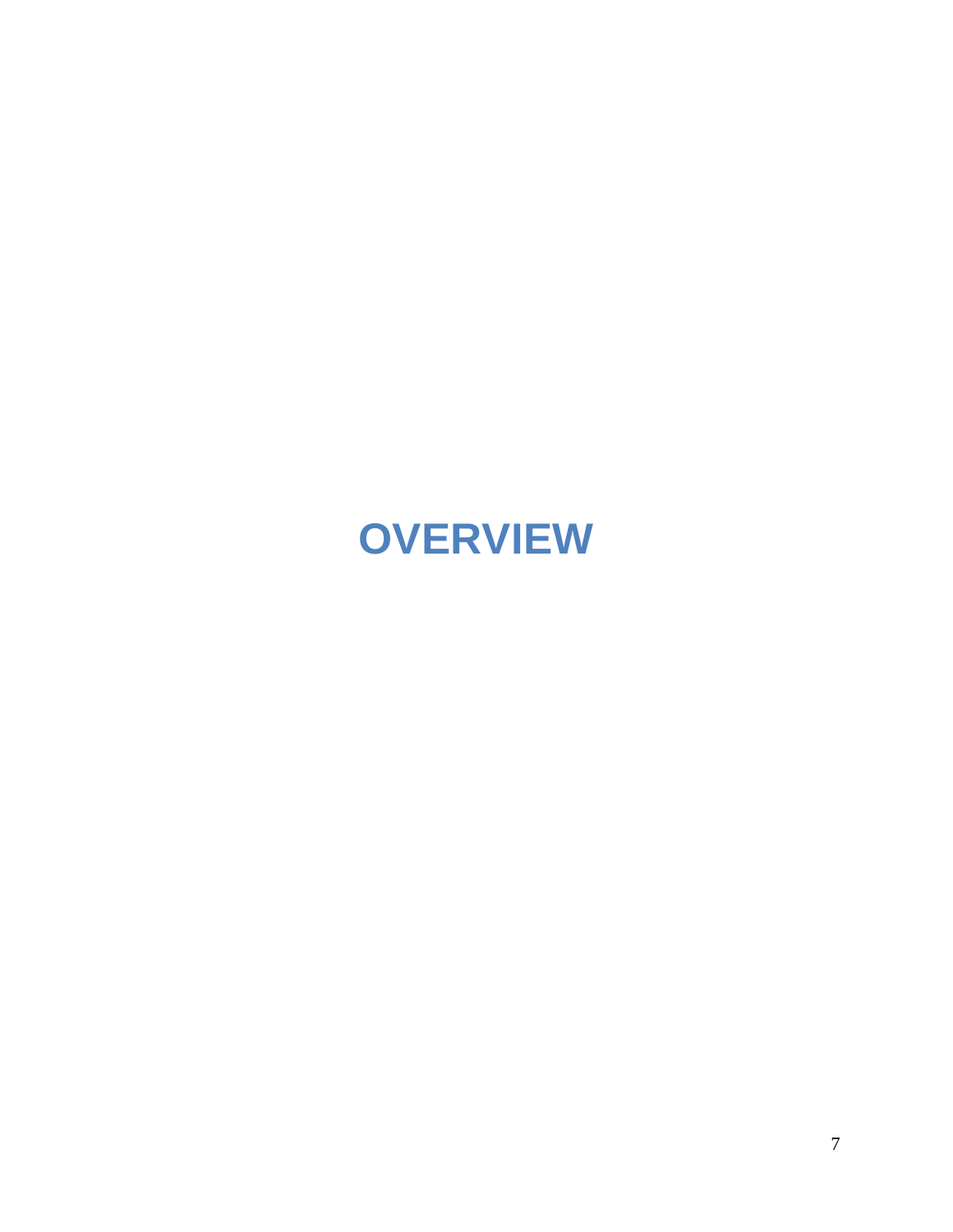#### **1.1 What is Contract Management?**

- ♦ Industry leading practices define contract management (also known as contract administration) as a process for managing contracts throughout the contract life cycle while ensuring customer satisfaction. This includes the management of contract elements such as negotiation, changes, required interpretations, deliverables, contract terms and conditions and risk management. The contract life cycle phases include pre-award, award, and post-award<sup>[1](#page-7-0)</sup>. The focus of this audit is limited to the post-award phase.
- ♦ A contract administrator is ultimately responsible for managing the contract. Responsibilities and requirements of each contract administrator vary depending on type, size, location and complexity of the procurement.
- ♦ The City of Winnipeg enters into hundreds of contracts on an annual basis. The contracts include; capital projects for construction of physical infrastructure, consulting contracts for specialized skills and/or knowledge, cooperative contracts in which one or more public sector organization conducts transaction under the same contract and terms, and noncapital contracts for goods and/or services. The focus of this audit is for non-capital contracts for goods and/or services that are provided by third-party vendors. These contracts cover a wide range of activities including garbage and recycling services, vehicle repair/maintenance, advertising, and office supplies.

#### **1.2 Overall Financial Information**

- ♦ The City's total estimated dollar value for expense related goods and/or services contracts was approximately \$249.2 million in 2017, \$246.5 million in 2018, and \$270.6 million in 2019.
- ♦ These figures were provided by the Corporate Finance Department. The Department ran multiple queries to produce the estimated dollar values, as they were not readily available through existing queries or reports.
- ♦ The totals included expense related contracts only and exclude expenses related to consultants, professional and casual services, payroll and benefits, and most rental and leasing costs as they were outside the scope of this audit.

#### **Financial Systems**

- ♦ The City of Winnipeg uses two information systems for contract management; PeopleSoft Finance and Purtrac. PeopleSoft Finance includes financial information from the general ledger related to contract revenues and expenses and Purtrac has information for bid opportunities. Currently, the two systems are not integrated.
- ♦ We requested the total dollar value of contracts related to goods and/or services from Corporate Finance through PeopleSoft Finance. Our request did not have a standard prebuilt PeopleSoft query, which caused Corporate Finance to provide us best estimate totals as noted above.
- ♦ We received data from Materials Management's Purtrac system for our trend analysis and case studies sample selection. We were able to rely on the data for the purposes of sample selection, however, unable to complete the trend analysis due to the following reasons:
	- o Materials Management was not confident that the bid opportunity listings were 100% accurate for audit purposes.
	- $\circ$  The system was unable to distinguish between different types of contracts such as capital projects versus goods and/or services.

<span id="page-7-0"></span> $\overline{a}$ <sup>1</sup> Source: National Contract Management Association (NCMA).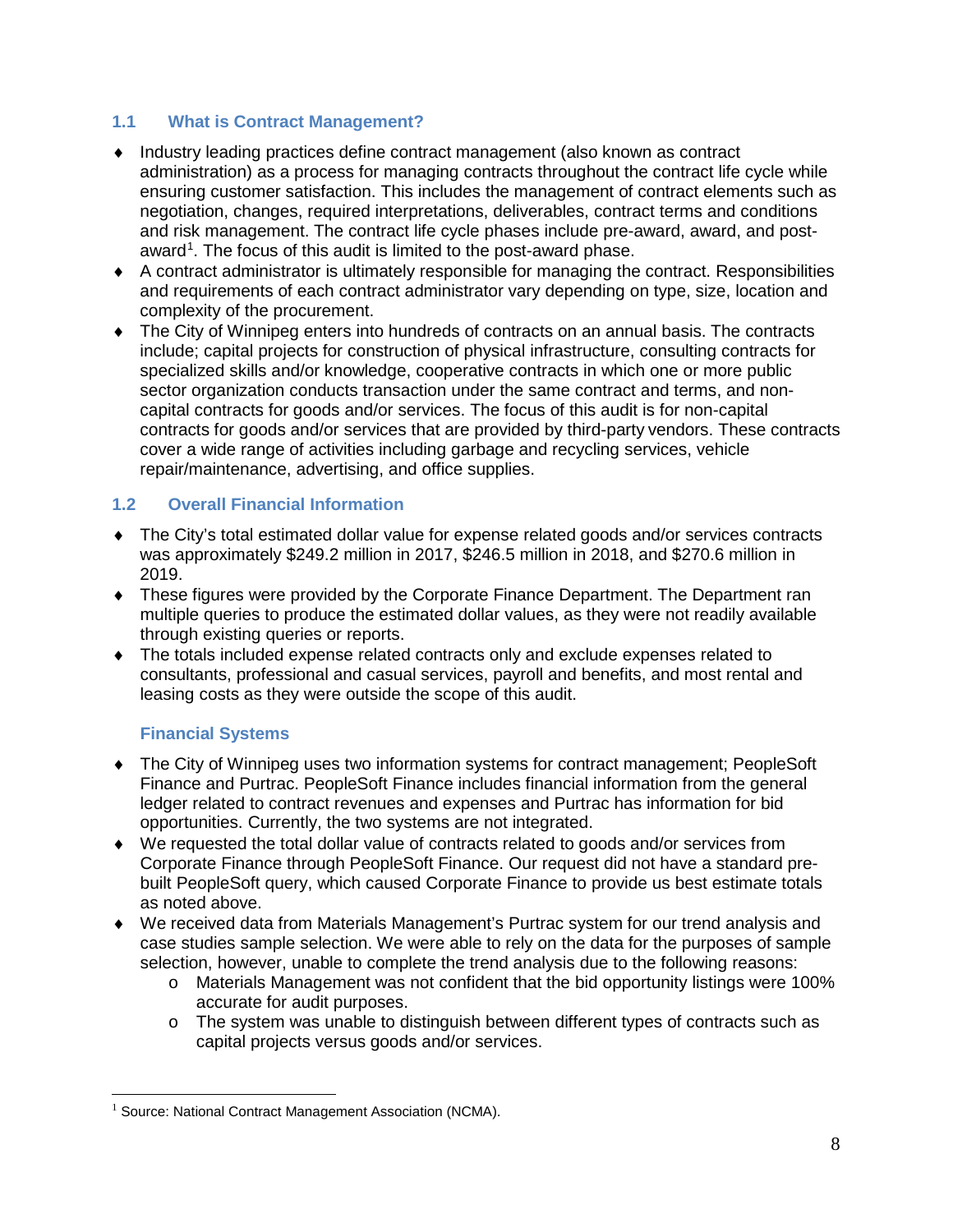$\circ$  Certain fields within the listing were missing or inaccurate. This included missing contract dollar values, incorrect contract administrators, and a revenue-generating contract that was incorrectly identified as an expense but was later corrected. Materials Management indicated that the incomplete information was likely a result of non-mandatory fields or information not available when the data was entered.

#### **1.3 Criteria**

We researched Canadian jurisdictions, industry leading practices, and certification training for the Contract and Commercial Management designations. Using this research, we established criteria that were used to develop lines of inquiry, assess City training for contract administrators, and to assess contract management practices. The two main resources used are as follows:

- ♦ *National Contract Management Association (NCMA)*
- ♦ *International Association for Contract & Commercial Management (IACCM)*

Other sources included:

- ♦ *Project Management Body of Knowledge (PMBOK)*
- ♦ *World Bank, Procurement Guidance: Contract Management General Principles*
- ♦ *City of Winnipeg Project Management Manual, Chapter 9*
- ♦ *Government of British Columbia, Vendor Relationships*
- ♦ *Alberta's Vendor Management Program*

Further details on the resources used and criteria are in **Appendix 1**.

#### **1.4 Procedures Performed at a High Level**

The audit procedures primarily focused on three key areas; an online survey of all identified City contract administrators, attendance at the City's Procurement and Contract Administration course, and detailed analysis of a sample of individual case studies.

- ♦ We administered the survey to 332 contract administrators of which 42 were identified as managing capital contracts only. The response rate for the remaining participants was 70%.
- ♦ Training was assessed through review of material, participation in the City's course, and discussions with contract administrators.
- ♦ The case studies consisted of eight City contracts awarded for goods and/or services that were assessed against established criteria.

Further details on the procedures performed can be found in **Appendix 2**.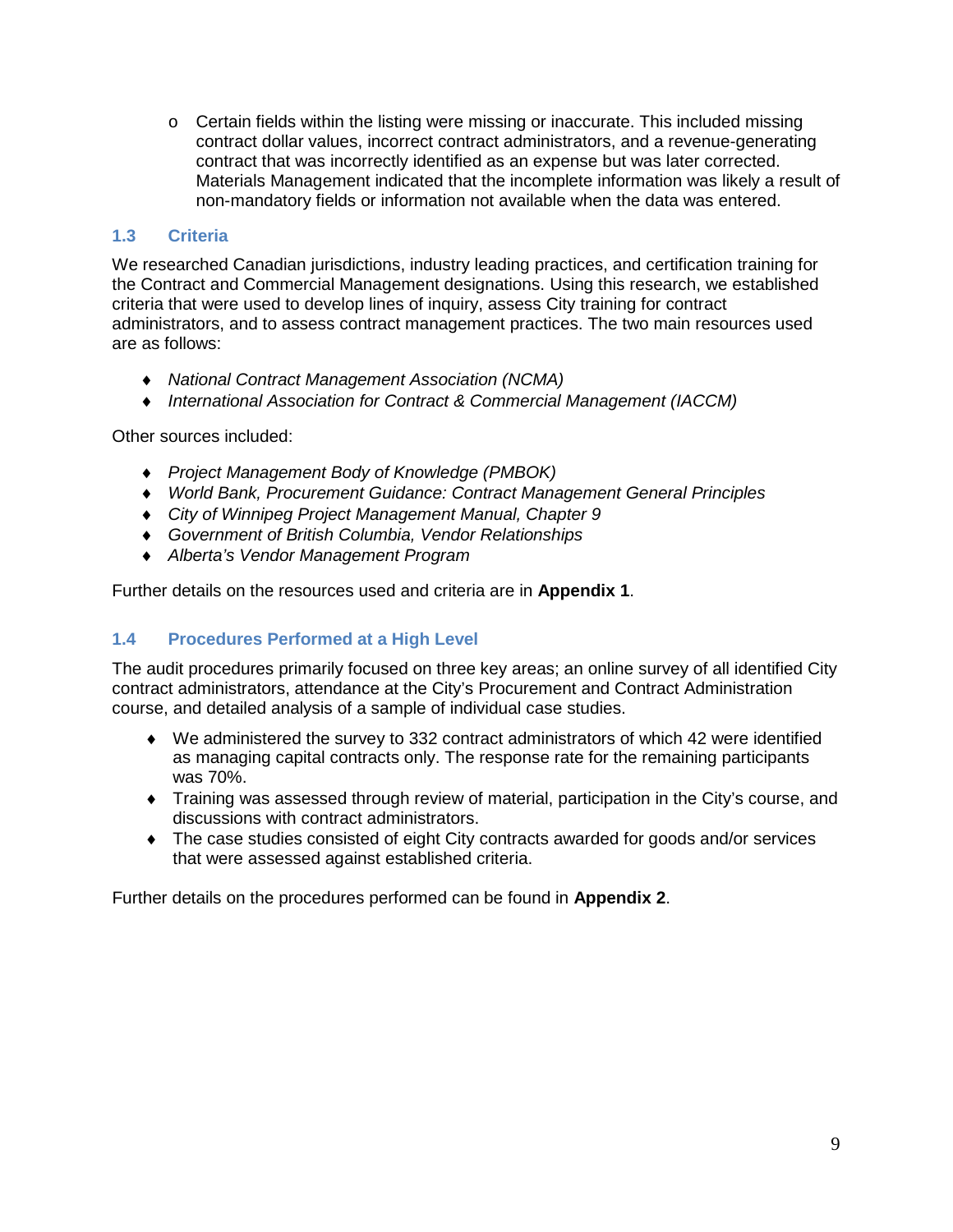## **OBSERVATIONS**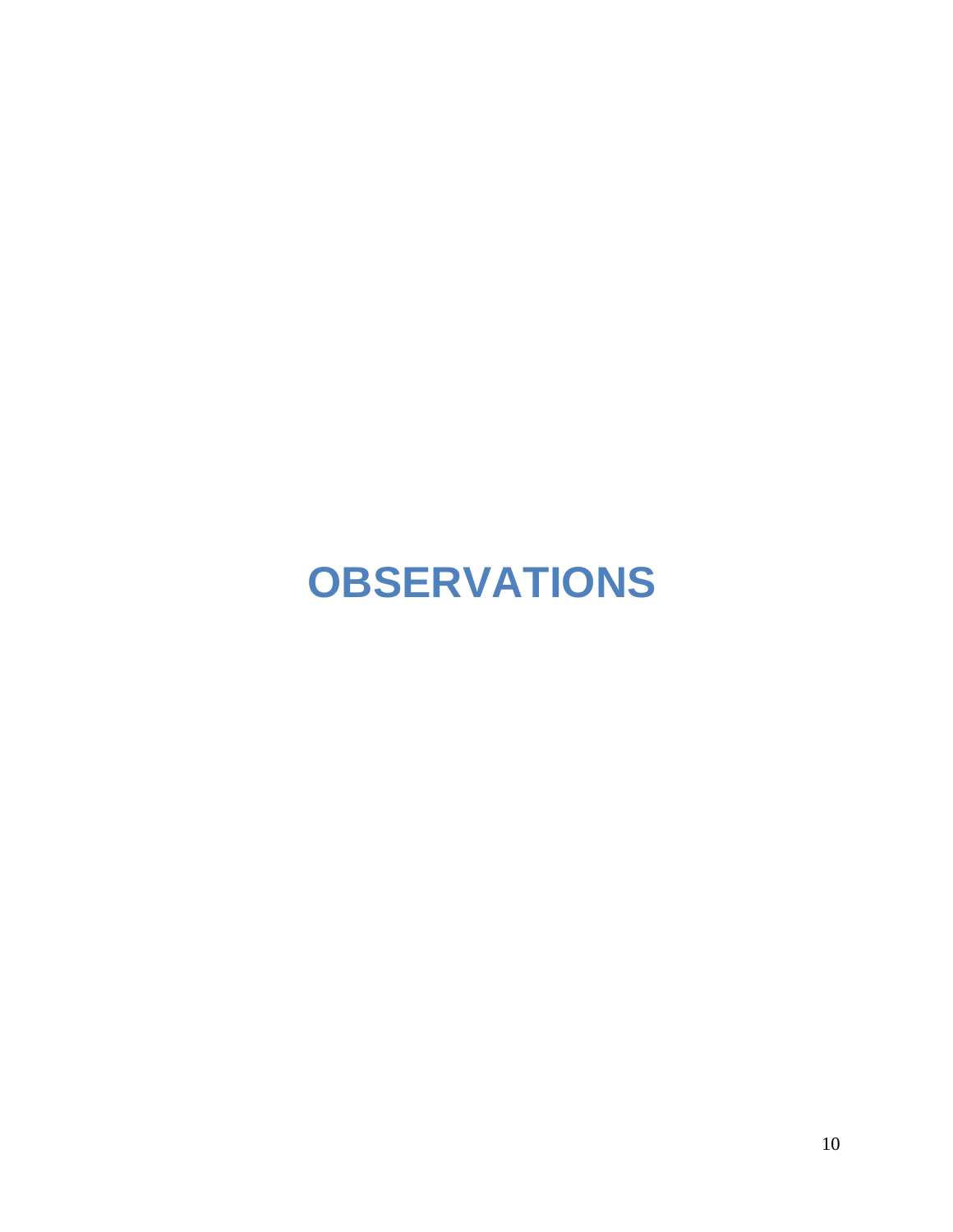#### **2.1 Contract Management Oversight**

Governance/oversight is important as it strengthens an organization's ability to achieve its goals. It also provides a level of authority, allows for effective and efficient decision-making, and holds individuals accountable.

#### **Observation**

♦ The City does not have a formal corporate group designated to provide oversight of contract management of goods and/or services contracts.

#### **Analysis**

Our criteria for the assessment of post-award contract administration activities was developed through research of Canadian jurisdictions, industry leading practices, and training for certification in contract management. Refer to section 1.3 of the report for all criteria used for this audit.

#### **Corporate Responsibility**

We met with senior management and researched industry-leading practices, but we were unable to find specific guidance for governance/oversight of contract management related to goods and/or services contracts.

#### **Summary Analysis**

- ♦ Through discussions with senior management, we noted that there is no formal corporate group assigned to oversee the City's contracts for goods and/or services. However, senior management did state that the City's Materials Management Division is considered the inhouse expert for contract management and that senior management is there to provide guidance as required.
- $\blacklozenge$  We found that the Materials Management website<sup>[1](#page-10-0)</sup> includes information on the services provided by the Division such as contracts, training, consulting and other management matters related to bid opportunities, and that the Division is held accountable for services such as procurement and contract administration. However, the website wording would not make it explicitly clear that the Division is responsible for providing oversight of contract management processes and practices.
- ♦ Materials Management confirmed that they consider themselves the corporate oversight group as they are currently assisting City departments with issues related to contract administration on a daily basis.
- ♦ Both senior management and the Materials Management Division recognize the need for a centralized group for contracts related to goods and/or services.

#### **RECOMMENDATION 1**

*We recommend that the Chief Administrator Officer designate a corporate group for oversight of contract management of goods and/or services contracts.*

**RISK AREA Organizational Culture ASSESSMENT High** 

<span id="page-10-0"></span><sup>&</sup>lt;sup>1</sup> Materials Management website [\(http://citynet/matmgt/divisional\\_info.stm\)](http://citynet/matmgt/divisional_info.stm) viewed June 10, 2020.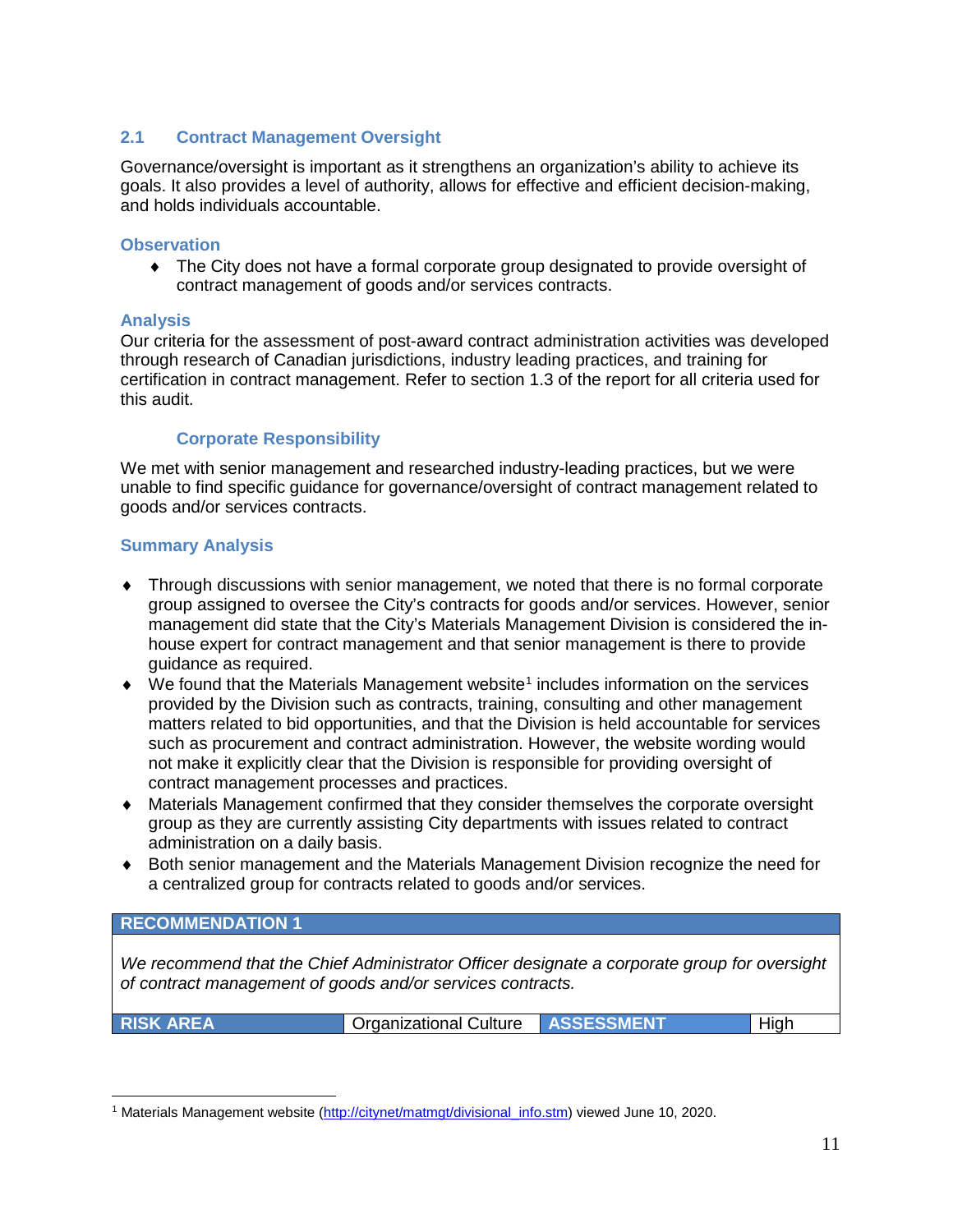| <b>BASIS OF ASSESSMENT</b>                                                                                                                                                                                                          | The City of Winnipeg currently does not have a corporate<br>group that provides oversight of contract management for<br>goods and/or services contracts. |  |  |  |  |
|-------------------------------------------------------------------------------------------------------------------------------------------------------------------------------------------------------------------------------------|----------------------------------------------------------------------------------------------------------------------------------------------------------|--|--|--|--|
| <b>MANAGEMENT RESPONSE</b>                                                                                                                                                                                                          |                                                                                                                                                          |  |  |  |  |
| Corporate Finance, Materials Management Division, will designate responsibility and provide<br>oversight of contract management for goods and/or services contracts that will include the<br>actions called for in Recommendations. |                                                                                                                                                          |  |  |  |  |

**IMPLEMENTATION DATE** Third Quarter of 2021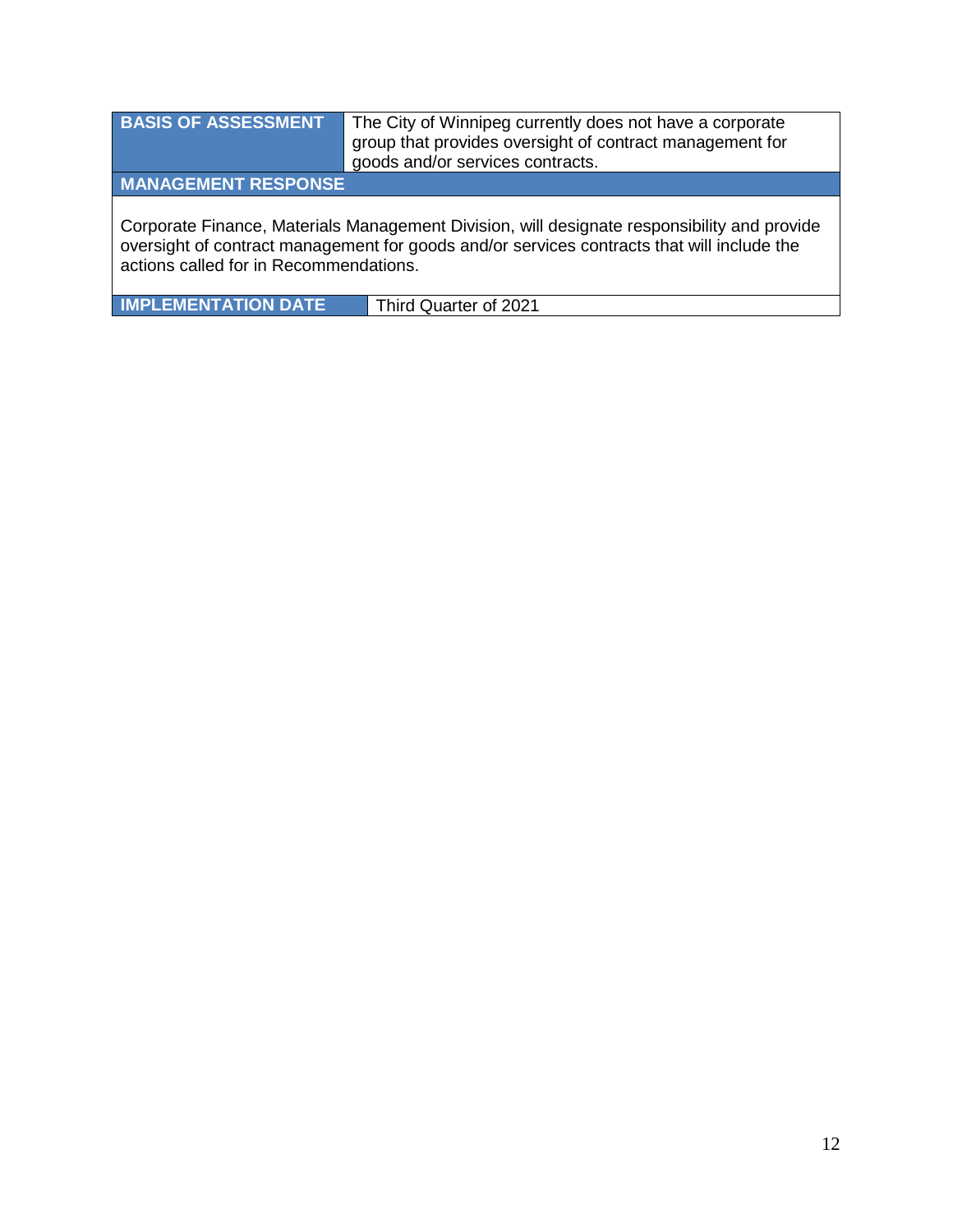#### **2.2 Roles and Responsibilities**

Defined roles and responsibilities are a key element of all successful organizations. They enable consistent expectations, efficient operations and standards for accountability. Defined roles and responsibilities also promote an organizational culture that emphasizes goal setting and achievement of desired outcomes.

#### **Observation**

♦ Roles and responsibilities for administrators of goods and/or services contracts are not defined and documented.

#### **Analysis**

Our criteria for the assessment of post-award contract administration activities was developed through research of Canadian jurisdictions, industry leading practices, and training for certification in contract management. Refer to section 1.3 of the report for all criteria used for this audit.

#### **City Policies and Standards**

We reviewed City of Winnipeg literature, including General Conditions for the Supply of Goods, General Conditions for the Supply of Services, Materials Management Policy F1-003, and Administrative Standard FM-002. We found:

- ♦ Each of the General Conditions outlined roles and responsibilities of the contract administrator in certain scenarios, such as changes in work, site access, and defective work.
- ♦ Materials Management Policy F1-003 defined governance of materials management functions, but did not define the roles and responsibilities of contract administrators.
- ♦ Administrative Standard FM-002 defined delegated contract award authorities and reporting requirements, but did not include defined roles and responsibilities for contract administrators.

Our review was followed up with inquires to City departments including representatives from the Office of the CAO, Human Resources and Corporate Finance. They informed us that they were unaware of defined roles and post-award responsibilities for goods and/or services contract administrators. Communicating responsibilities such as fraud awareness, documentation, and tracking contract usage and payments are critical to ensure contract administrators understand the role.

#### **Survey**

We included questions related to roles and responsibilities on the survey administered to contract administrators. We found:

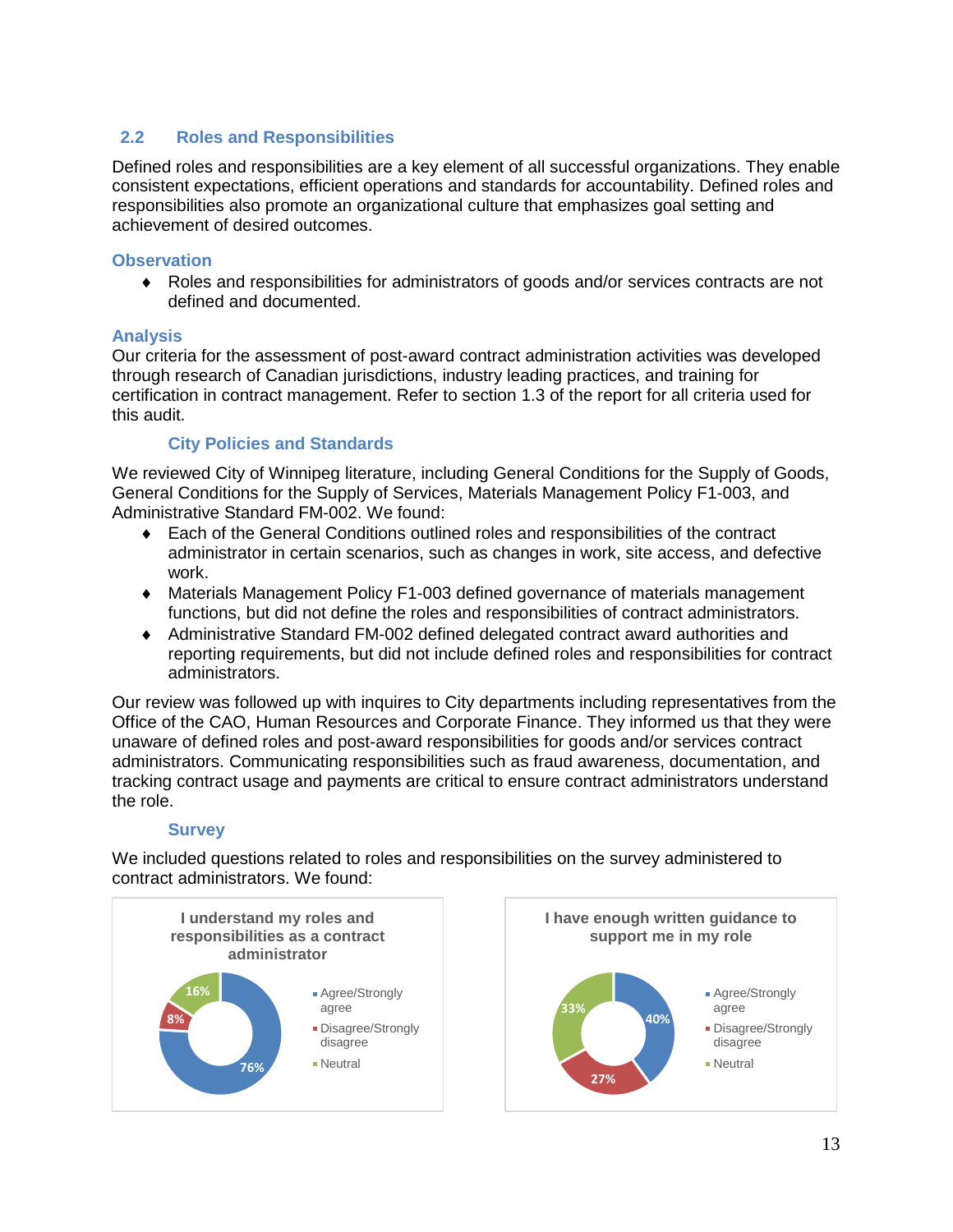#### **Case Studies**

We asked the contract administrators in each of the case studies if they were aware of any defined and/or documented roles and responsibilities for their role. We found that:

- ♦ 5 of 8 referenced their job description for defined roles and responsibilities.
	- o 3 of these job descriptions were reviewed. Each included concise, high-level descriptions of responsibilities, but none included descriptions to guide daily contract administration activities, or outcomes expected from performing their role.
- ♦ 3 of 8 referenced the contract bid opportunity.
	- o All 3 of these bid opportunities were reviewed. Each included vendor requirements that can guide monitoring activities, but none included comprehensive guidance for all areas of contract administrator responsibilities.
- ♦ 1 of 8 referenced standard operating procedures.
	- o These standard operating procedures were reviewed. They included limited instructions for tracking and maintaining a record of vendor activities, but not comprehensive text on how to administer the contract.

#### **Summary Analysis**

- The survey results indicate that 76% of the goods and/or services contract administrators understood their role and responsibilities. However, given the lack of defined roles and responsibilities it is unclear if what is understood is also what is expected and required. Furthermore, because only 40% of the respondents felt that they had sufficient written guidance, it is unclear what informs and supports their understanding.
- ♦ While job descriptions and the bid opportunity provide some insight into the role and responsibilities of contract administrators, we found that this was insufficient. These documents do not explicitly define the expectations of each contract administrator, or instructions for ongoing monitoring and oversight of contract performance. Instead, bid opportunities include explicit requirements of the vendor.
- ♦ Impacts of insufficiently defined roles and responsibilities include unnecessary frustration and uncertainty, varied interpretations and applications of expectations and requirements, as well as potential under-performance of employees and contracts. These issues can become compounded when a different employee becomes the contract administrator prior to contract end.
- ♦ Criteria developed from industry leading practices and reference material from other Canadian jurisdictions include defined roles and responsibilities for contract administrators. However, the City of Winnipeg is a large organization, with a significant diversity of contract type, value, term, requirements and outcomes expected. In this context, it can be a challenge to define a comprehensive set of roles and responsibilities that are detailed enough to guide activities, but also broad enough to be applicable to the diverse population of contracts.
- ♦ We have developed a list of key roles and responsibilities of post-award contract administration that can be applied to the diverse range of City contracts. The list is based on our research that was applied to our audit criteria. It is intended to be a starting point for consideration and to stimulate conversation. See **Appendix 4** for details.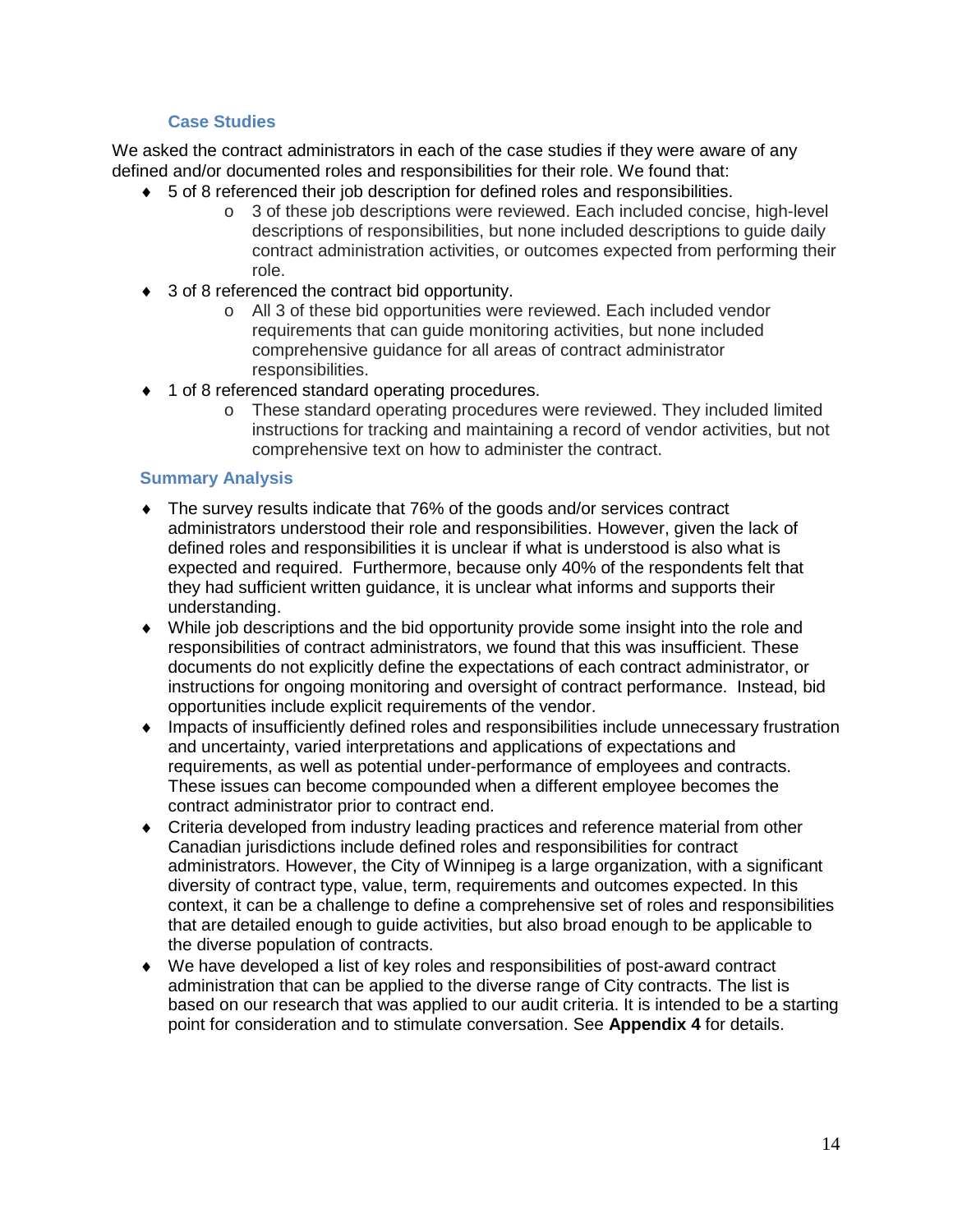#### **RECOMMENDATION 2**

*We recommend that the Chief Administrative Officer develop, communicate, and make accessible a list of the key roles and responsibilities for post-award administration of contracts for goods and/or services. The topics included in Appendix 4 should serve as a basis for the minimum content of a roles and responsibilities listing.* 

| <b>RISK AREA</b>                                                                                                                                                                                           | <b>Business Process</b>                                                                                                                                                | <b>ASSESSMENT</b> | High |  |
|------------------------------------------------------------------------------------------------------------------------------------------------------------------------------------------------------------|------------------------------------------------------------------------------------------------------------------------------------------------------------------------|-------------------|------|--|
| <b>BASIS OF</b><br><b>ASSESSMENT</b>                                                                                                                                                                       | The City of Winnipeg currently does not have sufficient defined roles<br>and responsibilities for post-award administration of contracts for<br>goods and/or services. |                   |      |  |
| <b>MANAGEMENT RESPONSE</b>                                                                                                                                                                                 |                                                                                                                                                                        |                   |      |  |
| Corporate Finance, Materials Management Division, will develop a manual, which will include<br>the definition of responsibilities for post-award administration of contracts for goods and/or<br>services. |                                                                                                                                                                        |                   |      |  |

**IMPLEMENTATION DATE** Second Quarter of 2022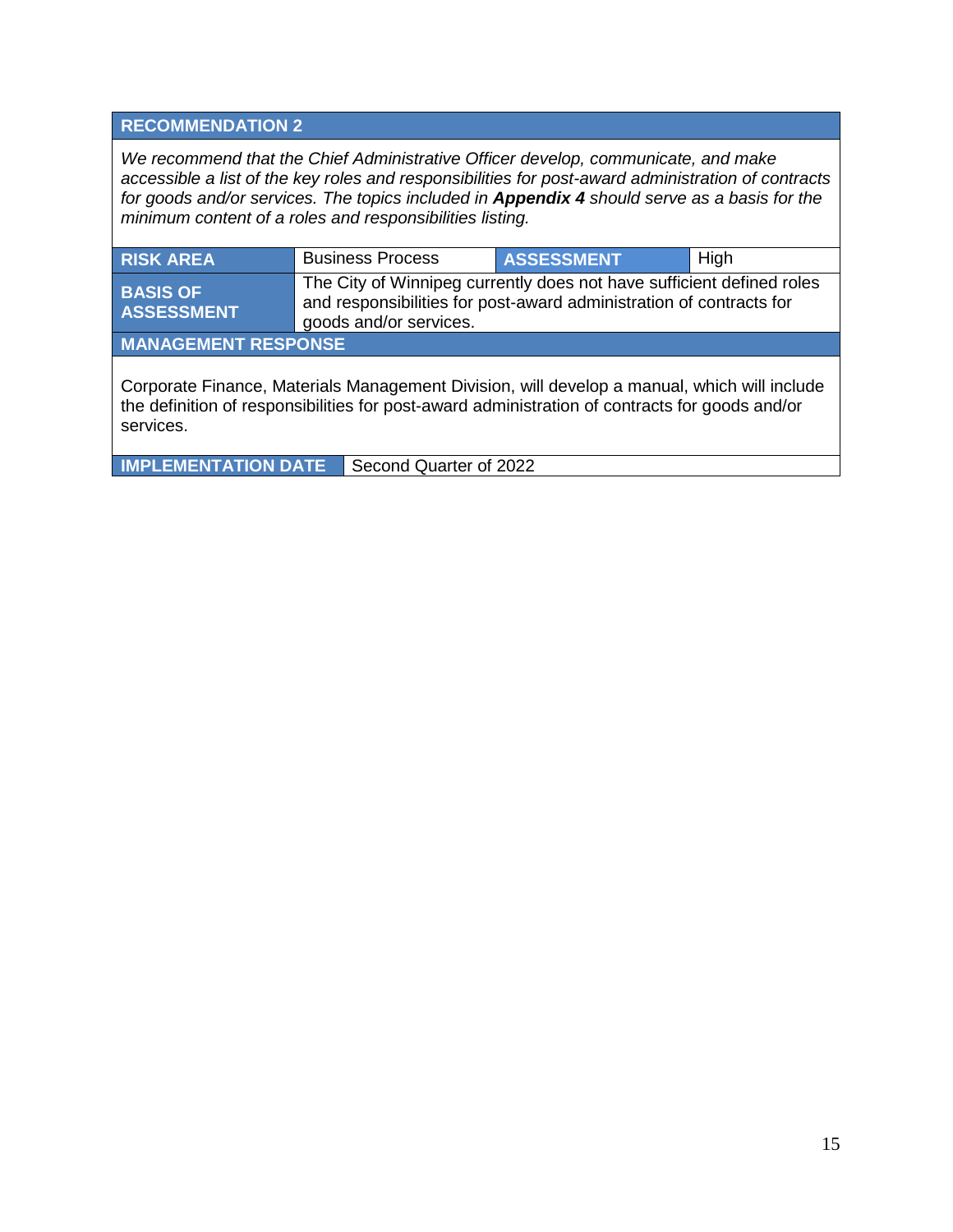#### **2.3 Training**

Training is essential to help ensure an organization has the capacity to meet its objectives. For contract management, training can provide a baseline for expectations, consistency of process activities, and equip employees with the knowledge and skills to respond appropriately to issues. The City of Winnipeg offers the Procurement and Contract Administration course and the Project Management Manual as training tools.

#### **Observations**

- ♦ The Procurement and Contract Administration course is focused on capital project contract administration, and on the pre-award activities of contract administrators.
- ♦ The two-day course is only offered once a year.
- ♦ There is no training module for contract administrators that manage contracts on a parttime basis.

#### **Analysis**

 $\ddot{\phantom{a}}$ 

Our criteria for assessment of contract administration training were developed through research of industry leading practices and training for certification in contract management. Refer to section 1.3 of the report for all criteria used for this audit.

#### **City of Winnipeg Training**

The Procurement and Contract Administration course is delivered over two half days with a target audience of new contract administrators. Learning objectives for participants include<sup>[1](#page-15-0)</sup>:

- ♦ Better understanding of the Materials Management Standard and related Administrative Standard(s);
- ♦ Identification of key issues to consider when preparing bid solicitation documents (insurance requirements, designating a Prime Contractor, qualifications, liquidated damages);
- ♦ Recognition of issues related to evaluation of proposals / bids (i.e. non-responsive bids, workplace safety & health programs);
- ♦ Writing a typical award report (award authorities);
- ♦ Describing the administrative processing of contracts and purchase orders;
- ♦ Addressing of contract performance issues.

We reviewed the course materials and found that:

- ♦ While information covered key areas of the entire contract life cycle, it was predominantly focused on pre-award activities.
- ♦ It was limited to PowerPoint slides. While the slides were useful as a course training aid, they lacked the detail to serve as procedural guidance or reference material to access once the course has been completed.

Course feedback from past participants suggested that:

- ♦ It was informative, helpful and delivered by expert instructors;
- ♦ It was focused on pre- award activities, such as request for proposal development, and bid evaluations;
- ♦ It was too advanced for the target audience of new contract administrators, and did not include enough 'real life' examples.

<span id="page-15-0"></span> $1$  Procurement and Contract Administration course information retrieved from City of Winnipeg intranet webpage on July 6, 2020.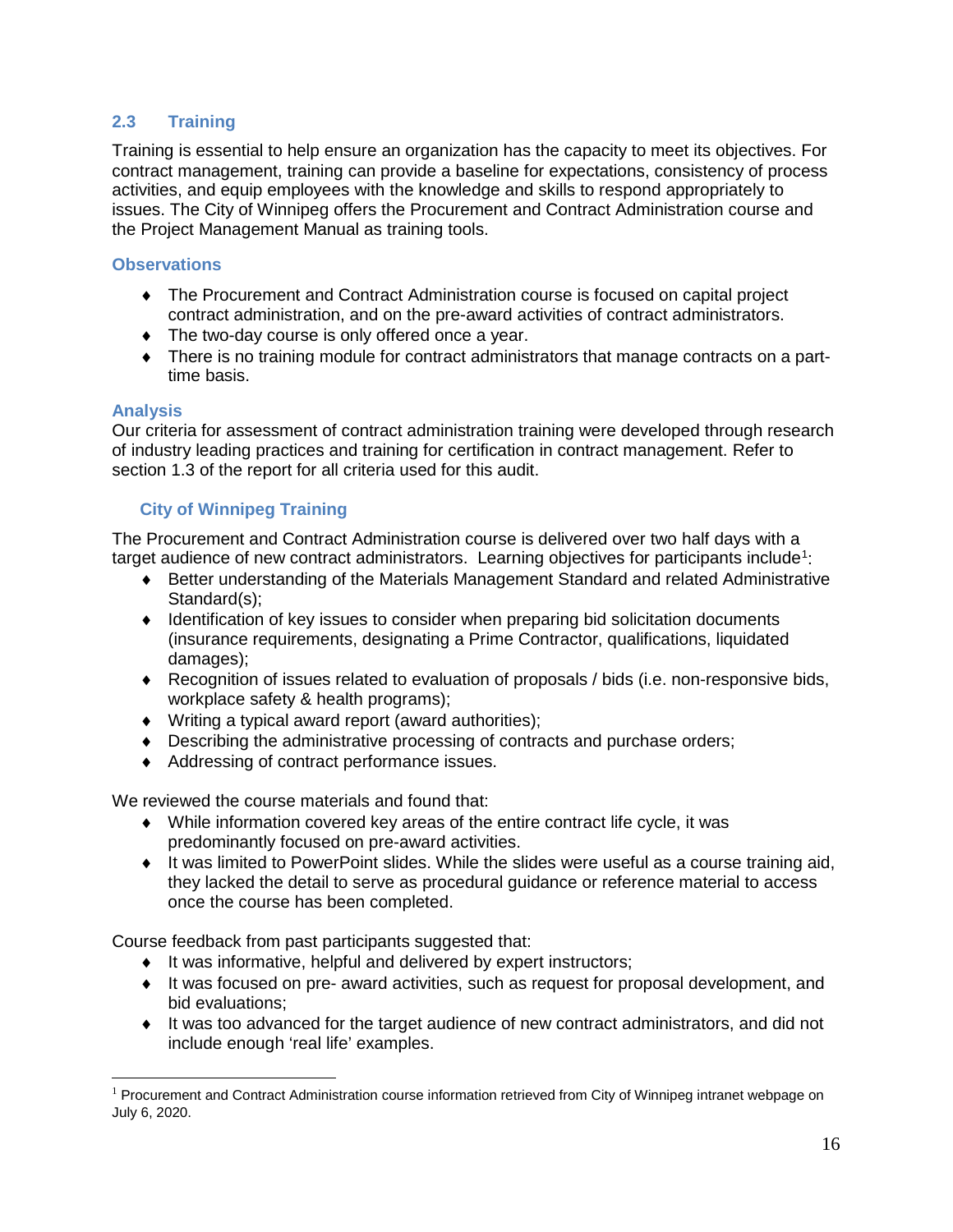Audit staff participated in the course and observed:

- ♦ The instructors were knowledgeable and encouraged dialogue with participants;
- ♦ The course was offered once per year, and available through classroom delivery only; o The Materials Management Division agreed that the course should be offered
	- more frequently, but noted insufficient resources to increase frequency.
- ♦ Emphasis was on capital project contracts and pre-award activities, such as using templates, preparing bid opportunities and bid evaluations.
	- o The pre-award activities included important steps such as establishing expectations, risk assessment, and processing contract documentation.

#### **Industry Leading Practices and Certification Training**

We compared the City's Procurement and Contract Administration course with industry certification training<sup>[1](#page-16-0)</sup> and noted that:

- ♦ Several key industry certification topics were included in the City's training course, including governance and applicable standards, development of bid opportunities, and managing contract changes.
- ♦ We noted variances between City and industry certification training programs, including:
	- o Monitoring and mitigating risk throughout the entire contract life cycle;
	- o Guidance for planning contract delivery outcomes and monitoring to ensure quality;
	- o Assessing contract performance and value for money at conclusion

#### **Survey**

We asked contract administrators the following questions related to training:*[2](#page-16-1)*



<span id="page-16-0"></span> <sup>1</sup> The Contract and Commercial Management (CCM) Certification offered through the International Association for Contract & Commercial Management (IACCM).

<span id="page-16-1"></span><sup>&</sup>lt;sup>2</sup> There were significantly less responses to this question, as only those that indicated they have taken the City course answered.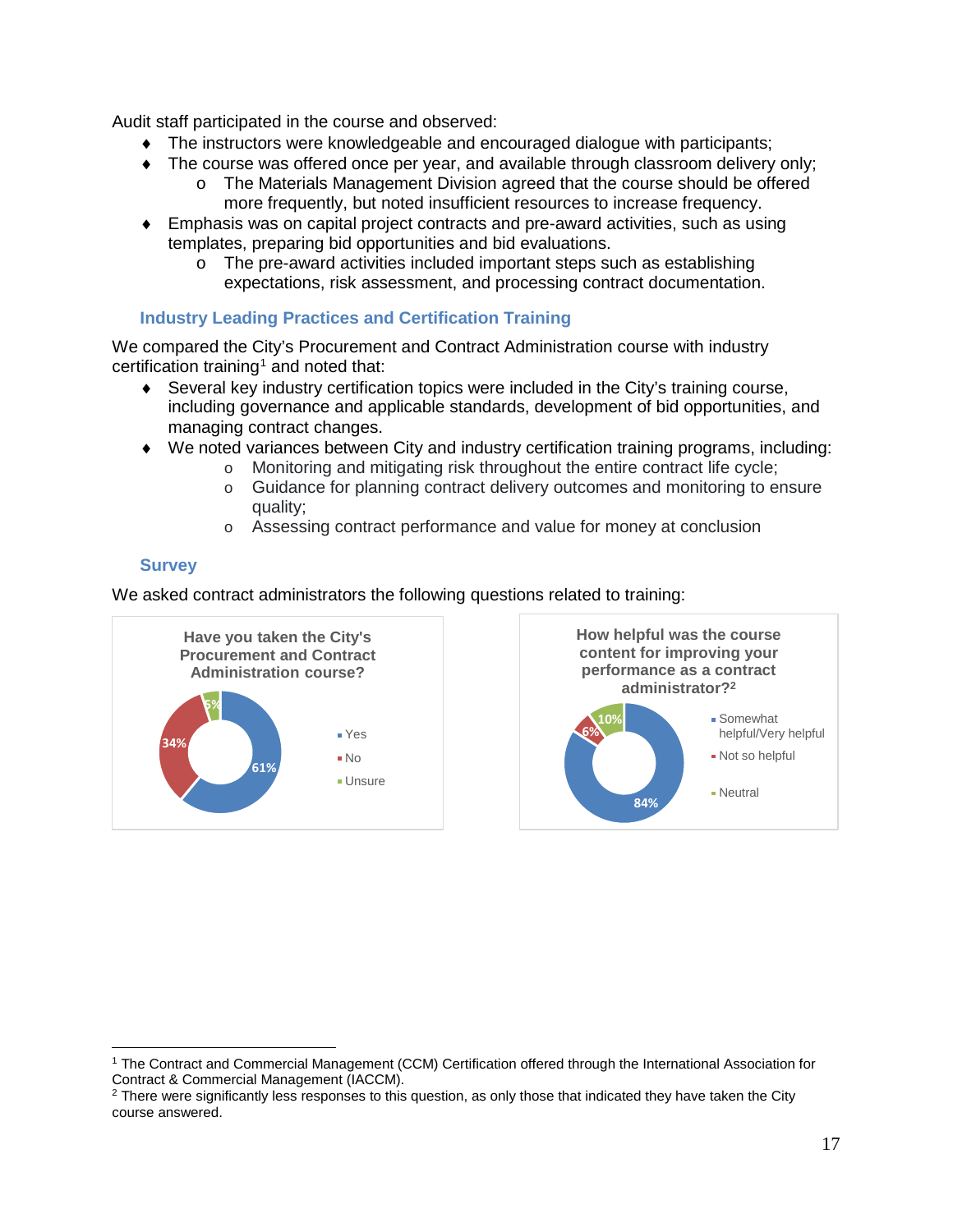

The survey included an opportunity for participants to offer their insight. We asked:

 $\overline{a}$ 

- ♦ *If there is any further information that you believe should be added to better explain your responses, or any other likes or concerns about contract administration at the City of Winnipeg, we invite you to share those thoughts.*
	- o Several survey participants that responded to this question referenced a lack of training, or insufficient training.
	- o Some respondents provided suggestions, including assignment of a mentor to new contract administrators, and the creation of a manual with specific instructions for administering City contracts for goods and/or services.

<span id="page-17-0"></span> $<sup>1</sup>$  There were significantly less responses to this question, as only those that indicated awareness of PMM answered.</sup>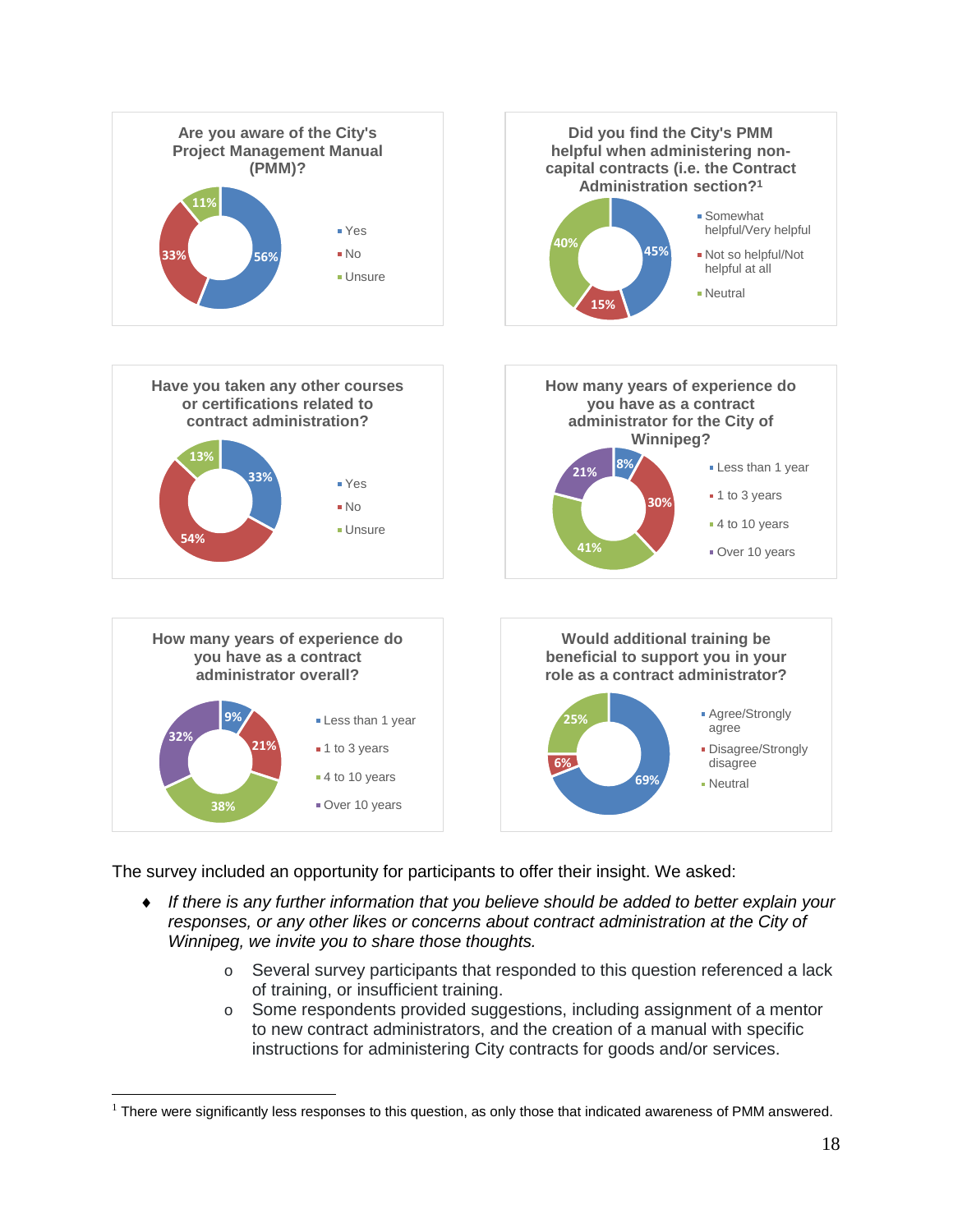We also asked contract administrators the following questions related to their workload:





#### **Case Studies**

We noted themes through discussions with contract administrators in the sample of case studies, including:

- ♦ 7 of 8 had completed the Procurement and Contract Administration course.
	- o 4 of 7 completed the course well after they had started administering a contract.
	- $\circ$  3 of 7 found the course helpful for pre-award activities, but not for managing the contract once it had been awarded.
	- $\circ$  2 of 7 told us they were left to figure out how to manage the contract on their own, with little guidance.
- ♦ 4 of 7 that completed the course offered opinions.
	- o 3 of 4 indicated the course should include more guidance for post-award activities.
	- o 2 of 4 told us they thought they course should be mandatory for new contract administrators.
	- o 1 of 4 commented that the course was helpful.
	- $\circ$  1 of 4 commented that the course material was too advanced and included acronyms and industry jargon that was not defined.
- ♦ 6 of 8 were aware of the City Project Management Manual.
	- o 3 of 6 told us the Manual as a resource is not well communicated.
	- o 2 of 6 told us the Manual was not a helpful resource for administration of goods and/or services contracts.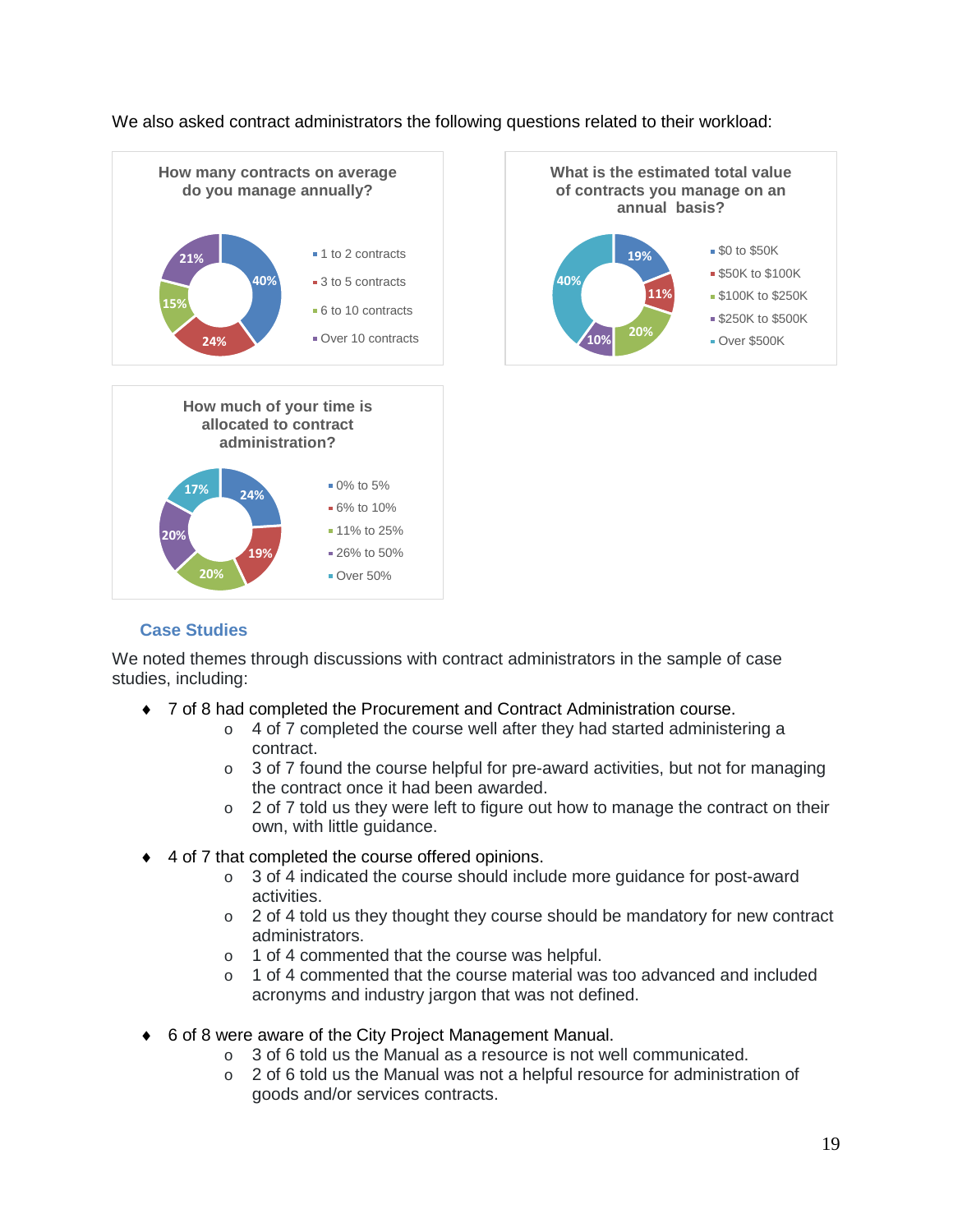o 1 of 6 indicated the Manual was a helpful resource for administration of goods and/or services contracts.

#### **Summary Analysis**

- ♦ Observations from interviews with case study contract administrators and participation in the City's course indicated emphasis on capital project contracts and pre-award activities. This approach relies on the assumption that the contract administrator that has developed the bid opportunity understands all requirements and will administer the awarded contract until the end of its term (i.e. turnover not considered). It also results in training gaps in the course content. For example, contract administrators that assume responsibility for an awarded contract may not know how/where to identify contract deliverables, how/when to perform monitoring activities, and their obligation for fraud awareness.
- ♦ Survey results indicate that 61% of the administrators for goods and/or services contracts have completed the City training; however, 54% of respondents did not take any other courses or certifications related to contract administration. For those that have completed the City's training found it helpful for their performance. Yet through review of course feedback and conversations with administrators in case studies, we found that many considered the course helpful for pre-award activities, but not as helpful for postaward administration of goods and/or services contracts.
- ♦ We also noted that 34% of administrators have not taken the City's training course and 5% were unsure if they had completed it. These results suggests an opportunity to increase awareness of the course and its importance for contract administration activities.
- ♦ We observed that all of the administrators from the case studies performed contract administration duties on a part-time basis. Additionally, the survey results indicated that approximately 40% of administrators only manage 1 to 2 contracts on an annual basis, and about 63% of administrators spend 25% or less of their time managing contracts. Some contract administrators expressed that the City training course was too advanced for their experience level, and suggested the need for an entry-level version.
- ♦ 69% of contract administrators agreed or strongly agreed that additional training would be beneficial. This highlights a need to reconsider the frequency and/or content of existing training to ensure it is meeting the needs of goods and/or services contract administrators.
- ♦ We found limited reference materials to help guide post-award administration of goods and/or service contracts. Content of the City's training course was accessible online, but was limited to high-level information on PowerPoint slides.
- ♦ The City of Winnipeg has created a Project Management Manual (PMM), to assist administrators plan, execute, monitor and close projects. Section 9 of the PMM is for contract administration. 56% of survey respondents indicated awareness of the Manual, but only 45% found it helpful for administration of contracts for goods and/or services. We noted similar results in the case studies; 7 out of 8 contract administrators were aware of the PMM, but only one acknowledged that it was somewhat helpful for postaward administration of contracts for goods and/or services. These results suggest there is an opportunity to develop new guidance to support staff tasked with the administration of contracts for goods and/or services with a focus on post-award activities.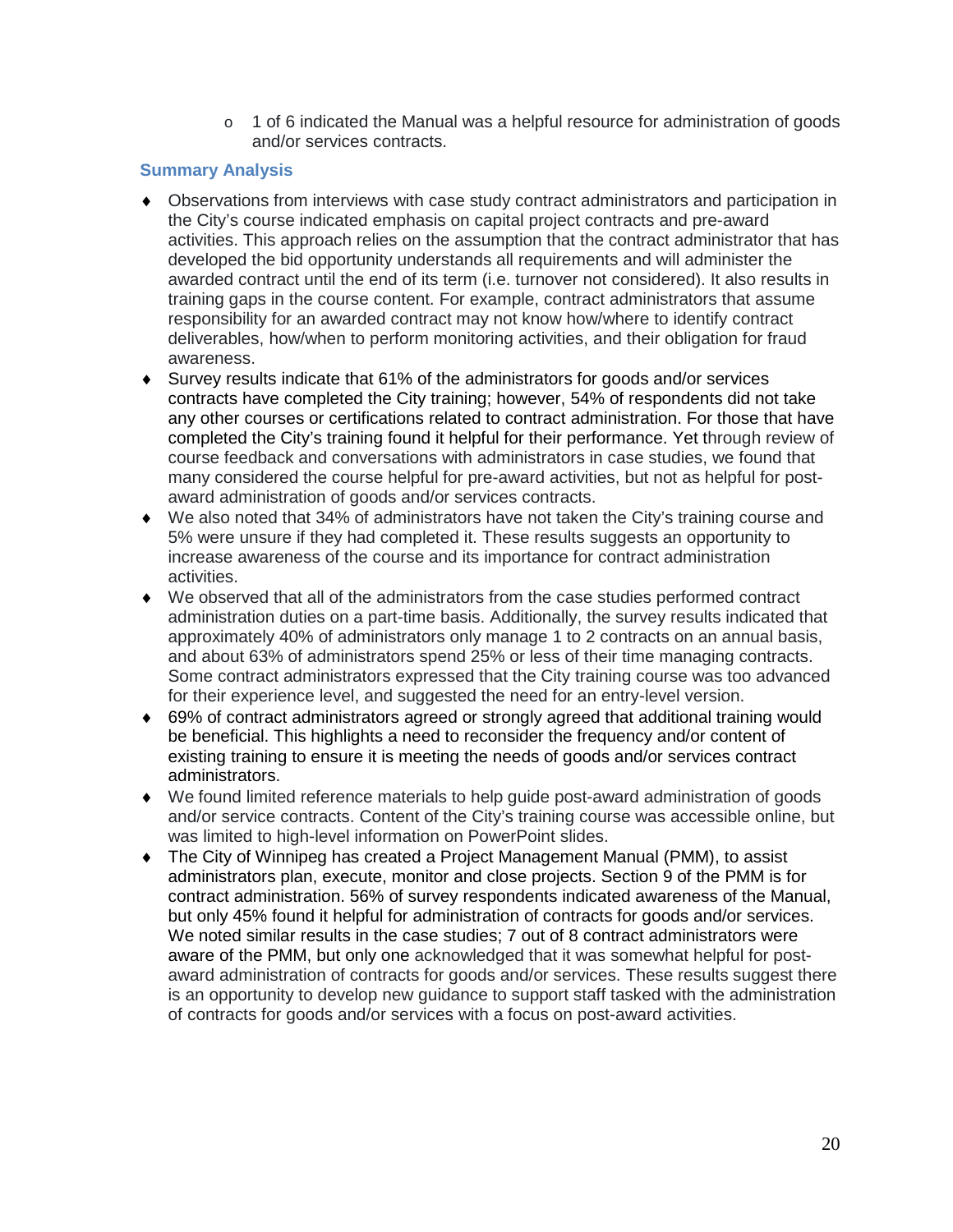#### **RECOMMENDATION 3**

*We recommend that the Chief Administrative Officer update the City's current contract administration training material to include information on post-award duties for goods and/or services contracts. The updates should provide contract administrators with sufficient material to reference in the future and include additional topics such as:*

- *Monitoring and mitigating risk throughout the entire contract life cycle;*
- *Guidance for planning contract delivery outcomes and monitoring to ensure quality;*
- *Assessing contract performance and value for money at conclusion.*

| <b>RISK AREA</b>                     | <b>Business Process</b>                                                                                                                                         | <b>ASSESSMENT</b> | High |  |
|--------------------------------------|-----------------------------------------------------------------------------------------------------------------------------------------------------------------|-------------------|------|--|
| <b>BASIS OF</b><br><b>ASSESSMENT</b> | The City of Winnipeg currently does not have sufficient training<br>reference material for post-award administration of contracts for<br>goods and/or services. |                   |      |  |
| <b>MANAGEMENT RESPONSE</b>           |                                                                                                                                                                 |                   |      |  |

Corporate Finance, Materials Management Division, will develop additional and comprehensive training material for post-award administration of contracts for goods and/or services.

**IMPLEMENTATION DATE** Third quarter of 2022

#### **RECOMMENDATION 4**

*We recommend that the Chief Administrative Officer evaluate the opportunity to offer the City's Procurement and Contract Administration course more frequently than once per year.*

| <b>RISK AREA</b>           | <b>Business Process</b>                                              | <b>ASSESSMENT</b> | Moderate |  |  |
|----------------------------|----------------------------------------------------------------------|-------------------|----------|--|--|
| <b>BASIS OF</b>            | The City of Winnipeg currently does not have sufficient training for |                   |          |  |  |
| <b>ASSESSMENT</b>          | post-award administration of contracts for goods and/or services.    |                   |          |  |  |
| <b>MANAGEMENT RESPONSE</b> |                                                                      |                   |          |  |  |

Corporate Finance, Materials Management Division, will create additional post-award administration training opportunities for Contract Administrators responsible for goods and/or services.

**IMPLEMENTATION DATE** Third quarter of 2022

#### **RECOMMENDATION 5**

*We recommend that the Chief Administrative Officer develop an online version of the Procurement and Contract Administration course, with consideration for the needs of less experienced and part-time contract administrators. This could also be used as a refresher for experienced contract administrators.* 

| <b>RISK AREA</b>                     | <b>Business Process</b>                                                                                                                   | <b>ASSESSMENT</b> | ⊿ High |
|--------------------------------------|-------------------------------------------------------------------------------------------------------------------------------------------|-------------------|--------|
| <b>BASIS OF</b><br><b>ASSESSMENT</b> | The City of Winnipeg currently does not have sufficient training for<br>post-award administration of contracts for goods and/or services. |                   |        |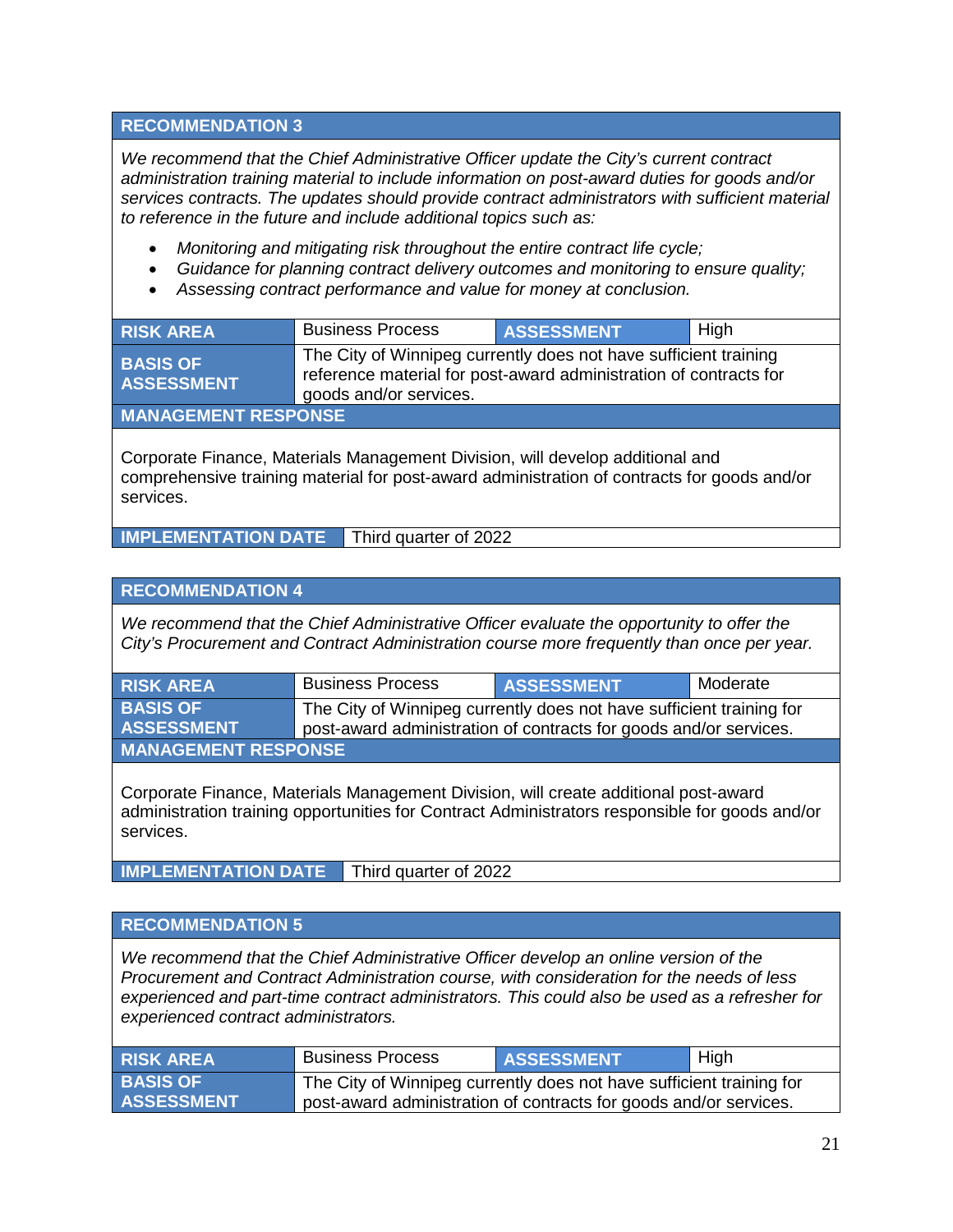## **MANAGEMENT RESPONSE**

Corporate Finance, Materials Management Division, will add an on-line component of the Procurement and Contract Administration course.

**IMPLEMENTATION DATE** Third quarter of 2022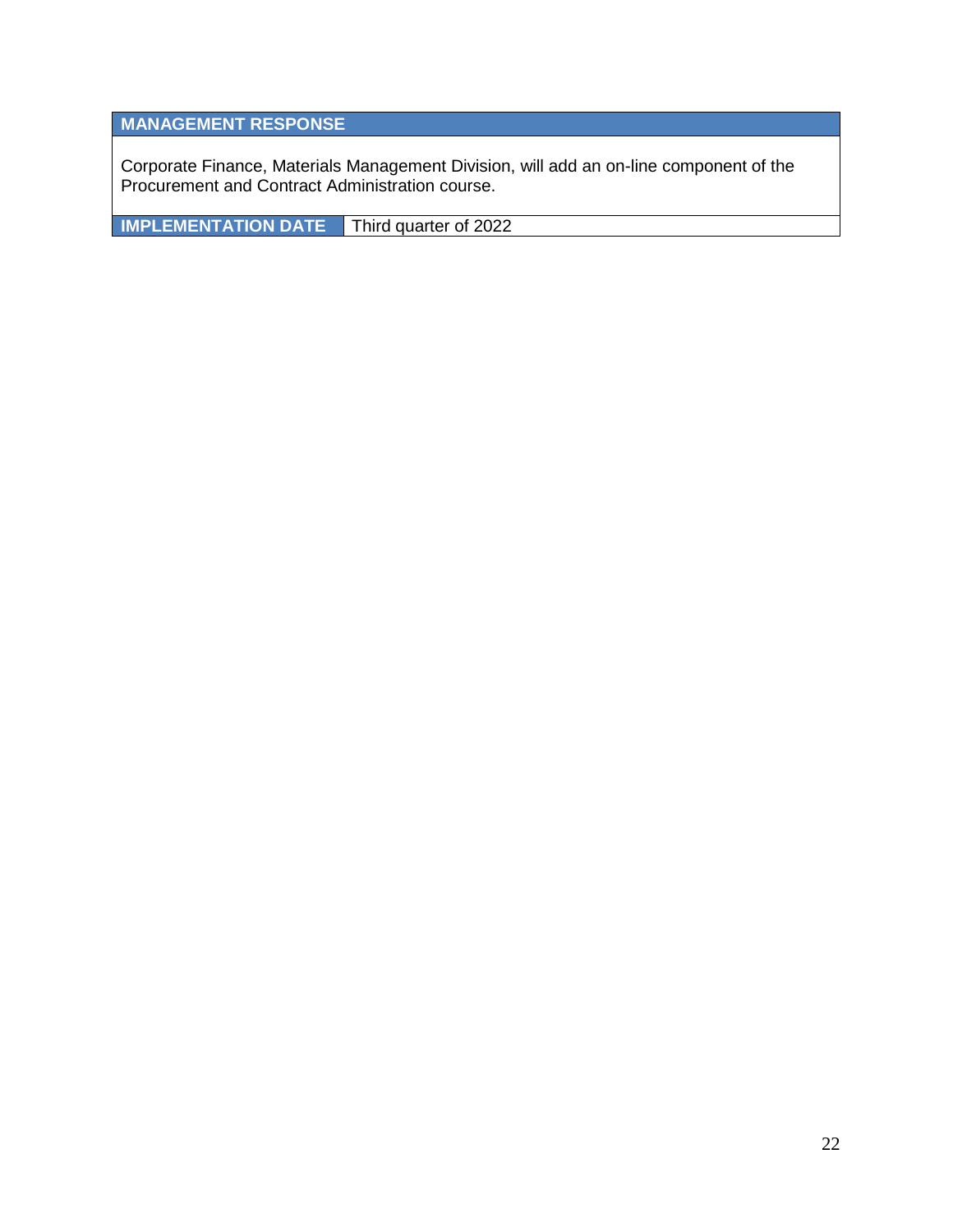#### **2.4 Oversight of Vendor and Contract Performance**

Each year, the City of Winnipeg enters into hundreds of contracts with vendors for the purchase of goods and/or services. Oversight of performance is necessary to help ensure that the City receives the intended outcomes for each contract.

#### **Observations**

- ♦ Majority of contracts did not have defined and documented procedures for managing the contract.
	- o Limited guidance for contract administration processes and procedures at the corporate-wide level and/or within the bid opportunity.
- ♦ Generally, monitoring of vendors and contract performance was occurring, but it was informal, inconsistent and not guided by implemented procedures.
- ♦ Identification and resolution of risks and contract performance issues was informal and not guided by defined and documented expectations or procedures. As a result, there is limited assurance that all significant risks and issues have been identified and addressed.
- ♦ Half of the contracts reviewed did not have a formal defined change process.

#### **Analysis**

Our criteria for assessment of post-award contract administration activities was developed through research of Canadian jurisdictions, industry leading practices, and training for certification in contract management. It includes the administrator monitoring compliance with contract requirements, assessing and documenting vendor performance, and identifying and responding to address issues and initiate improvements. All criteria used for this audit is included in Section 1.3 of this report.

#### **Corporate-wide Guidance**

- ♦ What was available:
	- o The Procurement and Contract Administration course PowerPoint slide deck.
	- o The City of Winnipeg Project Management Manual.
	- o The General Conditions for the Supply of Goods.
	- o The General Conditions for the Supply of Services.

We found that each of these sets of available guidance did not include specific procedures or direction for contract administrators relating to performing their monitoring activities.

- ♦ What was not available:
	- o Documented roles and responsibilities of contract administrators;
	- o Accessible instructions and/or guidance for monitoring vendor performance;
	- o Accessible instructions and/or guidance for ensuring each payment to or from a vendor are reconciled with goods and/or services exchanged.

#### **Case Studies**

#### **Guidance**

- $\blacklozenge$  We asked contract administrators if they were aware of the City's Project Management Manual (PMM);
	- o 6 of 8 were aware of the PMM.
		- Of the 6 that were aware, one found the Manual somewhat helpful,
			- 2 indicated it was not helpful, and 3 were unsure if it was helpful.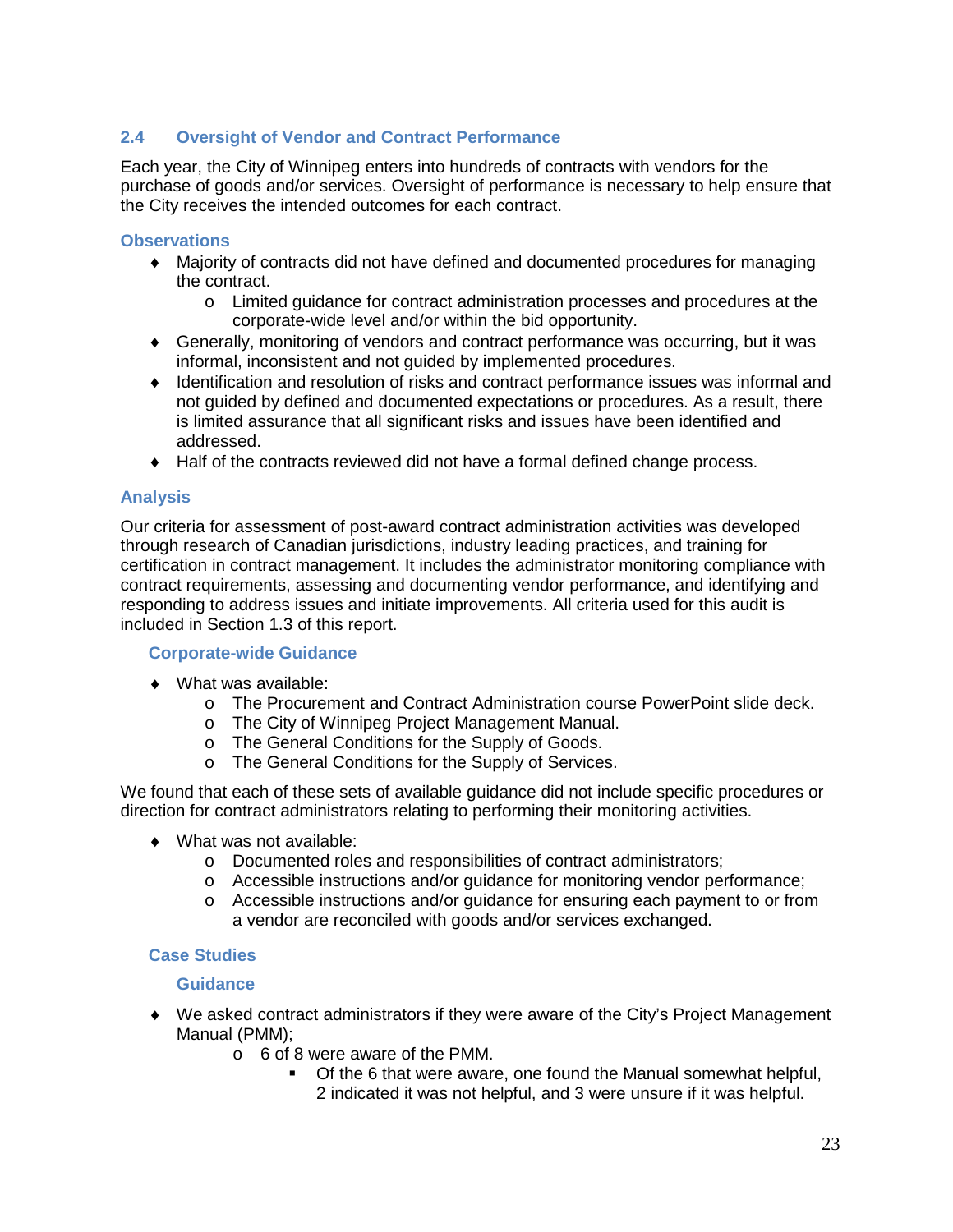- o 1 of 8 was not aware of the PMM.
- o 1 of 8 indicated that the PMM was not applicable.
- ♦ 6 of 8 case studies did not have formally defined or implemented procedures for administering the contract and performing their monitoring activities.
	- $\circ$  1 of 8 had formally defined contract administration procedures implemented through the bid opportunity.
	- o 1 of 8 had a limited number of defined procedures, but the contract administrator acknowledged they needed to be reviewed and updated.
- $\blacklozenge$  We noted instances in the case studies in which responsibility for a contract was reassigned, due to employee turnover.
	- $\circ$  The majority of those who had taken over responsibility for a contract indicated frustration with determining how, what and when to administer and monitor because of a lack of defined and documented procedures.

#### **Monitoring**

- ♦ 7 of 8 case studies had some measure of monitoring for compliance;
	- o In 1 of these 6 monitoring was consistent and included documented outcomes.
	- o In 5 of these 7 monitoring was inconsistent and outcomes were not documented.
		- o Because of the inconsistency of activities and lack of documentation, we are unable to provide assurance on the effectiveness of monitoring that did occur.
	- o 1 of 8 did not have monitoring for compliance processes defined, as it was a multi-departmental contract.
- ♦ 1 of 8 case studies used key performance indicators to measure contract performance;
	- $\circ$  2 of 8 departments administering the case study contracts used key performance indicators (KPIs), but these KPIs were not specific to a contract; the KPIs applied to broader measurements such as service requests and expenditures within the branch of the department.
	- o 5 of 8 did not use KPIs to measure contract performance.
- ♦ We reviewed contract terms and identified and tested key controls for oversight of contract and vendor performance. We found:
	- o 7 of 8 contracts had controls in place to monitor contract and vendor performance. However, approximately only half of the controls were operating effectively. Some of the key issues noted were:
		- Minimal monitoring of vendor performance resulted in lack of assurance that good and/or services paid for were received.
		- **EXECT** Limited monitoring of vendor performance lead to a lack of assurance that the transaction value is accurate.
		- No evidence of required approval for service equipment prior to use; could lead to potential public safety issue.
		- **Lack of monitoring and documentation for service response times;** resulting in potential breach of contract and uncollected liquidation damages. The contract administrator is aware of the issue and working with the contractor to resolve it.
	- o 1 of 8 did not have specific controls in place to monitor contract and vendor performance; however, there are processes for the contract from the operational side of the business that allow direct observation of performance.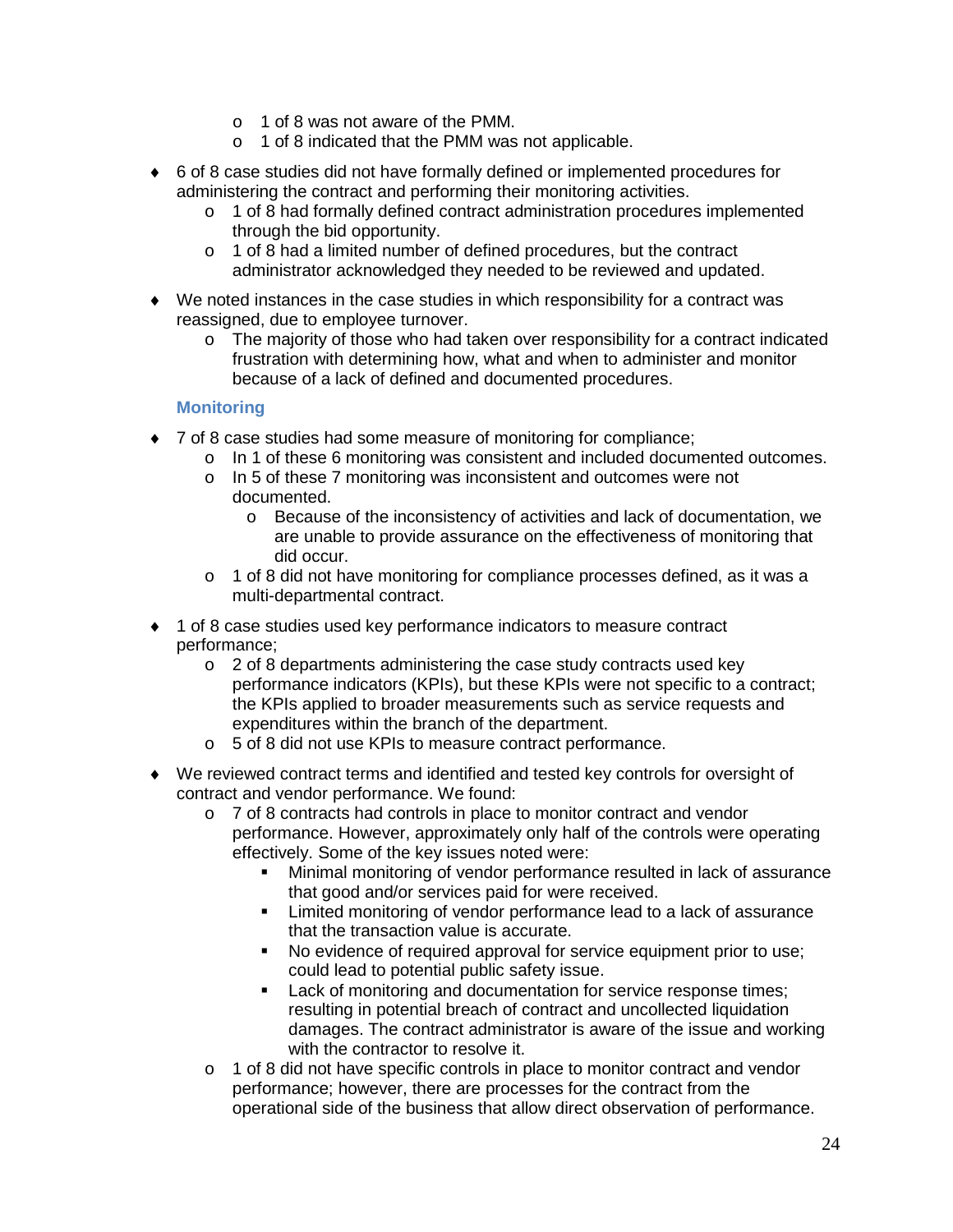#### **Identifying and Addressing Issues**

- ♦ 8 of 8 contracts did not include a formal risk assessment.
	- o In 5 of 8 case studies, contract administrators indicated that risks are considered informally and addressed as required throughout the term of the contract.
	- o In 3 of 8 case studies, contract administrators indicated that risks are not considered.
- ♦ 7 of 8 contracts did not have a documented process for addressing potential vendor and/or contract performance issues.
	- o 7 of 8 had a documented fee structure to recover costs for issues of noncompliance within the bid opportunity, but no documented process for addressing performance issues.
	- o 1 of 8 had a documented performance issue resolution process and fee structure to recover costs within the bid opportunity for issues of noncompliance.
- ♦ 16 of 16 contract administrators and supervisors indicated that there are opportunities to share lessons learned and offer suggested improvements.
	- $\circ$  8 of 8 case studies did not have a defined and/or documented process to quide contract administrators on how, when and where to share knowledge and suggest improvements.
	- o 2 contract administrators suggested a need for improved organizational communication regarding when and how to submit contract administration suggestions.
- ♦ 7 of 8 contracts included an option for a maximum number of mutually agreed upon extensions. Contracts with extensions provide an opportunity for improvements through negotiated changes to a previously agreed upon contract.
	- o 5 of 8 contracts had been extended.
		- 3 of 5 had been extended during the audit scope period. Testing confirmed that all 3 had been appropriately approved.

#### **Summary Analysis**

Generally, administration and monitoring of contract performance was not guided by defined processes or procedural steps. Instead, day-to-day activities were based on practices developed over time and by requirements documented in the bid opportunity.

- ♦ The majority of contracts in the case study sample did not have its own set of defined procedures for administration, monitoring activities, and assessing risks.
- $\bullet$  Existing guidance at the corporate level was minimal and insufficient to be used as a resource for contract administrators.
	- o The Procurement and Contract Administration course material was limited to high-level information on PowerPoint slides;
	- o The Project Management Manual was focused on infrastructure projects and contracts;
	- o General Conditions for Supply did not include guidance for processes or procedural steps.
- ♦ A key issue with the lack of defined and documented procedures for monitoring and addressing performance issues is the inconsistency of frequency and effectiveness of contract administration activities. The activities are dependent on the interpretation of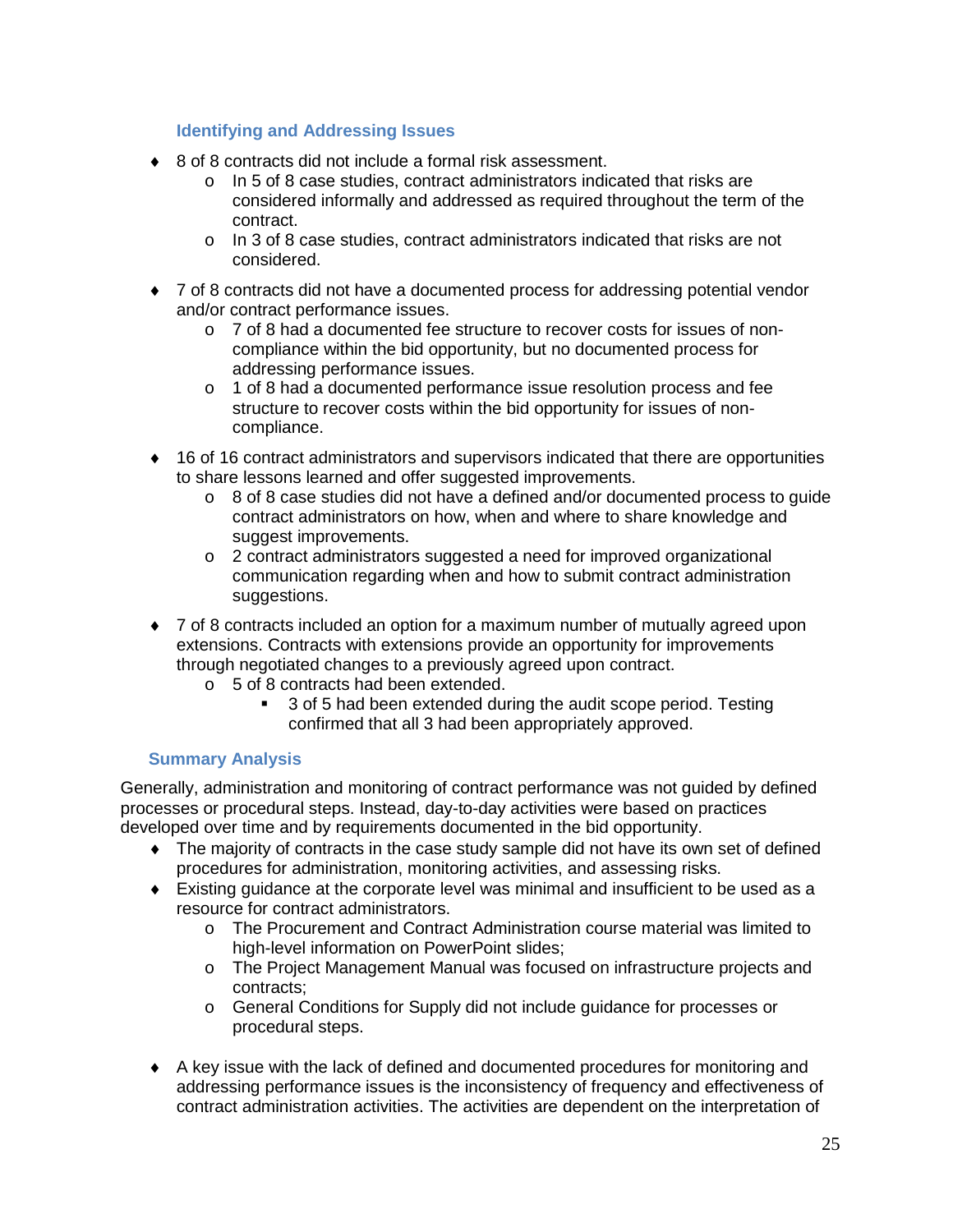the administrator, rather than expectations defined by the organization. This issue is compounded by the lack of defined and documented roles and responsibilities for contract administrators. The resulting impacts include:

- o Inconsistent administration activities, such as reconciling invoice amounts to vendor activities;
- o Inefficient and/or inadequate monitoring of performance and outputs;
- o Possible lost opportunities for savings and/or cost recoveries.
- ♦ Some contract administrators in the case study sample had assumed responsibility for a contract after it had been awarded to a vendor. These administrators indicated that they were required to determine how, when and what to monitor because of a lack of defined and documented procedures.
- ♦ We noted variety in the complexity of case study contracts. Some contracts were relatively simple, without an obvious need for defined and documented monitoring procedures. However, defined and documented monitoring procedures for each contract can help to ensure that oversight is consistent and occurring regularly occurring by:
	- o Establishing a baseline of expectations;
	- o Serving as guidance to contract administrators that must delegate responsibilities to employees tasked with participating in monitoring;
	- o Documenting knowledge to be shared with incoming or inexperienced contract administrators.
- ♦ Monitoring for performance and compliance with contract terms occurred in the 7 of the 8 case studies; however, processes and procedures were inconsistent, often informal, and outputs of monitoring were rarely documented. As a result, the City has limited assurance that each contract achieved objectives, and transactions accurately reflected the work performed.
- ♦ Generally, monitoring of vendor and/or contract performance did not include the use of key performance indicators. While KPIs were not appropriate for all contracts, most contract outputs and outcomes can be recorded and tracked. Without KPIs, the City could not measure and compare outputs and outcomes to determine value for revenue and expenditures.
- ♦ Audit testing confirmed several of the key controls related to contract performance were operating as intended; however, we did identify instances in which controls were absent, or not applied, and/or were not operating effectively. These findings, and instances in which additional controls would be beneficial, have been communicated to the contract administrator and supervisor.
- ♦ While we found examples of issues identified and addressed by contract administrators, identification and response to contract-related issues were informal and dependent on the contract administrator.
	- o Without documented guidance and/or procedures, each contract administrator was responsible to determine how, what, and when to monitor, how to assess and document performance, and how to respond and address issues.
	- o Contract administrators indicated issues are addressed informally, typically through discussion or email.
- ♦ All of the contract administrators we interviewed were aware of expectations to share lessons learned. However, without a defined process for sharing lessons learned there are likely missed opportunities to leverage experiences and adjust practices to improve contract administration.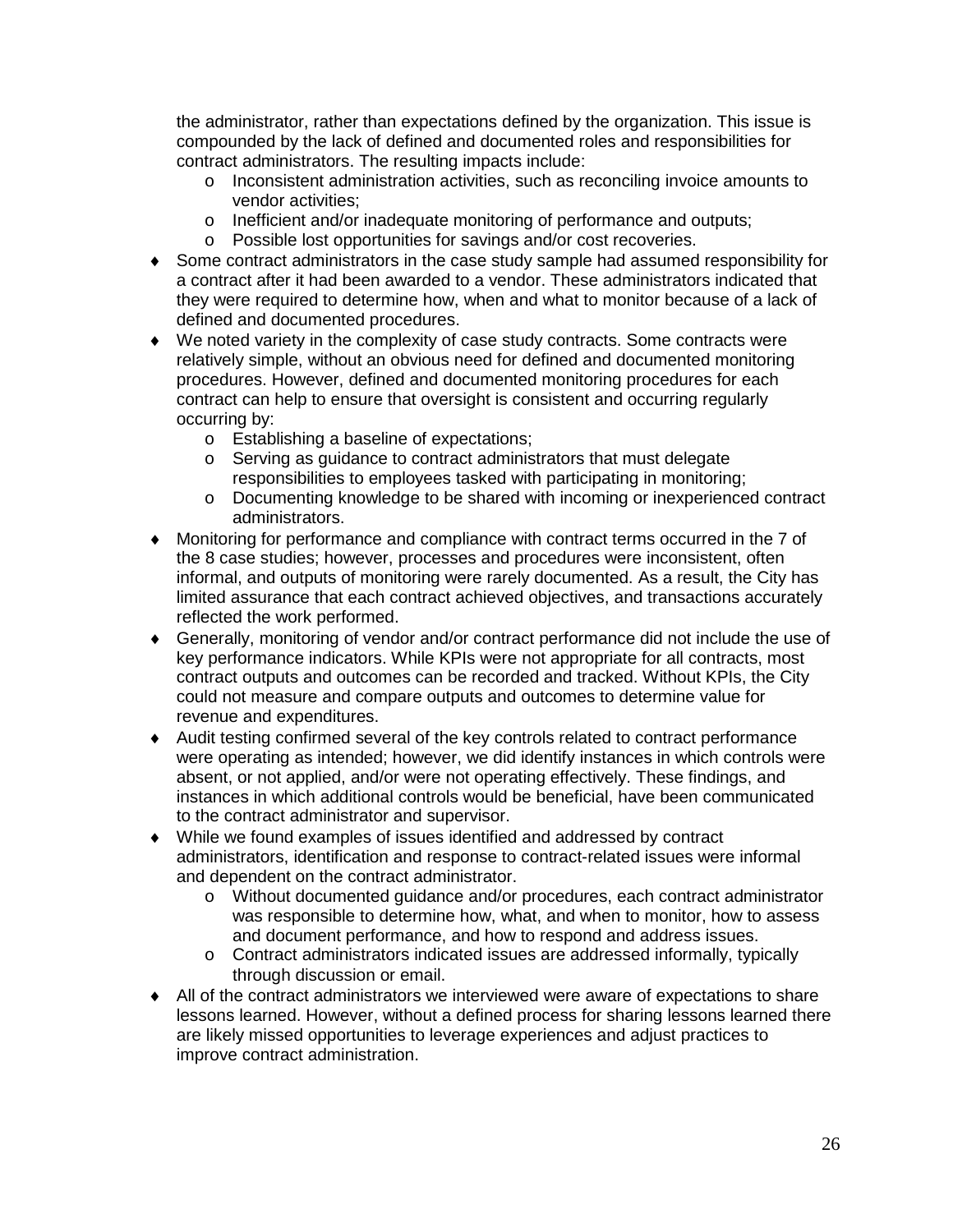#### **RECOMMENDATION 6**

*We recommend that the Chief Administrative Officer develop, communicate, and make accessible a list of the key roles and responsibilities that include oversight of contract/vendor performance for post-award administration of contracts for goods and/or services.*

| <b>RISK AREA</b>                                                                                                                                                   | <b>Business Process   ASSESSMENT</b>   |                                                                 | High |  |  |  |
|--------------------------------------------------------------------------------------------------------------------------------------------------------------------|----------------------------------------|-----------------------------------------------------------------|------|--|--|--|
| <b>BASIS OF</b>                                                                                                                                                    |                                        | The City of Winnipeg currently does not have sufficient defined |      |  |  |  |
| <b>ASSESSMENT</b>                                                                                                                                                  |                                        | roles and responsibilities for oversight of vendor and contract |      |  |  |  |
|                                                                                                                                                                    | performance for goods and/or services. |                                                                 |      |  |  |  |
| <b>MANAGEMENT RESPONSE</b>                                                                                                                                         |                                        |                                                                 |      |  |  |  |
| The recommendations included in Recommendation 6 will be addressed in the list of key<br>roles and responsibilities developed in accordance with Recommendation 2. |                                        |                                                                 |      |  |  |  |
| <b>IMPLEMENTATION DATE</b>                                                                                                                                         | Third quarter of 2022                  |                                                                 |      |  |  |  |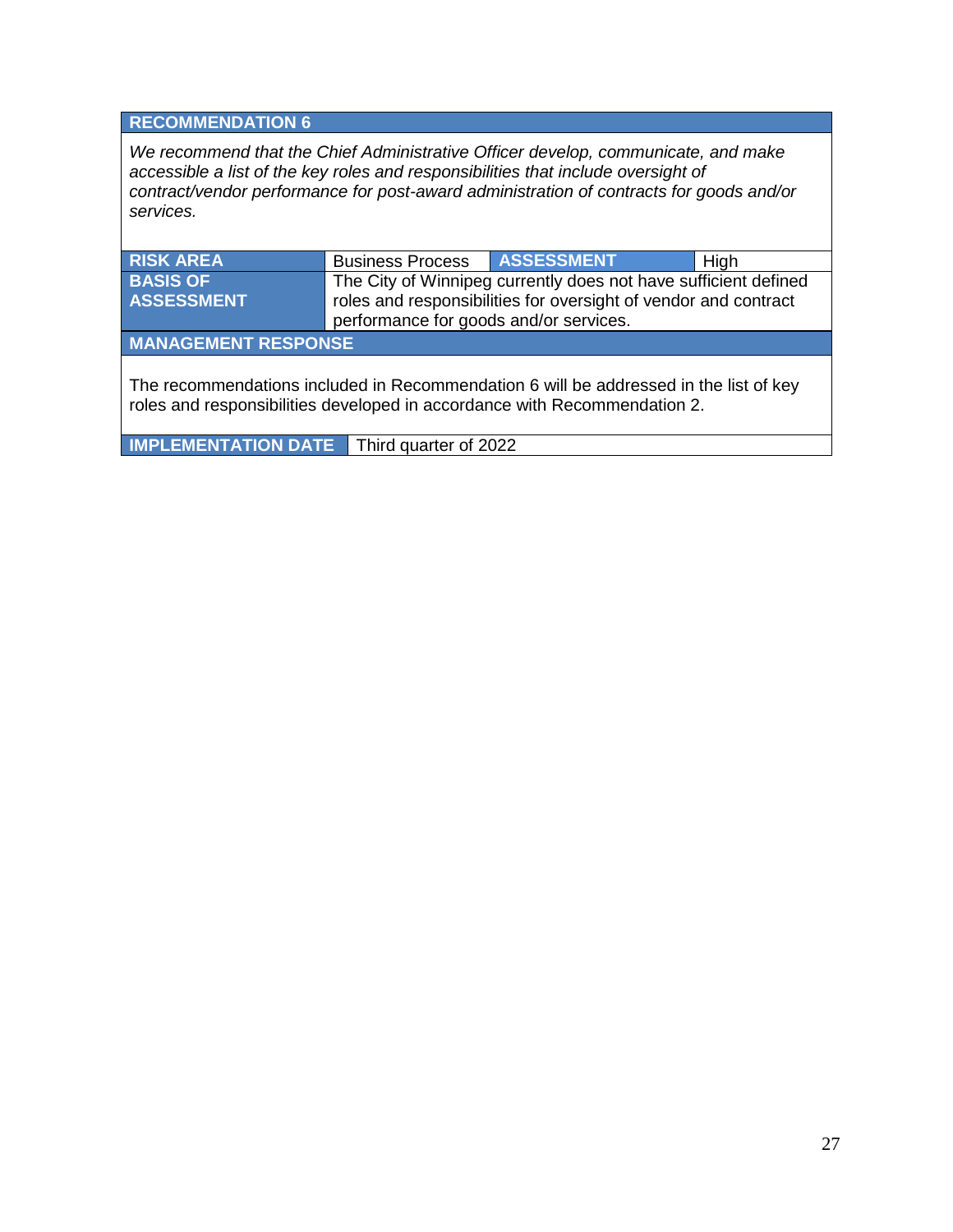#### **2.5 Oversight of Contract Administrator Performance**

In order to ensure that expected results are received, a contract administrator is assigned responsibility to manage each contract awarded by the City of Winnipeg. Timely and effective feedback can contribute to the improvement of an employee's performance and the organization as a whole.

#### **Observations**

- ♦ Contract administrators were being monitored; however, it was informal and inconsistent. Supervisors tended to rely on contract administrators' understanding of how to manage contracts and ensure objectives are achieved.
- ♦ No case study had a formal succession plan for the contract administrator role, but all were prepared to respond with informal plans to address succession in the short and long terms.
- ♦ Each contract administrator and supervisor had reviewed the City's Code of Conduct, and 15 out of 16 completed an electronic sign-off; however, many were unaware of the City's new Conflict of Interest Policy. No indications of conflicts of interest, or unethical activities were found.

#### **Analysis**

Our criteria for assessment of post-award contract administration activities was developed through research of Canadian jurisdictions, industry leading practices, and training for certification in contract management. Refer to section 1.3 of the report for all criteria used for this audit.

#### **Survey**

We included questions related to oversight of contract administrators on the survey and found that:



#### **Case Studies**

#### **Monitoring**

We asked contract administrators and their supervisors if there was a process for monitoring the performance and activities of contract administrators to ensure compliance with requirements and achievement of contract objectives.

- ♦ 12 of 16 indicated that monitoring occurred, but informally and not guided by a defined process.
	- $\circ$  9 of these 12 referenced performance evaluations as the method for monitoring.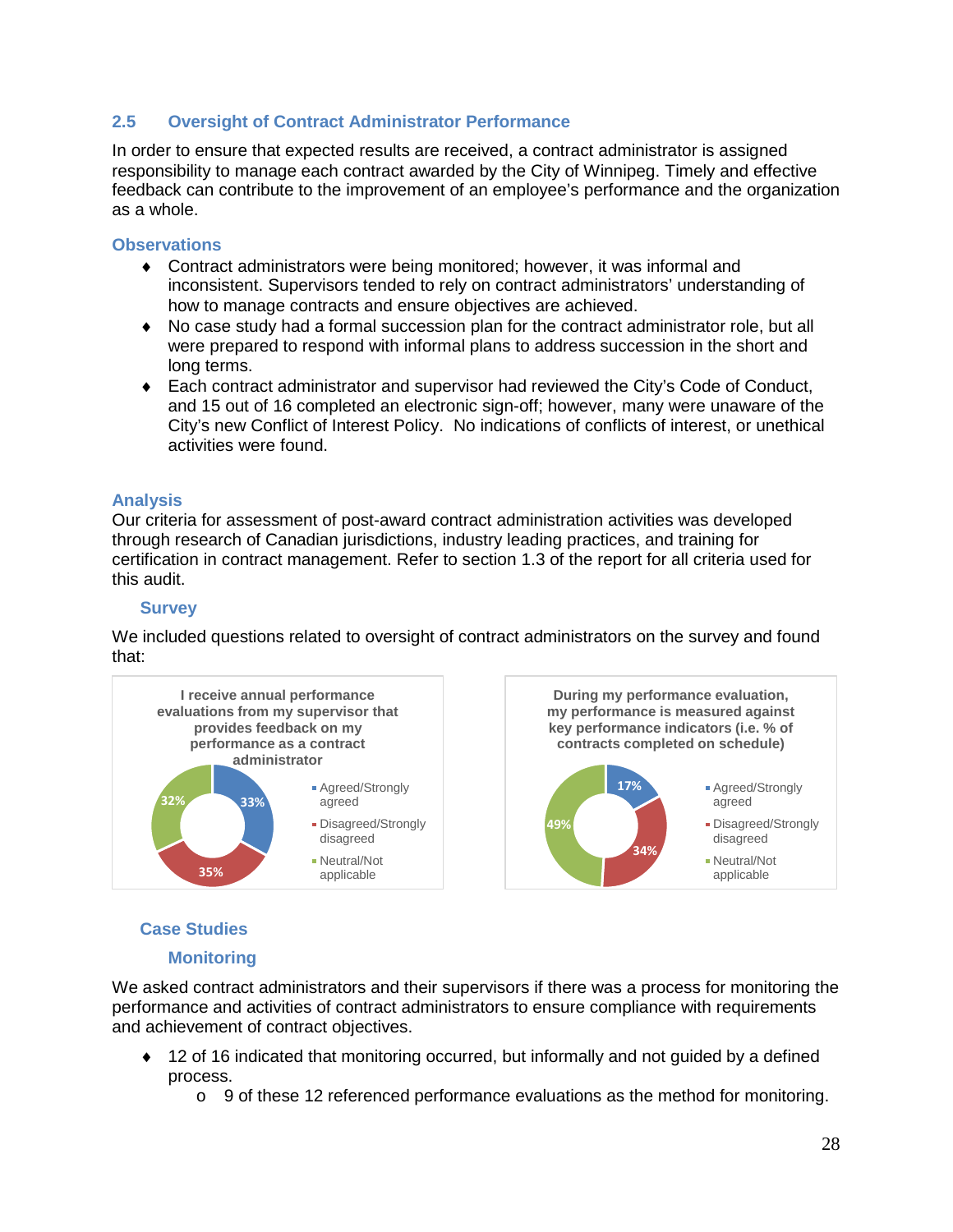- $\circ$  8 of these 12 referenced informal meetings between the contract administrator and the supervisor.
- ♦ 4 of 16 indicated that no monitoring of contract administration activities occurs.
	- $\circ$  In each of these cases, the respondent indicated that issues would be identified promptly and addressed as required.

We asked contract administrators and their supervisors if contract performance factors into the performance evaluations of contract administrators.

♦ 11 of 16 indicated that contract performance is considered at a high-level in performance evaluations; however, 9 of these 11 also indicated a lack of a formal process to include contract performance in these assessments.

We asked supervisors how contract administrators are held accountable for their oversight of the contracts that they manage. Responses were varied, but we noted a theme of inconsistent and reactive monitoring. Examples included:

- o Internal limits on approvals.
- o No issues if the contract terms are being met.
- o The supervisor will hear from affected stakeholders if issues come up.
- o Through conversations, check-ins, and trust in contract administrator.

#### **Succession Plan**

We asked contract administrators and their supervisors if there was a process to address transition in the contract administrator role.

- ♦ 16 of 16 indicated no formal succession plan in place; however:
	- o All were able to describe informal, short-term solutions for sudden replacement in the contract administrator role, as well as a longer-term plan of hiring if necessary.
- ♦ While all described informal plans to ensure the contract administrator role was staffed, the lack of defined and documented roles and responsibilities, and contract administration procedures presented challenges, including:
	- o We noted instances in which supervisors were not well versed on all key contract details, instead relying on contract administrators to understand how to manage and ensure objectives are achieved.
	- $\circ$  Some contract administrators stated that they were required to determine methods of managing a contract, with minimal insight on past activities, and this led to inefficiencies and frustration.
- ♦ During the audit, we encountered a transition from one contract administrator to another. We reviewed the circumstances and found that:
	- o No formal plan was in place, but the transition was managed with the incoming and outgoing contract administrators having overlapping periods of responsibility. This allowed for knowledge sharing through job shadowing.

#### **Ethics**

We did not find any indication of conflicts of interest, or unethical activities in the case studies.

We confirmed whether the contract administrators and their supervisors had reviewed and signed the City of Winnipeg annual Code of Conduct declaration.

♦ Each contract administrator and supervisor had reviewed the City of Winnipeg Code of Conduct.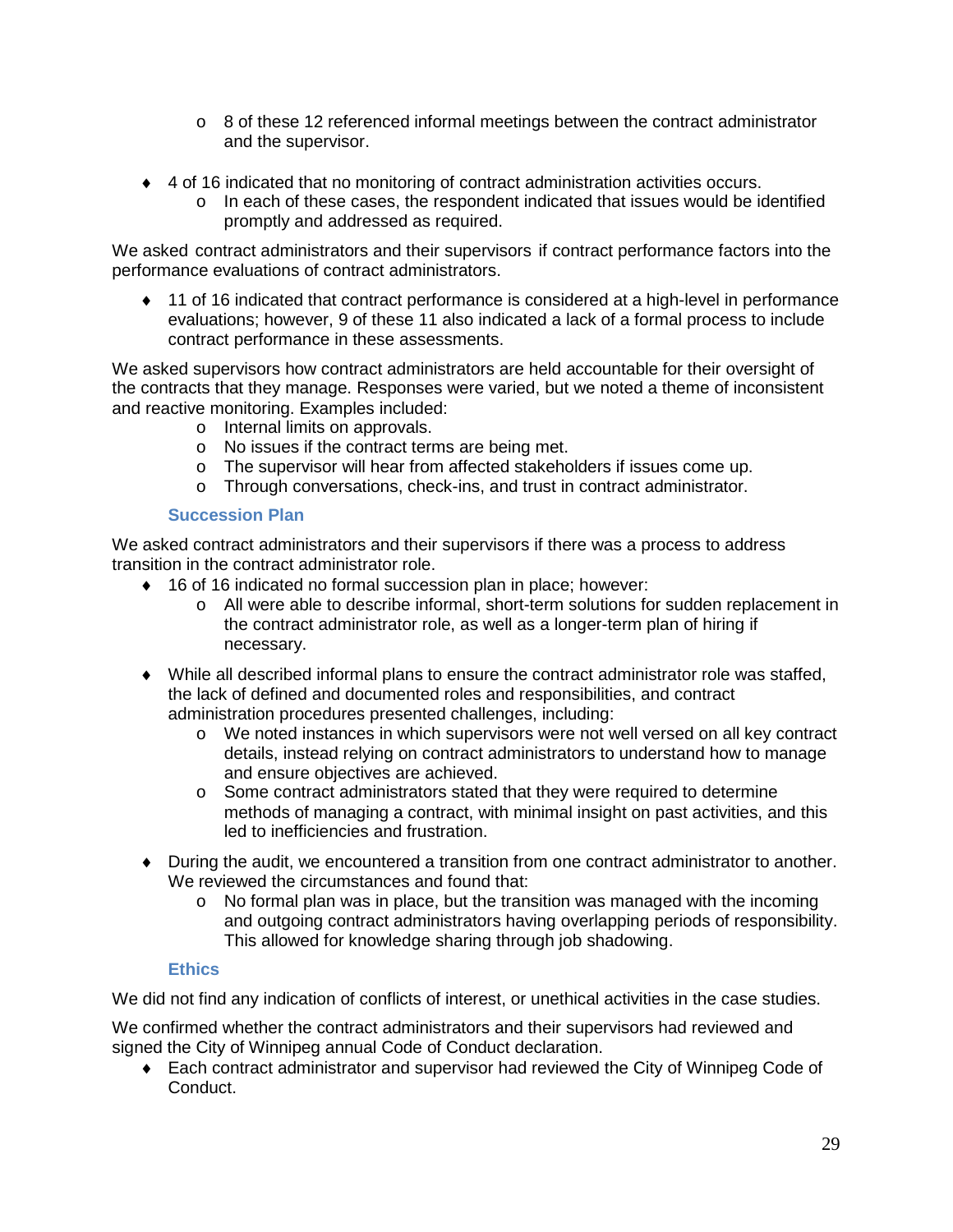- $\circ$  15 of 16 had completed the electronic sign-off, acknowledging their review and acceptance of the Policy.
- o 1 of 16 had reviewed the Code of Conduct declaration, but had not yet completed the electronic sign-off.

During the audit scope period, the City's Conflict of Interest Policy was embedded within the Code of Conduct Policy. A stand-alone Conflict of Interest Policy was established in May 2019. This occurred after the audit scope period, but prior to discussions with contract administrators and supervisors. We asked about awareness of the Policy and its requirements.

♦ Many were unaware that a stand-alone COI Policy had been established and that it was available for reference.

We questioned contract administrators and their supervisor how they would know if a conflict of interest had existed between an administrator and a vendor. Responses varied, but we noted themes, including:

- ♦ Unsure, as no protocols in place.
- ♦ Contract administrators are expected to self-declare.
- ♦ Other staff or outside parties will recognize and communicate to management.

#### **Summary Analysis**

#### **Monitoring**

- ♦ We found that case study data generally aligned with the survey. Monitoring of contract administrator performance and compliance with contract terms was inconsistent, and not specific to contract outputs.
	- o For all contract administrators, contract administration was one of multiple responsibilities attached to their position. We were informed that performance was assessed at an overall level for their position, and not specifically for ensuring that contract compliance, requirements and objectives were met.
	- o Some contract administrators received feedback on their performance, but many did not.
	- o Monitoring of contract administrators was not guided by formal requirements or processes; instead monitoring of performance and/or contract outcomes was dependent on the supervisor.
- ♦ Inconsistent monitoring and assessments of performance not based on measurement can result in a lack of clarity of goals, priorities and expectations. More importantly, without adequate oversight, the City of Winnipeg has limited assurance that contracts are administered as expected and employees are performing all required activities.

#### **Succession Plan**

- $\bullet$  While none of the case studies had formal succession plans in place, we found this reasonable given the limited number of staff in many of the organizational units. Furthermore, all of the case studies described informal short and long-term plans for the contract administrator role.
	- o However, a lack of defined and documented roles, responsibilities and administration procedures created unnecessary challenges as incoming contract administrators were required to determine how to manage each contract.
	- o Resulting issues can be compounded by inconsistent monitoring of contract administrators and contract outcomes.
- ♦ Without defined and documented roles, responsibilities and administration procedures, transition in the contract administrator role is made unnecessarily challenging. There is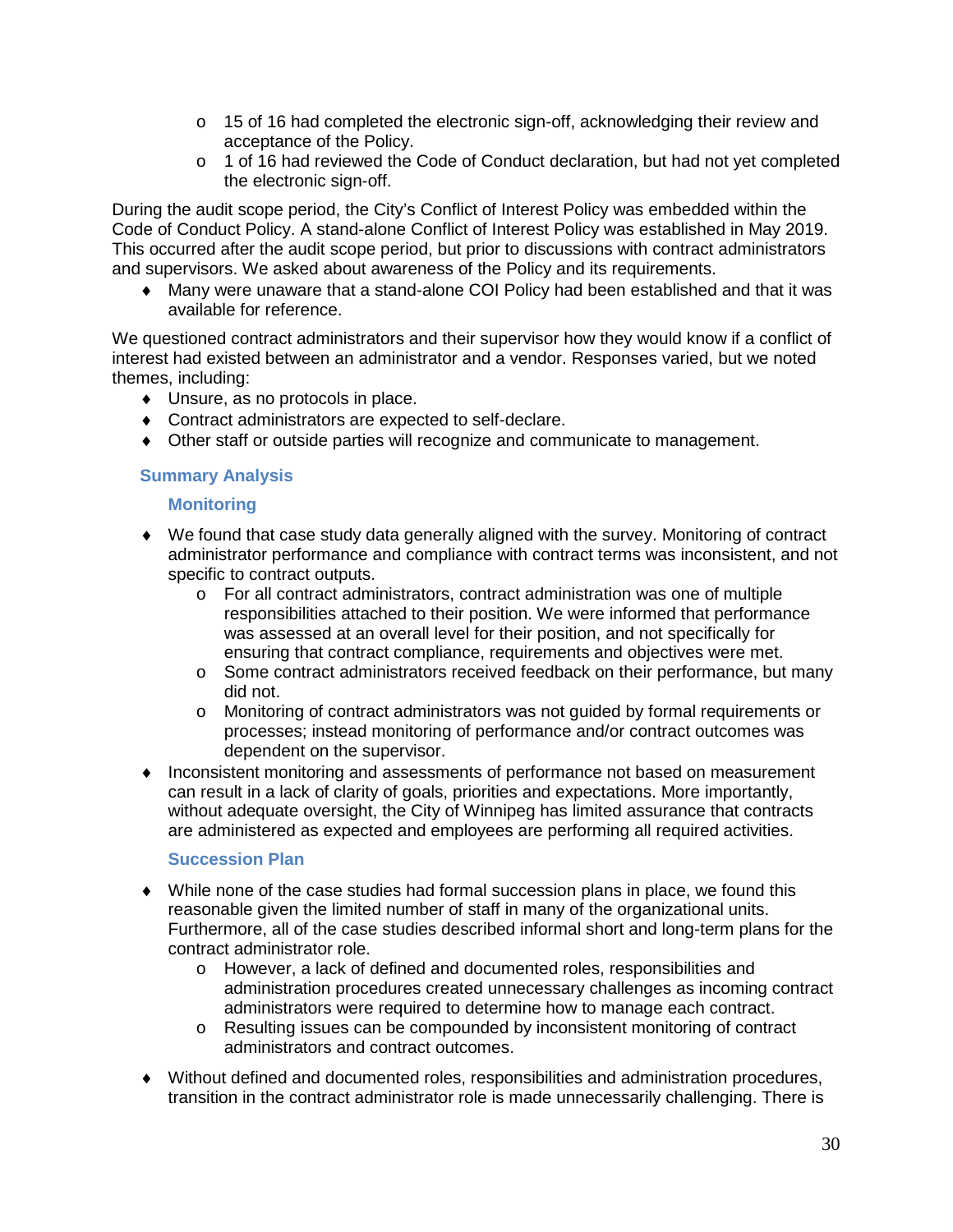also increased risk of the contract not being administered as intended, and that monitoring is insufficient to allow issues to be identified and addressed.

#### **Ethics**

- ♦ While each employee in the case studies had reviewed the City of Winnipeg Code of Conduct, some were unaware of how conflicts of interest would be identified and addressed. Additionally, many were unaware that a stand-alone Conflict of Interest Policy had been created and was accessible online.
	- o As many had expressed uncertainty regarding COI protocols, there is an opportunity for City officials to highlight and increase communication about the recently developed Conflict of Interest Policy.

#### **RECOMMENDATION 7**

*We recommend that the Chief Administrative Officer communicate the expectation of ongoing monitoring of contract administrators' performance and for compliance with applicable contract provisions. This could include relevant contract terms, receipt of deliverables and the achievement of expected contract outcomes.* 

| <b>RISK AREA</b>  | <b>Business Process</b>                                       | <b>ASSESSMENT</b> | High |  |  |  |
|-------------------|---------------------------------------------------------------|-------------------|------|--|--|--|
| <b>BASIS OF</b>   | Monitoring contract administrators through formal performance |                   |      |  |  |  |
| <b>ASSESSMENT</b> | evaluations promotes accountability and helps ensure contract |                   |      |  |  |  |
|                   | terms and intended outcomes are being met.                    |                   |      |  |  |  |

**MANAGEMENT RESPONSE**

Corporate Finance, Materials Management Division, will collaborate with Human Resource Services to support supervisors in monitoring and evaluating contract administrators.

**IMPLEMENTATION DATE** Third quarter of 2022

#### **RECOMMENDATION 8**

*We recommend that the Chief Administrative Officer establish a process to increase awareness of the recently developed Conflict of Interest Policy for all City of Winnipeg staff.*

| <b>RISK AREA</b>                                                                                                                                                                               | Human Resources                                                    | <b>ASSESSMENT</b>                                                 | High |  |  |
|------------------------------------------------------------------------------------------------------------------------------------------------------------------------------------------------|--------------------------------------------------------------------|-------------------------------------------------------------------|------|--|--|
| <b>BASIS OF</b>                                                                                                                                                                                |                                                                    | Awareness and disclosure of any conflict of interest between City |      |  |  |
| <b>ASSESSMENT</b>                                                                                                                                                                              | of Winnipeg staff and contractors is crucial in helping to prevent |                                                                   |      |  |  |
|                                                                                                                                                                                                | fraud and any perception of inappropriate conduct.                 |                                                                   |      |  |  |
| <b>MANAGEMENT RESPONSE</b>                                                                                                                                                                     |                                                                    |                                                                   |      |  |  |
| Corporate Finance, Materials Management Division, will provide direction to Contract<br>A designate de la de a trainista parte de la de la france stance de la developpe din a the Ospflist of |                                                                    |                                                                   |      |  |  |

Administrators in the training material on the importance of understanding the Conflict of Interest Policy in relation to contracts.

**IMPLEMENTATION DATE** Third quarter of 2022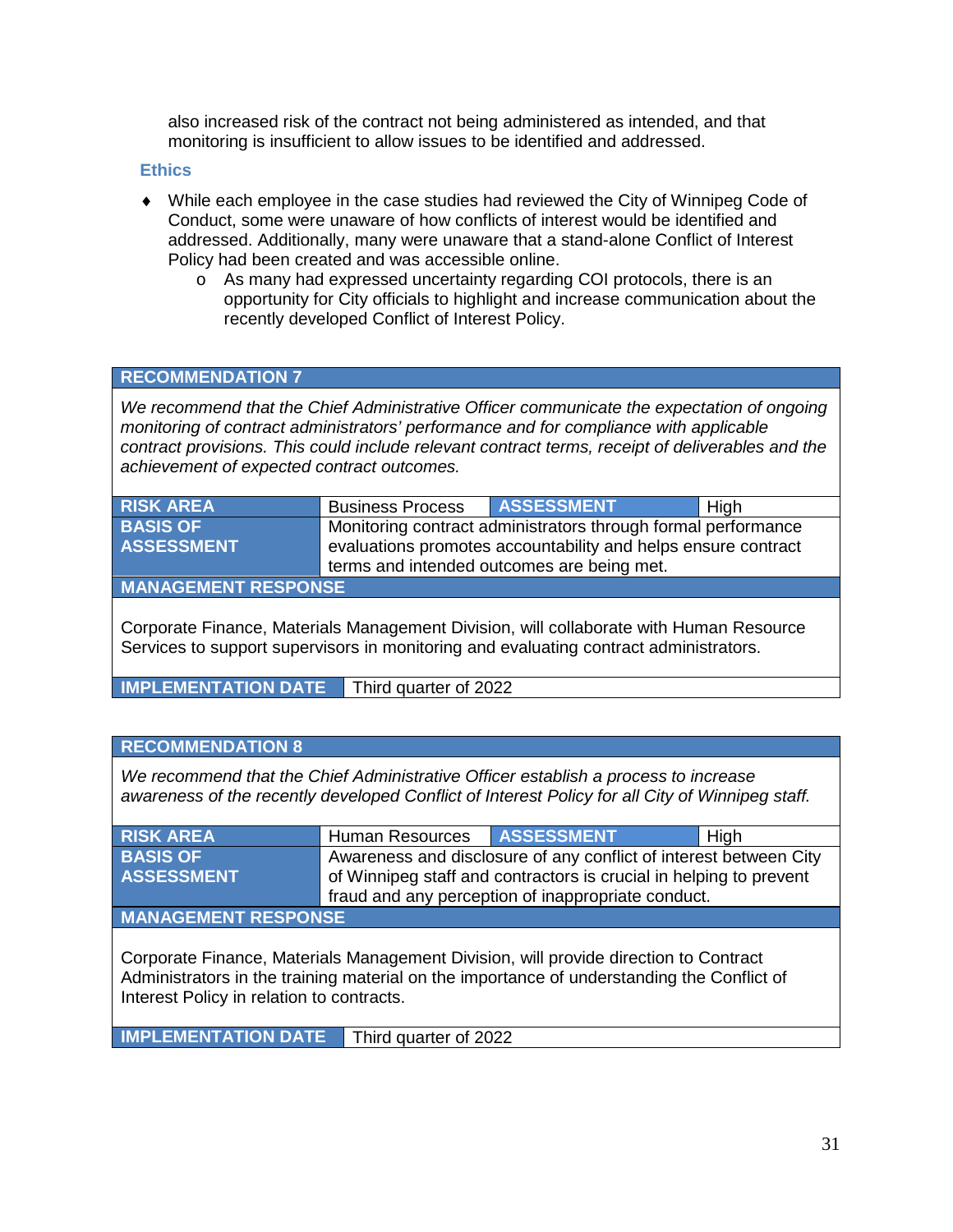#### **2.6 Payments**

All successful contractual relationships involve the exchange of timely and accurate payments for goods and/or services. For City of Winnipeg contracts, these principles are essential for ensuring that public funds are used prudently, with processes that promote trust and protect the public interest.

#### **Observations**

- ♦ All of the case studies had payment processes in place, however; only half managed and monitored the payment process for compliance with the actual supply of goods and/or services.
	- o All contract payments tested included an authorized approval.
	- o All contract payments tested were accurate to the invoice amount.
- ♦ Only half of case study contracts included documented use, performance and payment information that was reported periodically.

#### **Analysis**

Criteria used to assess contract payment processes were developed through research of industry leading practices for contract administration. Refer to section 1.3 of the report for all criteria used for this audit.

#### **Payment Process**

Payment processes vary among City of Winnipeg contracts, because differing contract requirements influence how payments are processed. Regardless, all payment processes have common elements, including:

- i. Contract is awarded to a vendor.
- ii. Payment-related information such as the contract and purchase order is entered into PeopleSoft Finance software.
- iii. Vendor supplies goods and/or services, and sends invoice to Corporate Finance.
- iv. Corporate Finance forwards invoice to the applicable City department/division for processing.
- v. The contract administrator and/or finance staff review the invoice, and if acceptable, a department employee enters payment information into PeopleSoft Finance software.
- vi. Payment amounts are approved by a supervisor.
- vii. Corporate Finance accesses the information entered into PeopleSoft Finance to forward a payment to the vendor.
	- ♦ Corporate Finance has several documented procedures for the payment process, including steps to help ensure that Accounts Payable is processing each payment using accurate vendor address and banking information.

#### **Case Studies**

For each case study, the payment process testing included reviewing invoices and supporting documentation, ensuring compliance with contract terms (i.e. price and unit), following up on discrepancies, and confirming payments were approved by authorized personnel. We found:

- ♦ 4 of 8 contracts included payment processes that were managed and monitored for compliance with contract terms.
	- $\circ$  3 of 8 contracts did not. In these 3, we found instances of review for compliance with contract terms, but also examples of:
		- **IDED** Invoice amounts not reconciled to the amount purchased or sold.
		- Payments received not reconciled with the amount sold.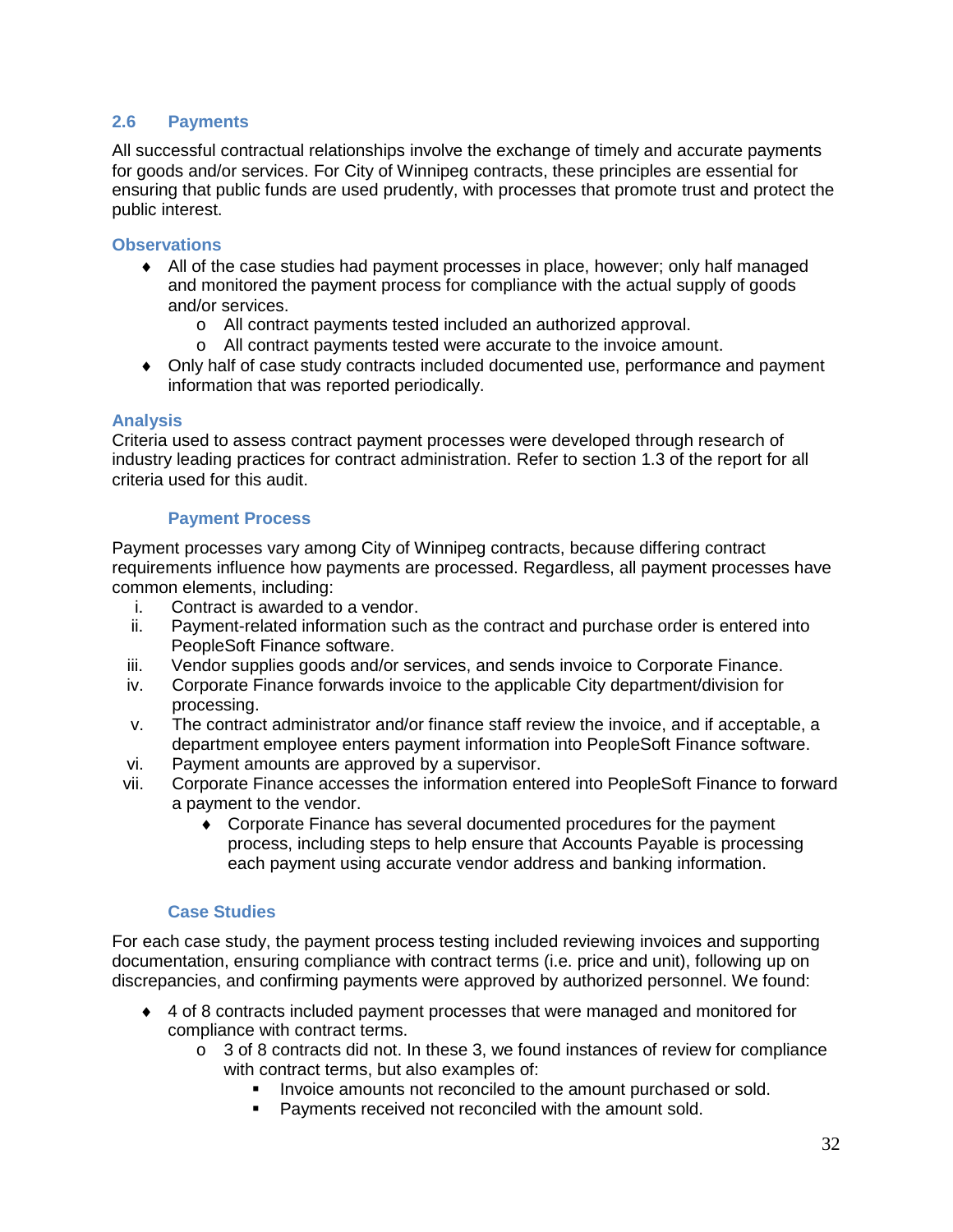- **Inconsistent monitoring of allowable price adjustments.**
- **Invoices not reconciled to supporting documentation.**
- o For 1 of 8 contracts we were unable to conclude on this criterion due to documents not readily available.<sup>[1](#page-32-0)</sup>
- ♦ All applicable contracts had authorized approvals for the vendor payment.
- ♦ 7 of 8 contract invoices were paid accurately; however, due to inconsistent monitoring of performance, and lack of payment reconciliation in some case studies, we are unable to provide assurance that payments accurately reflected the goods and/or services received.
- ♦ 4 of 8 contracts included some form of documented use and/or performance of payments that were reported to senior department staff. Generally, this information was monitored on an ongoing basis and periodically reported to senior department staff.
	- o 1 of 8 contracts had begun too recently to assess.
	- o 3 of 8 contracts did not include documented use/performance and/or expenditures that were reported periodically. In these 3 we found examples of:
		- Contract use and/or performance were not documented.
		- Contract spending was not periodically reported.
		- Contract value was increased without supporting documentation available for an authorized approval.

#### **Summary Analysis**

- ♦ Half of the case studies had evidence of payment processes that were managed and monitored for compliance with contract terms. Generally, in these case studies, invoices were reviewed, reconciled with supporting documentation, and payments had an authorized approval.
	- o Some of the case studies did not have sufficiently managed and monitored collection and payment processes. This was unexpected as oversight of revenue and expenditures are fundamental to contract administration regardless of contract requirements and outcomes.
- ♦ The lack of consistency in how contract payment processes are managed and monitored can be attributed, in part, to an absence of defined roles and responsibilities.
	- o We noted limited examples of documented expectations or instructions related to payment processing. This has resulted in differing interpretations, expectations and oversight processes that have developed independently over time, throughout City departments.
- ♦ The impact of contract payment and collection processes that are not sufficiently managed and monitored can be significant. Resulting issues can include overexpenditures, lost revenue, higher risk of fraudulent activities, and potential reputational damage.
- ♦ Documenting and reporting of contract use and spending provides decision-makers with information needed to monitor, and if necessary, respond with adjustments to contract use and expenditures. We expected administration of each case study contract to include documentation of use and/or performance, spending and/or revenue, and periodic reporting.

<span id="page-32-0"></span> $\overline{a}$  $1$  Due to Covid-19 restrictions, refer to Appendix 3 for details.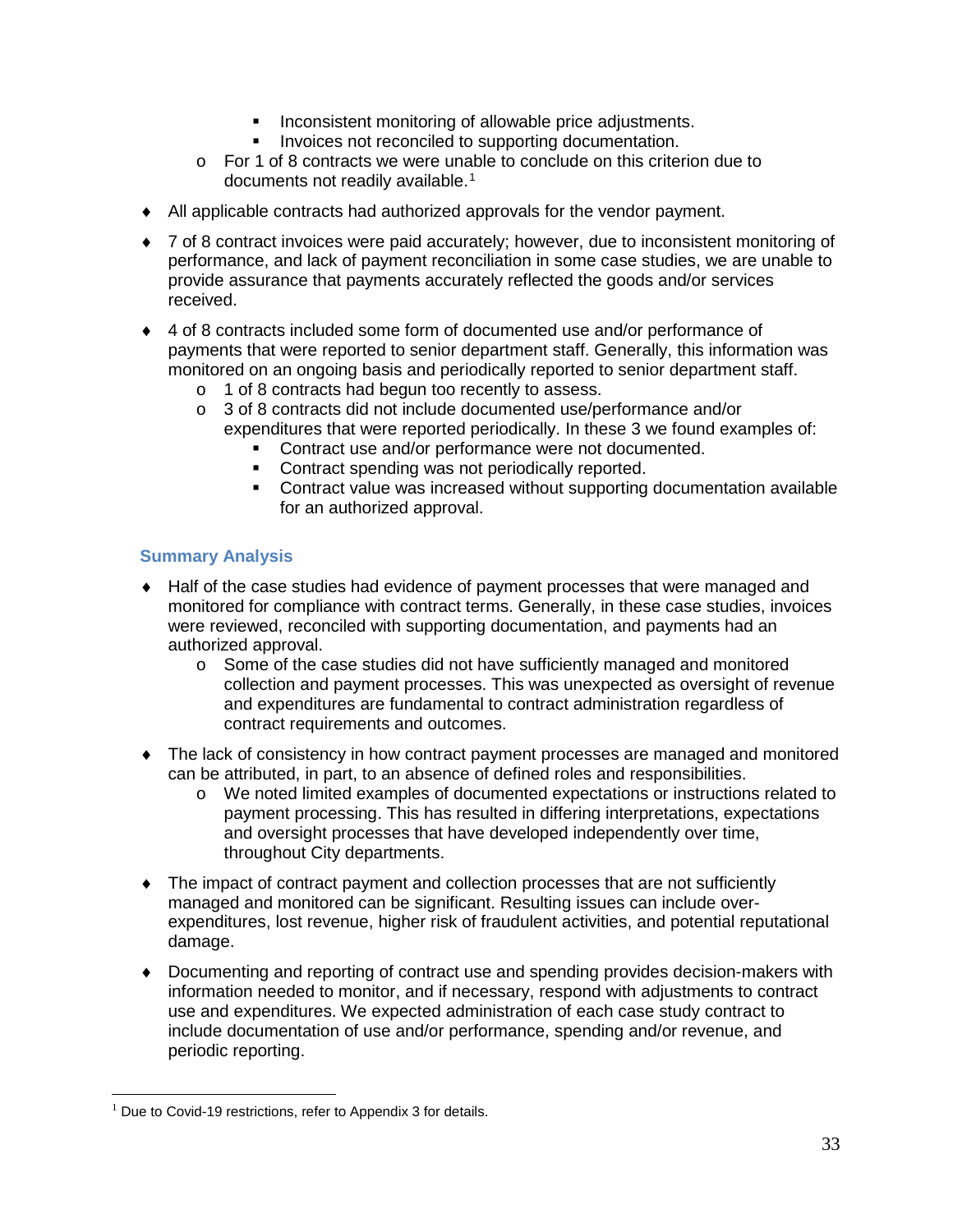- o We found that funding for all contracts is reviewed and reported generally as part of the City budgeting processes.
- o However, we noted that not all contracts in the case study sample documented contract use and spending and/or specific reporting of that information.
- ♦ The impacts of transactions that are not documented and reported periodically can include inventory errors, unnecessary expenditures and weakened oversight. Alternatively, when contract transactions are documented and periodically reported there are greater opportunities to track and compare outcomes and adjust expenditures accordingly.

#### **RECOMMENDATION 9**

*We recommend that the Chief Administrative Officer develop, communicate, and make accessible a list of the key roles and responsibilities to guide contract administrators in the proper payment process.*

| <b>RISK AREA</b>                                                                                                                                                   | <b>Business Process</b>                                                                                                                                             | <b>ASSESSMENT</b> | High |  |  |
|--------------------------------------------------------------------------------------------------------------------------------------------------------------------|---------------------------------------------------------------------------------------------------------------------------------------------------------------------|-------------------|------|--|--|
| <b>BASIS OF</b><br><b>ASSESSMENT</b>                                                                                                                               | The City of Winnipeg currently does not have sufficient defined roles<br>and responsibilities for post-award administration of contracts for<br>goods and services. |                   |      |  |  |
| <b>MANAGEMENT RESPONSE</b>                                                                                                                                         |                                                                                                                                                                     |                   |      |  |  |
| The recommendations included in Recommendation 9 will be addressed in the list of key<br>roles and responsibilities developed in accordance with Recommendation 2. |                                                                                                                                                                     |                   |      |  |  |
| <b>IMPLEMENTATION DATE</b>                                                                                                                                         | Third quarter of 2022                                                                                                                                               |                   |      |  |  |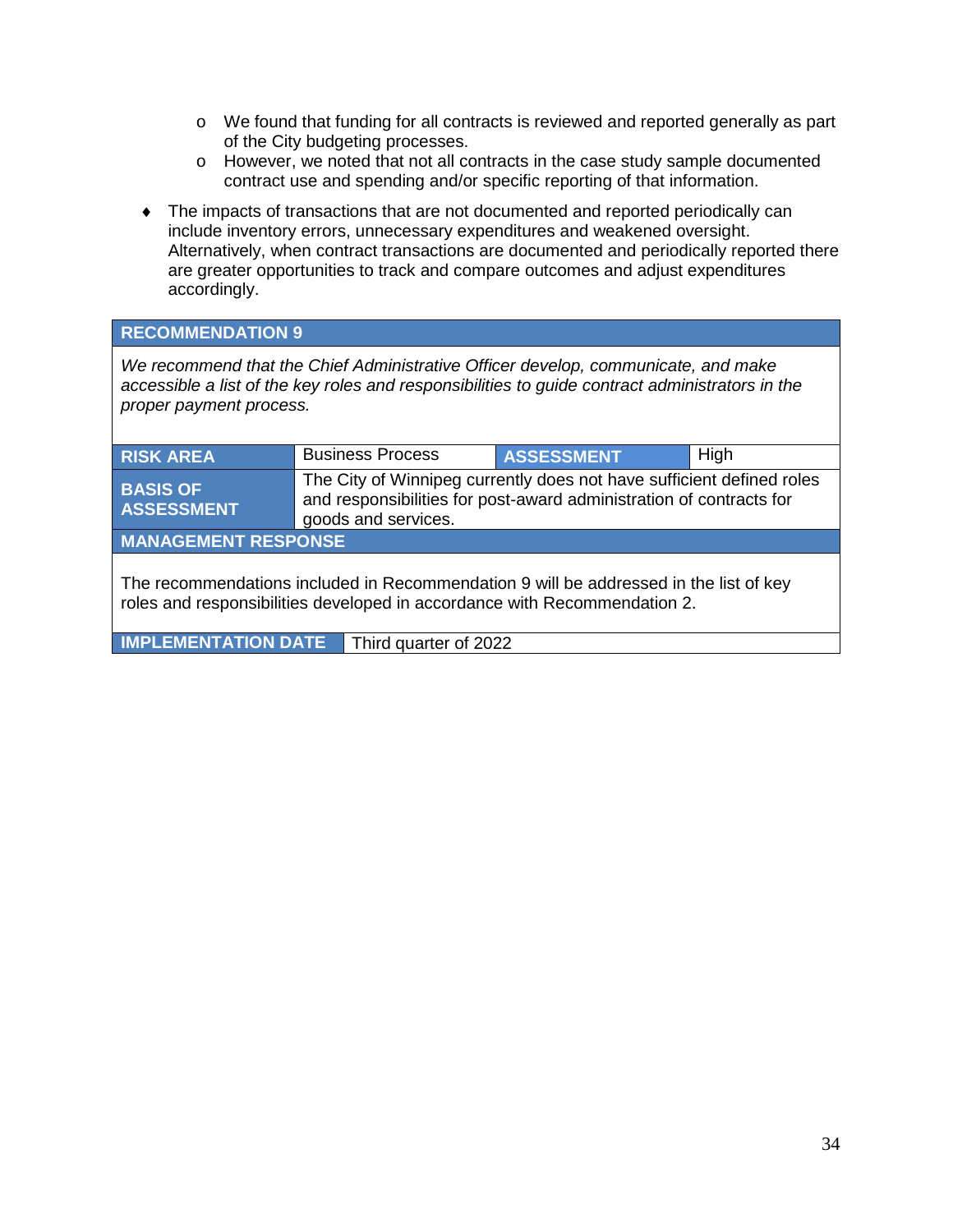## **APPENDIX 1 – Criteria**

The following resources were used to establish criteria for our audit:

#### *National Contract Management Association*

- ♦ The National Contract Management Association (NCMA) was established in 1959 and has almost 20,000 members.
- ♦ It offers professional growth and educational advancement through certifications and designations.

#### *International Association for Contract & Commercial Management*

- ♦ International Association for Contract & Commercial Management (IACCM) offers certifications and designations for contract and relationship management processes and skills standards.
- ♦ The organization has over 43,000 members across 175 countries and 18,397 corporations. IACCM members of include BC Hydro, COOP, DHL, and Chevron (with members from more than 90% of the global 500).

Other sources included:

- ♦ *Project Management Body of Knowledge (PMBOK)*
- ♦ *World Bank, Procurement Guidance: Contract Management General Principles*
- ♦ *City of Winnipeg Project Management Manual, Chapter 9*
- ♦ *Government of British Columbia, Vendor Relationships*
- ♦ *Alberta's Vendor Management Program*

The list of criteria used to evaluate the City's current contract management practices for goods and/or services, post-award contracts included:

- ♦ Pre-award activities (applicable throughout contract life cycle):
	- ♦ The contract administrator:
		- o Has the authority to question and escalate.
		- o Has defined and documented roles & responsibilities.
		- o Ensures contract management procedures are implemented and in compliance with City policies.
		- o Ensures contract commitments are ethical.
		- o Ensures vendor products and/or services are offered with appropriate, competitive terms and conditions.
- ♦ Contract administration:
	- The contract administrator:
		- o Contributes to or influences company policies related to contract management.
		- o Provides guidance and/or training to employees, including project managers, for contract processes and practices.
		- o Monitors vendor performance and compliance with contractual requirements and transactions.
		- o Addresses performance issues related to meeting the intended goals/objectives of the contract.
		- o Monitors buyer/seller satisfaction with City contractual terms, conditions and related practices. Recommends changes/improvements when deemed appropriate.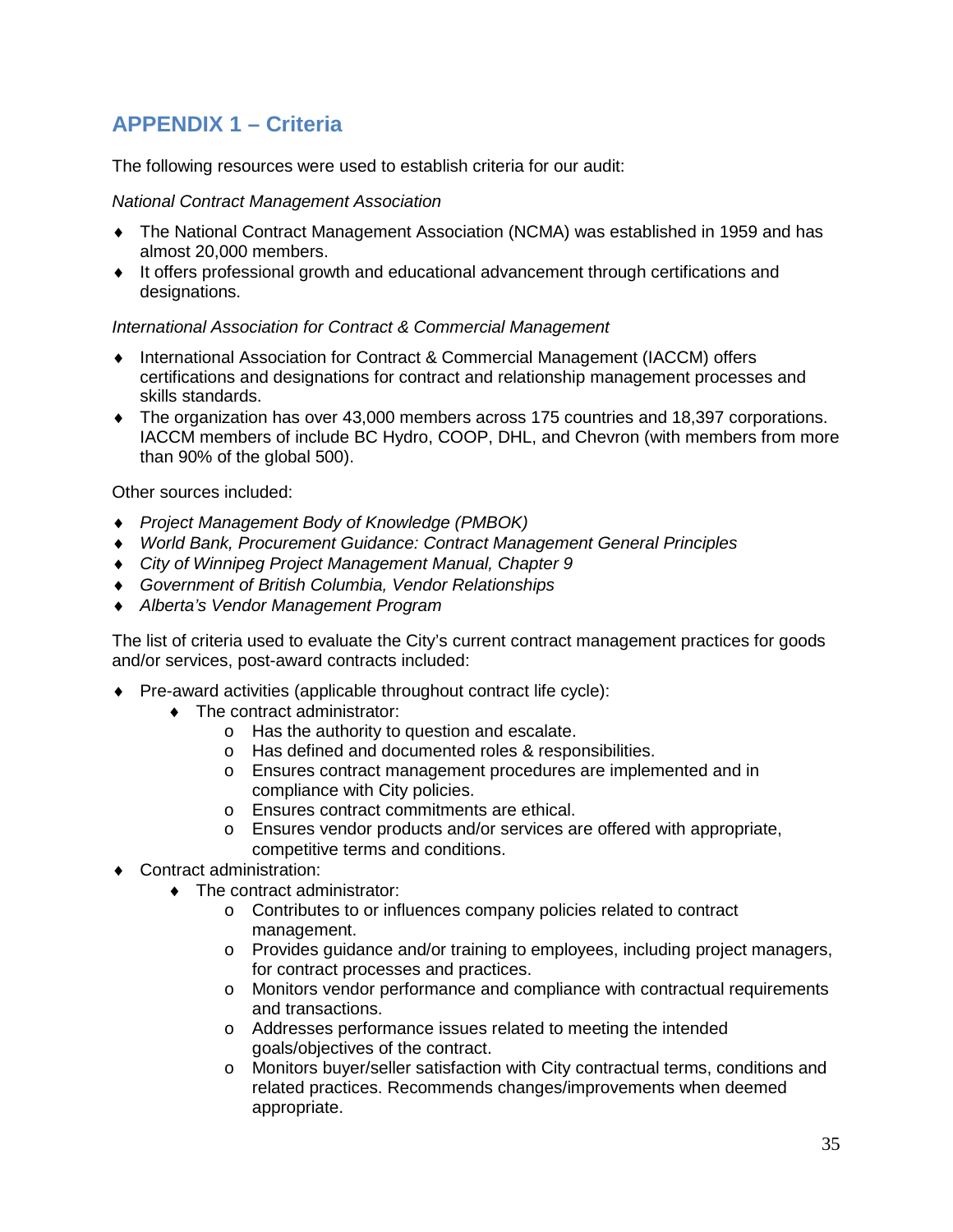- ♦ Manage changes:
	- ♦ The contract administrator:
		- $\circ$  Has the authority to initiate, negotiate & implement contract modifications.
		- o Has a defined and documented contract change process for contract management.
		- o Addresses personnel issues and contribute to change management activities.
- ♦ Maintain contract:
	- ♦ The contract administrator:
		- o Tracks and documents contract usage/spending and reports it periodically.<br>
		o Manages the contract payment process.
		- Manages the contract payment process.
		- o Ensures there are standard operating procedures for granting contract extensions. Variations are documented and are accessible to the contract administrator.
- ♦ Contract close out:
	- ♦ The contract administrator:
		- o Verifies requirements (i.e. deliverables) of the contract have been satisfied.<br>
		Reconciles contract key performance indicators (KPIs) to make the final
		- Reconciles contract key performance indicators (KPIs) to make the final payment.
		- o Ensures payments are processed after certification of satisfactory work. All payments are made and documented in strict accordance with the terms of the contract.
		- o Assesses and documents if contract terms facilitated meeting intended outcomes.
		- o When applicable, ensures an additional inspection is performed in the period between contracts close out and warranty period expiry.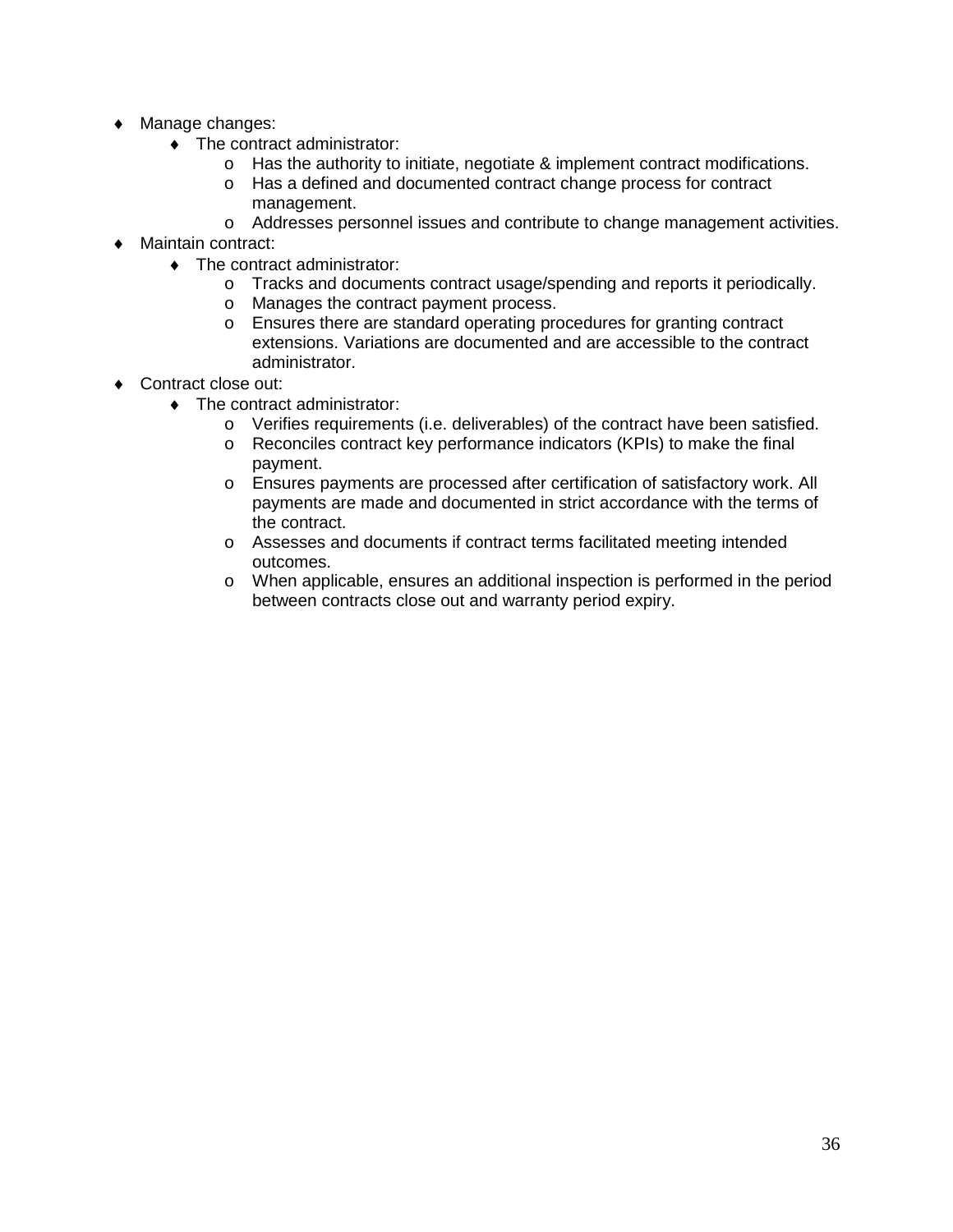## **APPENDIX 2 – Procedures Performed**

#### **Survey Analysis**

- ♦ We obtained several years of data from Materials Management and identified a population of City contract administrators.
- ♦ We then developed and distributed a survey with the assistance of the City's Office of Public Engagement. The survey was directed at City contract administrators who managed goods and/or services contracts, and those that managed a combination of goods and/or services contracts and capital project contracts.
	- o Survey questions included inquiries about experience levels, training, workloads, performance feedback, and opinions about managing City contracts for goods and/or services.
	- o The survey was sent to 332 contract administrators, of which 42 respondents identified themselves as managing capital contracts only.
- The survey was open to respondents over a two-week period. We received 202 responses and achieved a response rate of 70%. Our research indicated that this response rate was sufficient in order to form preliminary conclusions from the aggregated survey data.
- ♦ The survey responses were anonymous and not attributed to a specific respondent.
- ♦ The survey data was analyzed, and is a basis of support for overall conclusions and recommendations.

#### **Training**

- ♦ The City of Winnipeg offers the Procurement and Contract Administration course. The course is optional, delivered over two half-days, and has a targeted audience of new contract administrators.
- ♦ We reviewed City course material, feedback from past participants, and observed through participation in the course.
	- $\circ$  The course and associated training material was compared with industry certification training for the Contract and Commercial Management designation offered by the International Association for Contract and Commercial Management.
- ♦ The survey administered to City contract administrators included questions regarding training and opinions on documented guidance.
- ♦ We sought opinions on training and documented guidance from contract administrators in our sample of case studies.
- ♦ The assessment of City training, and data from the survey and case studies form a basis of support for our audit opinion on training for administrators of contracts for goods and/or services.

#### **Case Studies**

- ♦ We selected a sample of eight awarded goods and/or services contracts for analysis of contract management practices and compliance with terms.
- ♦ Contracts were selected from the population of City of Winnipeg bid opportunities for 2017 and 2018. The non-statistical sample of contracts is not representative, but multiple variables were considered to ensure variety, including: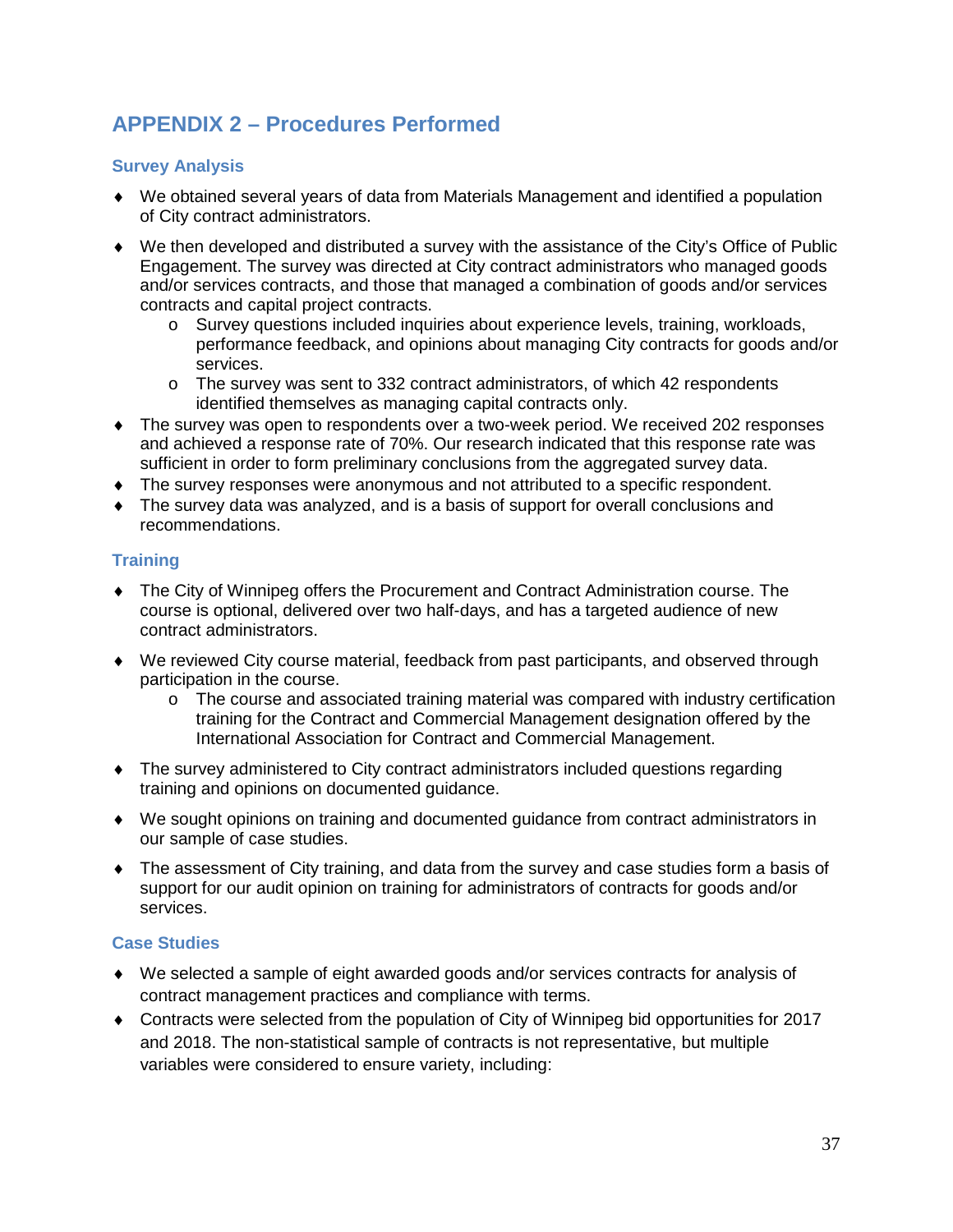- o Differing special operating agencies and divisions within City departments;
- o Range in contract dollar value;
- o Expenditure or revenue-generating transactions; and
- o Contract risk and complexity.
- ♦ Each contract and associated bid opportunity was reviewed. Key contract terms and requirements were identified and used as a basis for lines of inquiry.
- ♦ We met with each of the eight contract administrators and their supervisors, all independently, to discuss contract details and ask questions related to contract management practices.
- ♦ We assessed information that was collected for areas of risk, key controls, and relationship to our audit criteria.
	- o Contract management practices were assessed against our audit criteria.
	- o Key controls in each contract were tested in order to provide assurance on operating effectiveness.
	- $\circ$  Instances of insufficient managing and monitoring, including process details, have been communicated to the contract administrators and their supervisors.
- ♦ Control testing outcomes and all other relevant case study findings support our audit opinions and recommendations.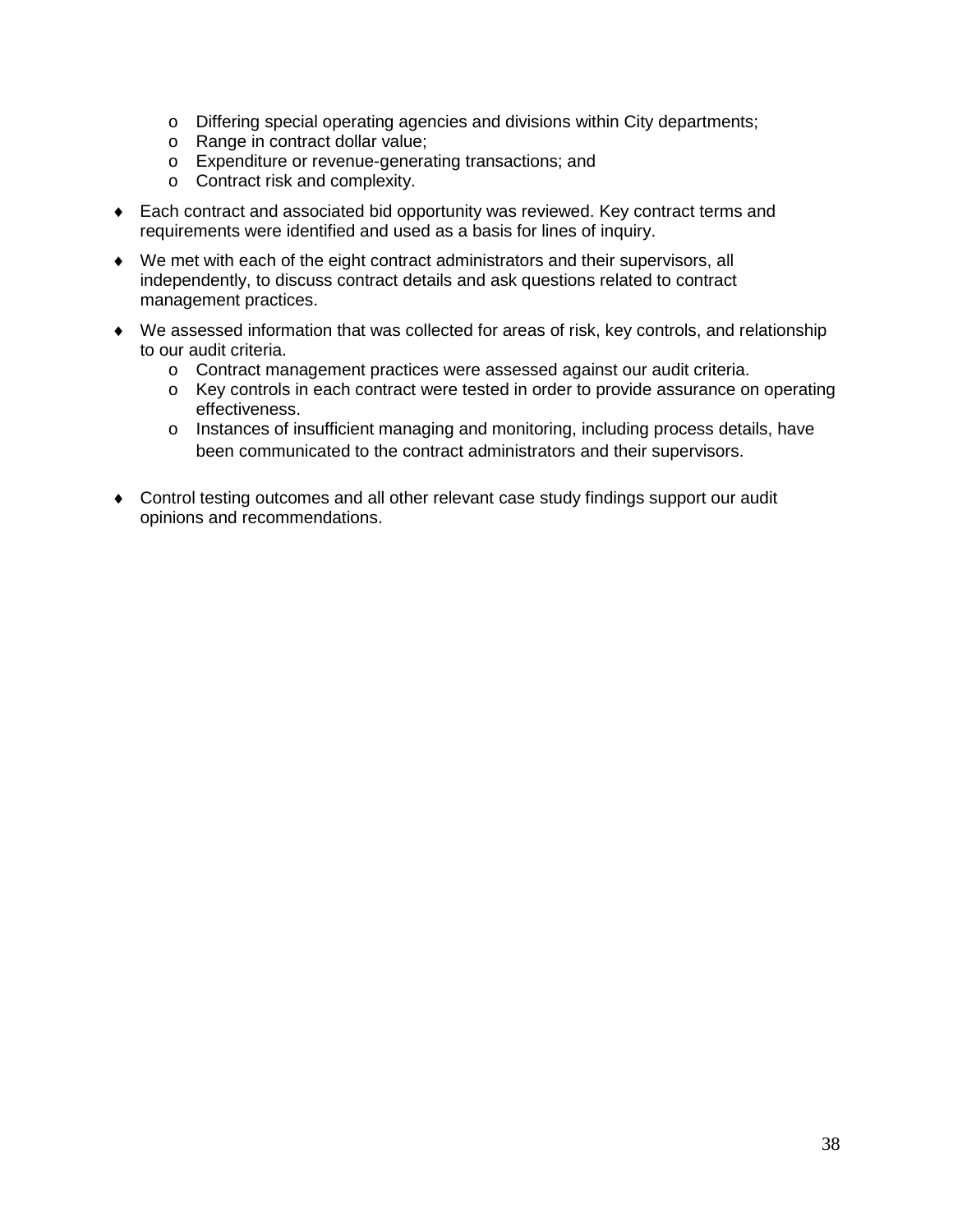## <span id="page-38-2"></span><span id="page-38-1"></span><span id="page-38-0"></span>**APPENDIX 3 – Overview of the Case Studies**

High-level summaries of the case studies' demographics, assessment of key criteria, and key findings are noted below.

| <b>Select Overview of Case</b><br><b>Study Contracts</b>                                                                                                                                                        | <b>Case Study</b><br>A  | <b>Case Study</b><br>в            | Case<br><b>Study C</b>     | <b>Case Study</b><br>D    | <b>Case Study</b>                     | <b>Case Study</b><br>F        | <b>Case Study</b><br>G        | <b>Case Study</b><br>н.     |
|-----------------------------------------------------------------------------------------------------------------------------------------------------------------------------------------------------------------|-------------------------|-----------------------------------|----------------------------|---------------------------|---------------------------------------|-------------------------------|-------------------------------|-----------------------------|
| Contract value <sup>1</sup>                                                                                                                                                                                     | $<$ \$10,000            | $$10,000 -$<br>\$20,000           | $$100,000 -$<br>\$150,000  | $$250,000 -$<br>\$500,000 | $$500,000 -$<br>\$1,000,000           | $$1,500,000$ .<br>\$2,500,000 | $$2,500,000 -$<br>\$5,000,000 | >\$5,000,000                |
| Years of experience as a<br>contract administrator and<br>with the City as a contract<br>administrator <sup>2</sup>                                                                                             | 4 w/city<br>4 total     | 9 w/city<br>9 total               | 20+w/city<br>$20+$ total   | 5 w/city<br>$30+$ total   | 1 w/city<br>$2+$ total                | 5 w/city<br>5 total           | 6 w/city<br>6 total           | 12 w/city<br>12 total       |
| Approx. average # and<br>total \$ value of contracts<br>managed annually by the<br>contract administrator                                                                                                       | $3 - 4$<br>\$1,000,000  | $\overline{2}$<br>\$70,000        | 3<br>\$530,000             | 21<br>\$1,600,000         | 3<br>\$530,000                        | \$2,000,000                   | 15<br>\$10,000,000            | \$9,000,000                 |
| Approx. time allocated to<br>contract administration <sup>3</sup>                                                                                                                                               | 15%                     | minimal                           | 1%                         | 3%                        | 10%                                   | 8%                            | 17%                           | 50%                         |
| <b>Contract administrator has</b><br>taken the City's<br><b>Procurement &amp; Contract</b><br><b>Administration Course and</b><br>found it useful for<br>administering post-award<br>contracts                  | <b>Not</b><br>completed | Completed,<br>Unsure if<br>useful | Completed,<br>Not useful   | Completed<br>Yes, useful  | Completed,<br>Useful for<br>pre-award | Completed,<br>Not useful      | Completed,<br>Not useful      | Completed<br>Yes, useful    |
| <b>Contract administrator</b><br>aware of Section 9.<br><b>Contract Administration of</b><br>the City's Project<br><b>Management Manual and</b><br>found it useful for<br>administering post-award<br>contracts | <b>No</b>               | Yes,<br>Not useful                | Yes,<br>Somewhat<br>useful | Yes,<br>Not useful        | Yes,<br>Unsure if<br>useful           | Yes,<br>Unsure if<br>useful   | Yes,<br>Not useful            | Yes,<br>Unsure if<br>useful |
| <b>Contract administrator has</b><br>signed off on the City's<br><b>Code of Conduct</b>                                                                                                                         | Yes                     | Yes                               | Yes                        | Yes                       | <b>No</b>                             | Yes                           | Yes                           | Yes                         |

 <sup>1</sup> Contract values are based on Materials Management Purtrac System.

<sup>&</sup>lt;sup>2</sup> Figures have been rounded up.

 $3$  The average time estimated by contract administrators was converted by Audit for a consistent format.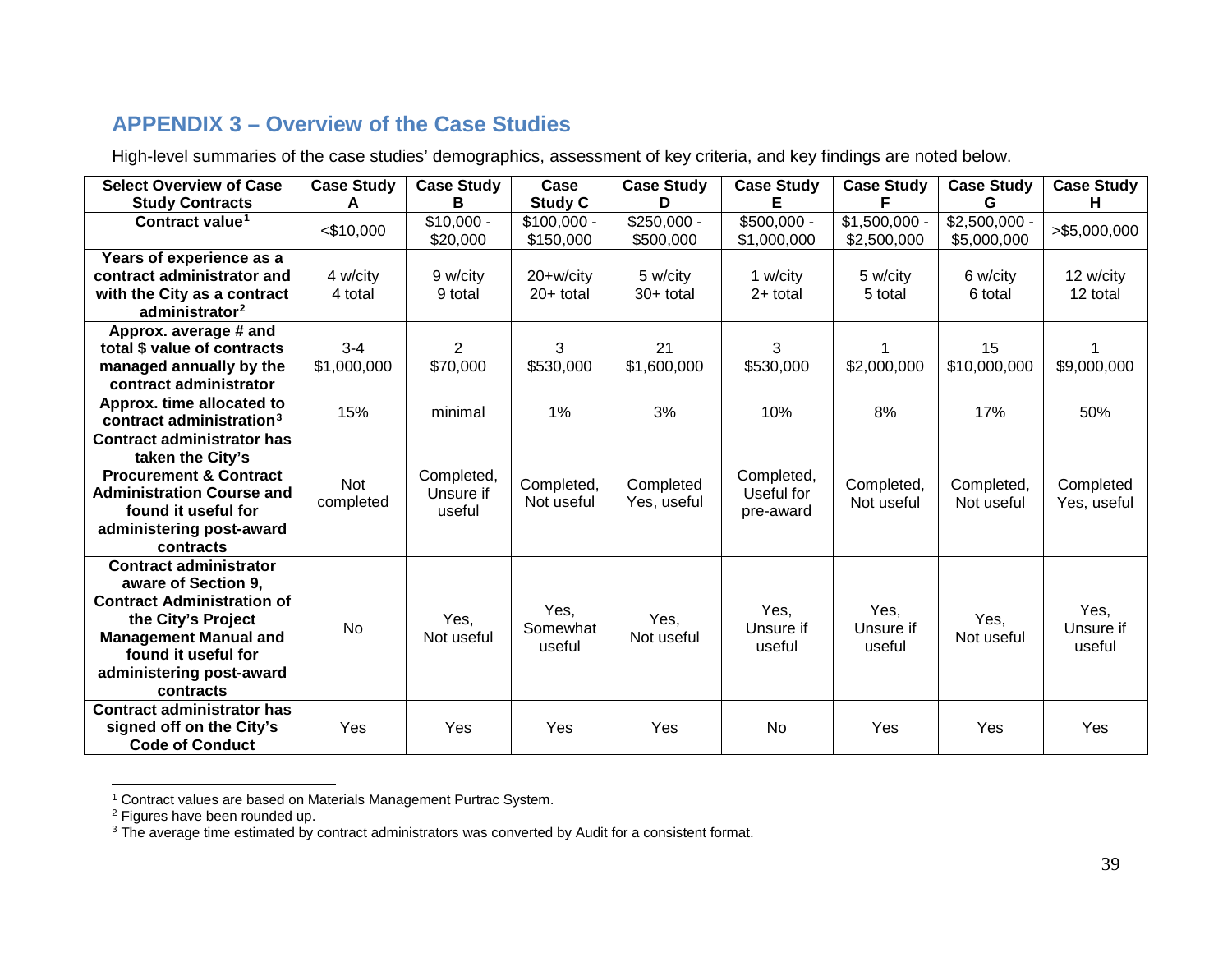<span id="page-39-3"></span><span id="page-39-2"></span><span id="page-39-1"></span><span id="page-39-0"></span>

| <b>Key Criteria</b>                  | <b>Case Study</b> | <b>Case Study</b> | <b>Case Study</b> | <b>Case Study</b> | <b>Case Study</b> | <b>Case Study</b> | <b>Case Study</b> | <b>Case Study</b> |
|--------------------------------------|-------------------|-------------------|-------------------|-------------------|-------------------|-------------------|-------------------|-------------------|
|                                      | А                 | в                 | C                 | D                 |                   |                   | G                 | н                 |
| Defined and documented               |                   |                   |                   |                   |                   |                   |                   |                   |
| contract administrator               | <b>No</b>         | No                | No                | No                | No                | No.               | No                | No                |
| roles and responsibilities           |                   |                   |                   |                   |                   |                   |                   |                   |
| Defined and documented               |                   |                   |                   |                   |                   |                   |                   |                   |
| procedures for                       | No                | No                | No                | No                | No                | Limited           | No                | <b>No</b>         |
| administering contracts <sup>1</sup> |                   |                   |                   |                   |                   |                   |                   |                   |
| <b>Monitoring for</b>                |                   |                   |                   |                   |                   |                   |                   |                   |
| compliance with contract             | <b>No</b>         | Yes <sup>2</sup>  | Yes, not          | Limited, not      | Yes, not          | Yes, not          | Limited, not      | Yes               |
| requirements and                     |                   |                   | documented        | documented        | documented        | documented        | documented        |                   |
| transactions                         |                   |                   |                   |                   |                   |                   |                   |                   |
| <b>Monitor and address</b>           | <b>No</b>         | <b>No</b>         | <b>No</b>         | <b>No</b>         |                   |                   |                   | <b>No</b>         |
| vendor performance                   | performance       | performance       | performance       | performance       | Yes               | Yes               | Yes               | performance       |
| <b>issues</b>                        | issues noted      | issues noted      | issues noted      | issues noted      |                   |                   |                   | issues noted      |
| <b>Defined and documented</b>        | Yes, w/30         | <b>No</b>         | <b>No</b>         | Yes, but price    | <b>No</b>         | No                | Yes, w/30         | Yes               |
| contract change process              | day notice        |                   |                   | only              |                   |                   | day notice        |                   |
| <b>Contribute/influence to</b>       | Informal          | Informal          | Informal          | Informal          | Informal          | Informal          | Informal          | Informal          |
| change management (i.e.              | process           | process           | process           | process           | process           | process           | process           | process           |
| lessons learned)                     |                   |                   |                   |                   |                   |                   |                   |                   |
| <b>Monitoring contract</b>           |                   |                   |                   |                   |                   |                   |                   |                   |
| administrator                        | Minimal           | Minimal           | Minimal           | Minimal           | Minimal           | Minimal           | Minimal           | Yes               |
| performance and                      |                   |                   |                   |                   |                   |                   |                   |                   |
| compliance with terms                |                   |                   |                   |                   |                   |                   |                   |                   |
| <b>Monitoring and managing</b>       |                   |                   |                   |                   |                   |                   |                   |                   |
| the contract payment                 | Minimal           | Yes               | Minimal           | Minimal           | Yes               | Yes <sup>3</sup>  | Yes               | Yes               |
| process                              |                   |                   |                   |                   |                   |                   |                   |                   |
| <b>Contract use and dollars</b>      |                   |                   | Yes, use &        | Yes, use &        | Yes, use &        |                   | Yes, use &        |                   |
| are documented, tracked,             | <b>No</b>         | No                | dollars,          | dollars,          | dollars, no       | Yes               | dollars, no       | N/A <sup>4</sup>  |
| and reported periodically            |                   |                   | no reporting      | no reporting      | reporting         |                   | reporting         |                   |
|                                      |                   |                   |                   |                   |                   |                   |                   |                   |

<sup>1</sup> This does not include the bid opportunity.

<sup>&</sup>lt;sup>2</sup> Contract was for service on demand and monitoring in place through operational processes.<br><sup>3</sup> There appear to be sufficient processes in place for this criterion; however, we were unable to verify whether the payment c to limited information available as a result of COVID-19 restrictions.

<sup>&</sup>lt;sup>4</sup> Contract was too new to assess criteria.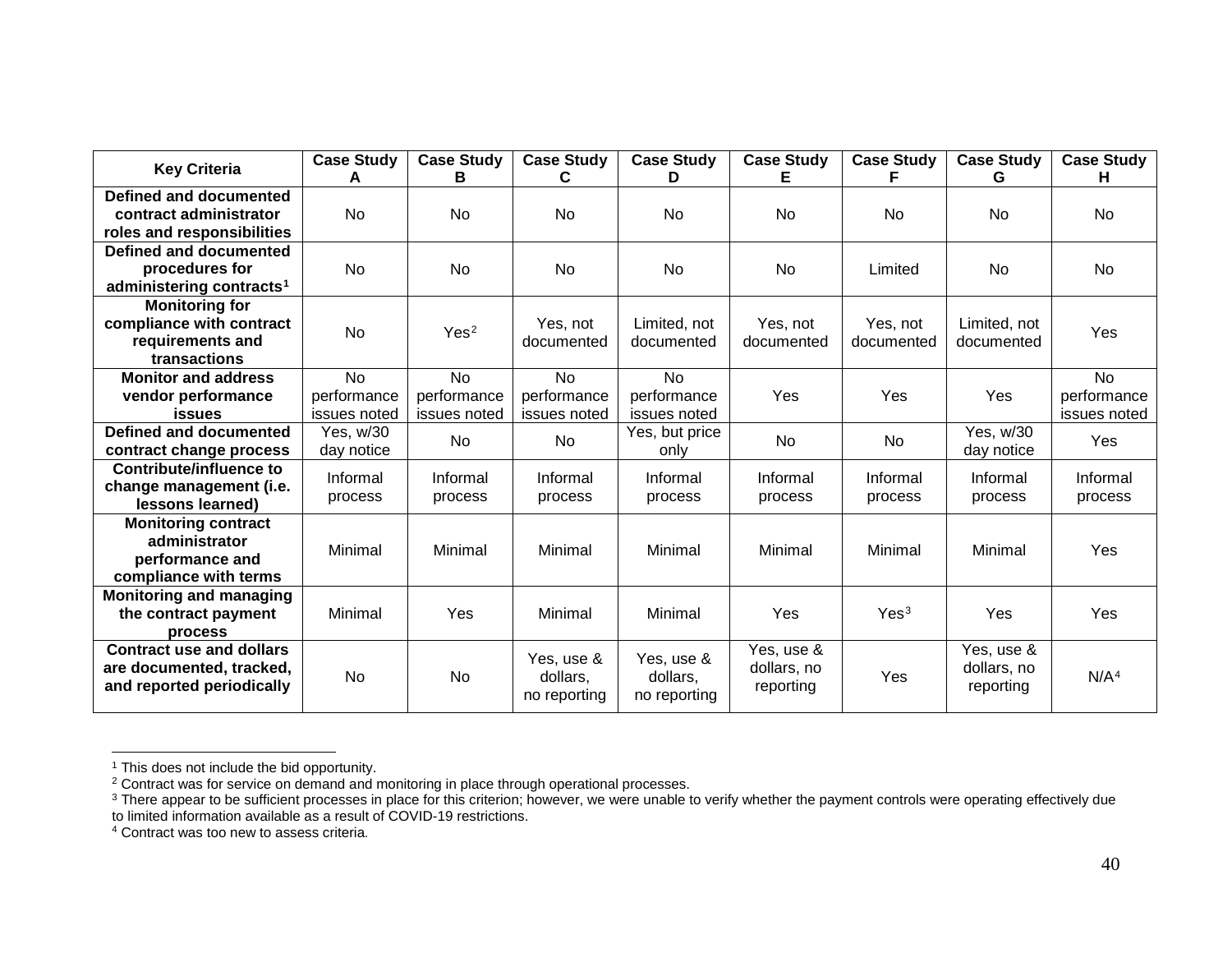#### **Key Takeaways:**

### **Key Case Study Findings:**

#### **Case Study A:**

- Limited monitoring of vendor performance; resulting in lack of assurance that services paid for are received.
- Invoices and payments are reviewed and approved, but invoice amounts were not verified to amount purchased.
- Expenditures exceeded intended contract maximum without required approval of over-expenditure report.
- The contract administrator did not complete the City's Procurement & Contract Administration course.

#### **Case Study B:**

• Straightforward contract for as needed services, with built in operational processes and procedures.

#### **Case Study C:**

- Invoice and payments reviewed and approved, but invoice amounts not verified to amount purchased and delivered.
- The amount of goods purchased was tracked and documented; however, there was no evidence of review for reasonableness.

#### **Case Study D:**

- Limited verification of allowable price adjustments.
- Minimal monitoring of vendor performance; resulting in lack of assurance that the transaction value is accurate.

#### **Case Study E:**

- Services paid for were inconsistently verified to services received.
- Code of Conduct/Conflict of Interest declaration not completed by contract administrator.

#### **Case Study F:**

• Lack of monitoring and documentation for service response times; resulting in potential breach of contract and uncollected liquidation damages. The contract administrator is aware of the issue and working with the contractor to resolve it.

#### **Case Study G:**

• No evidence of required approval for service equipment prior to use; could lead to potential public safety issue.

#### **Case Study H:**

• For the areas tested, this was a well-managed contract.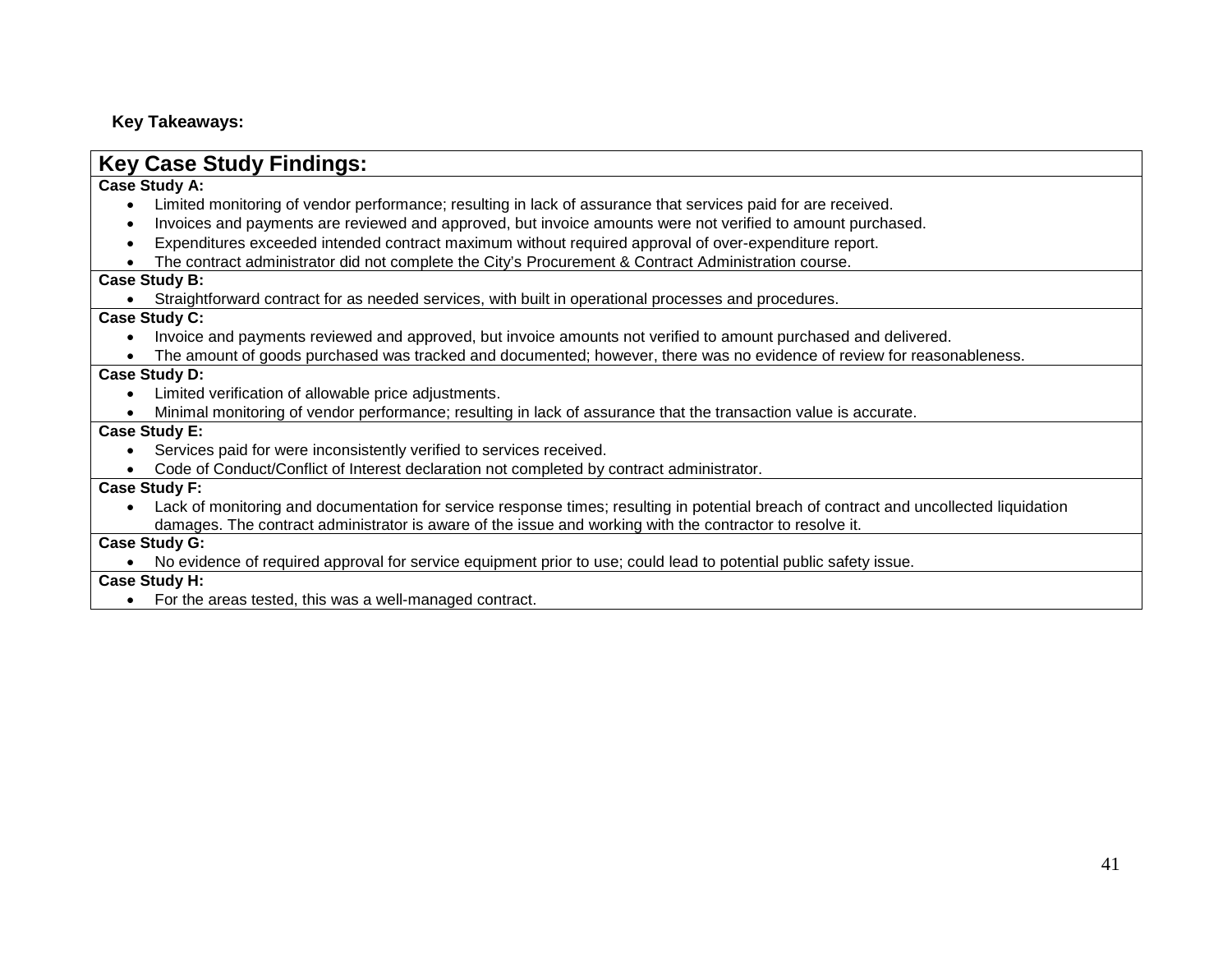## **APPENDIX 4 – Top 10 List for Contract Administration Responsibilities[1:](#page-41-0)**

Each contract administrator is expected to<sup>[2](#page-41-1)</sup>:

- 1. Review the City of Winnipeg's Conflict of Interest Policy. Each real or perceived conflict must be discussed with the supervisor, documented and addressed in accordance with the Policy.
- 2. Review the bid opportunity and contract and identify specific deliverables prior to taking on the contract administration duties.
- 3. Assess risks that may impact the vendor's ability to meet contract terms or potential for fraud. Document and implement strategies to minimize the risks.
- 4. Define and document procedures for administering and monitoring each contract; include who is responsible for each procedure, when they are to be completed, and what (if any) outputs are produced.
- 5. Monitor vendor performance and progress towards meeting each contract objective. Document monitoring activities, outcomes and actions taken to address issues.
- 6. In the event of a significant issue, such as non-performance and/or breach of contract, refer to guidance on the Materials Management website (http://citynet/matmgt/debar.stm), or directly contact a Contract Officer.
- 7. Define and document the payment process. This includes verification of the price and units of goods/services received or sold, review and approval of invoices and supporting documentation, and tracking budgeted to actual costs or revenues.
- 8. Prepare and seek approval for an over-expenditure report prior to reaching the contract maximum, as directed by Administrative Standard FM002.
- 9. Ensure all contract changes, renewals and/or extensions are documented and approved by the appropriate authority. Keep all related documentation in a vendor file.
- 10. Ensure all contract terms have been satisfied, and any outstanding issues have been addressed prior to processing the final payment.

<span id="page-41-0"></span><sup>&</sup>lt;sup>1</sup> The 10 top list was developed through research of Canadian jurisdictions, industry leading practices and training for certification in contract management that are identified in section 1.3 of the report.

<span id="page-41-1"></span> $^2$  The Top 10 List is for discussion purposes and should not be interpreted by management as comprehensive listing of key roles and responsibilities.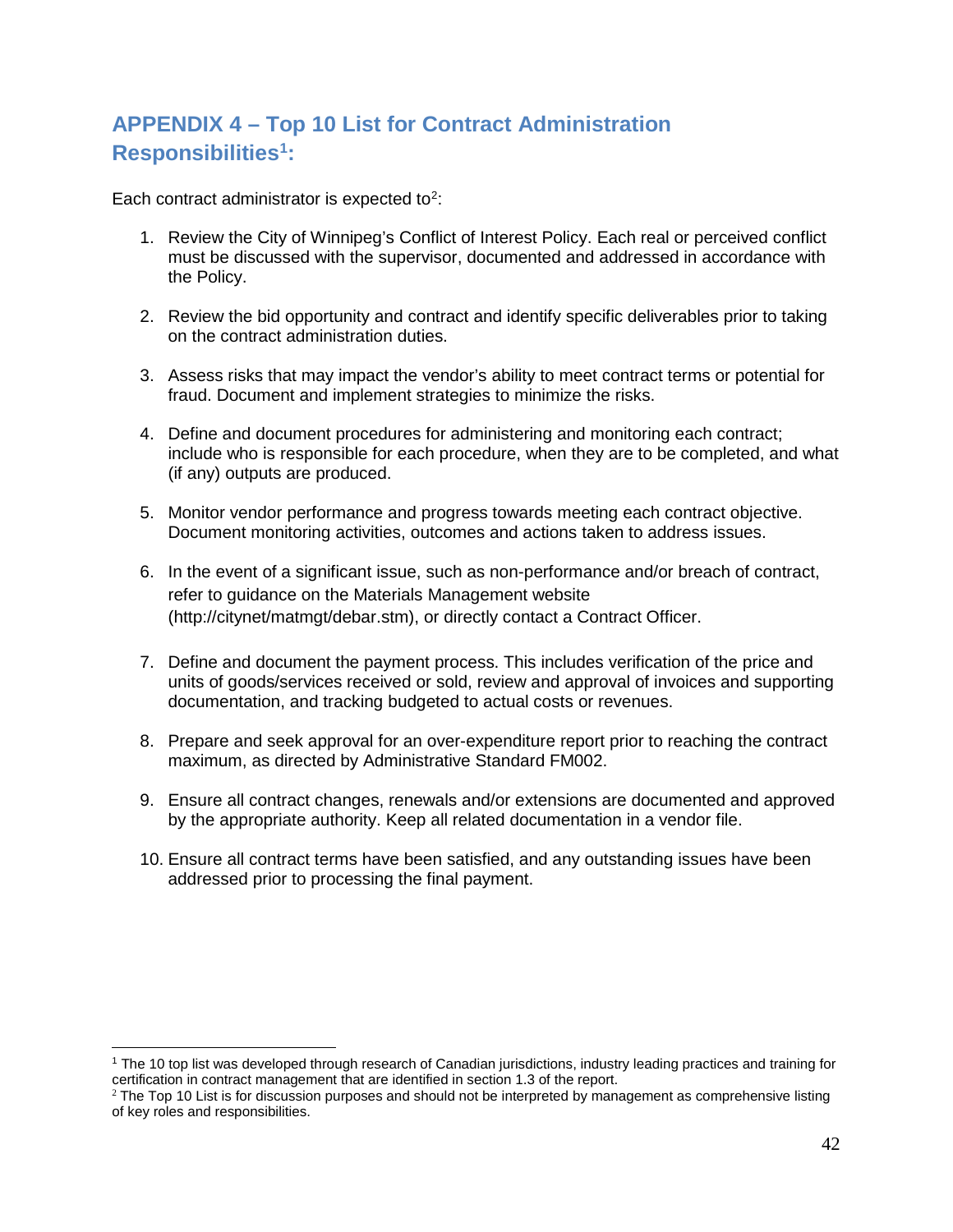## **APPENDIX 5 – Audit Methodology**

#### **MANDATE OF THE CITY AUDITOR** The City Auditor is a statutory officer appointed by City Council under *The City of Winnipeg Charter*. The City Auditor is independent of the Public Service and reports directly to Executive Policy Committee, which serves as the City's Audit Committee. ♦ The City Auditor conducts examinations of the operations of the City and its affiliated bodies to assist Council in its governance role of ensuring the Public Service's accountability for the quality of stewardship over public funds and for the achievement of value for money in City operations. ♦ Once an audit report has been communicated to Council, it becomes a public document. **PROJECT RISK ANALYSIS** ♦ Our audits are conducted using a risk- based methodology. ♦ We considered the following potential risks when assessing whether the City has appropriate contract management practices for goods and/or services contracts: o Is there oversight for contract management within the City of Winnipeg? o Does the City have defined roles and responsibilities? o Does the City provide adequate training for administration of contracts? o Are there defined processes and/or procedures for managing a contract? Do the procedures assess vendor performance and compliance? Are performance issues addressed? o Are contract administrators monitored for performance in their role? Is there a place for transition on the role? o Are there processes to ensure an ethical contract administration environment? o Are payment processes managed and monitored for contract terms? Are payments documents and reported? Individual audit area risk assessments are provided for each issue discussed. The assessments discuss and detail the residual risk for issues after considering the City's mitigating risk controls.

♦ The scope of our audit included researching industry leading practices and certifications for contract management to establish criteria that was used to develop lines of inquiry,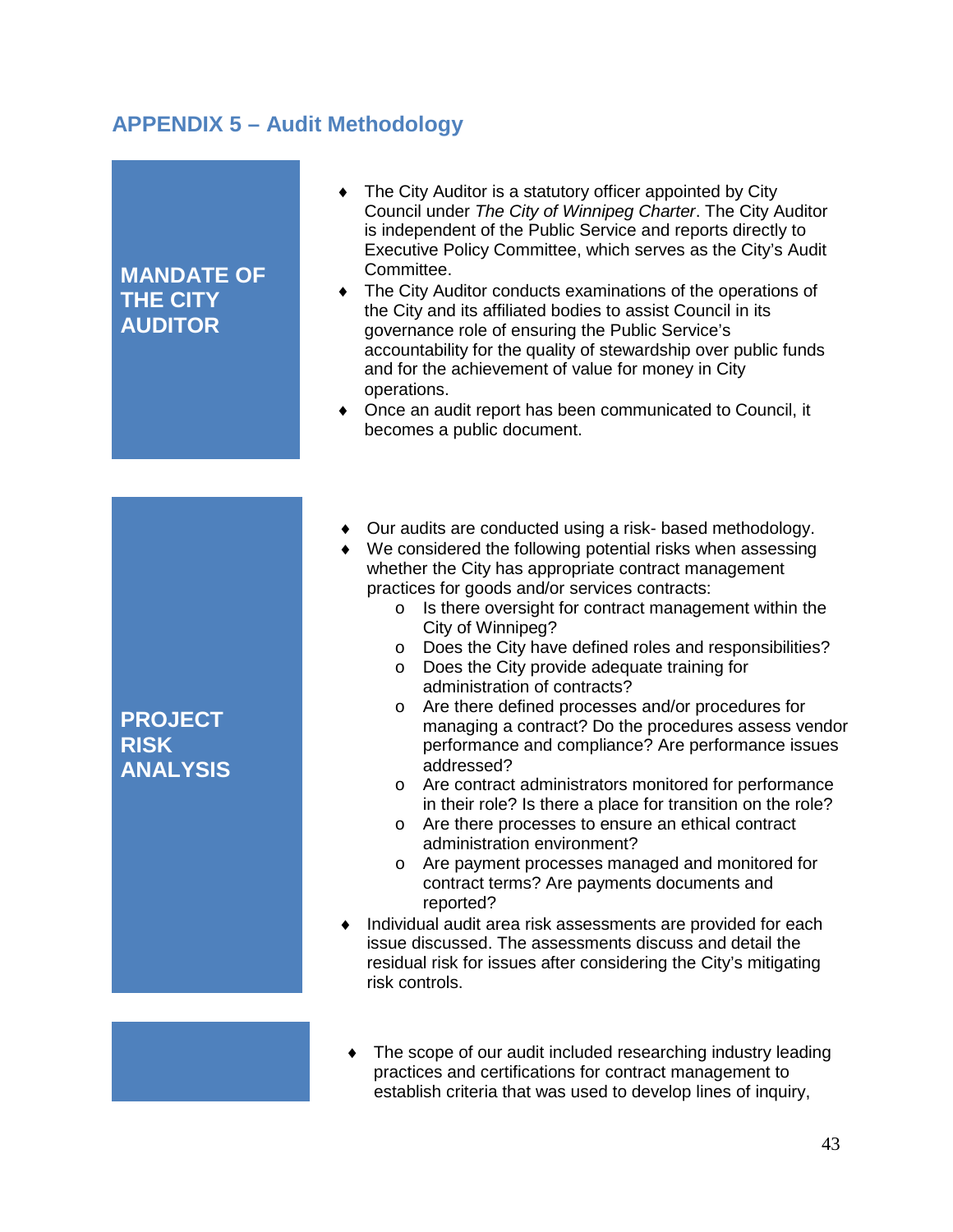assess City training for contract administrators, and to evaluate the City's contract administration practices.

- ♦ We also administered a survey to goods and/or service contract administrators and conducted eight case studies. The contracts for the case studies were selected from 2017-2018 bid opportunities.
- ♦ Other matters:

As outlined above in the overview section, our stated procedures for the case studies included examining supporting documentation by City of Winnipeg Departments for control testing. Prior to the effects of COVID-19, the Audit team would have been on site and the City staff would have provided physical copies for review of specific and applicable documentation supporting the controls in place. To address the social distancing requirements associated with COVID-19, we were unable to gain access to the physical documents, and our audit procedures were revised to include:

- o Requesting specific file documentation from City staff to support the applicable control, this was subsequently provided to the Audit Department in electronic form. The electronic support did not always provide sufficient evidence for control testing.
- $\circ$  Establishing a cut-off date of May 29<sup>th</sup> to receive supporting documentation for fieldwork after multiple follow-up requests. This resulted in a scope limitation for a couple of the case studies noted in **Appendix 1**.

### **APPROACH AND CRITERIA**

**SCOPE**

- ♦ We conducted our audit in accordance with generally accepted government auditing standards. Those standards require that we plan and perform the audit to obtain sufficient appropriate evidence to provide a reasonable basis for our observations and conclusions, based on our audit objectives. We believe the evidence we have obtained provides a reasonable basis for our observations and conclusions.
- ♦ To gather sufficient appropriate evidence for our audit we conducted interviews with contract administrators and their supervisors across various City departments and special operating agencies to gain an understanding of how the City manages administration and oversight of contracts for goods and services once the contract has been awarded.

44